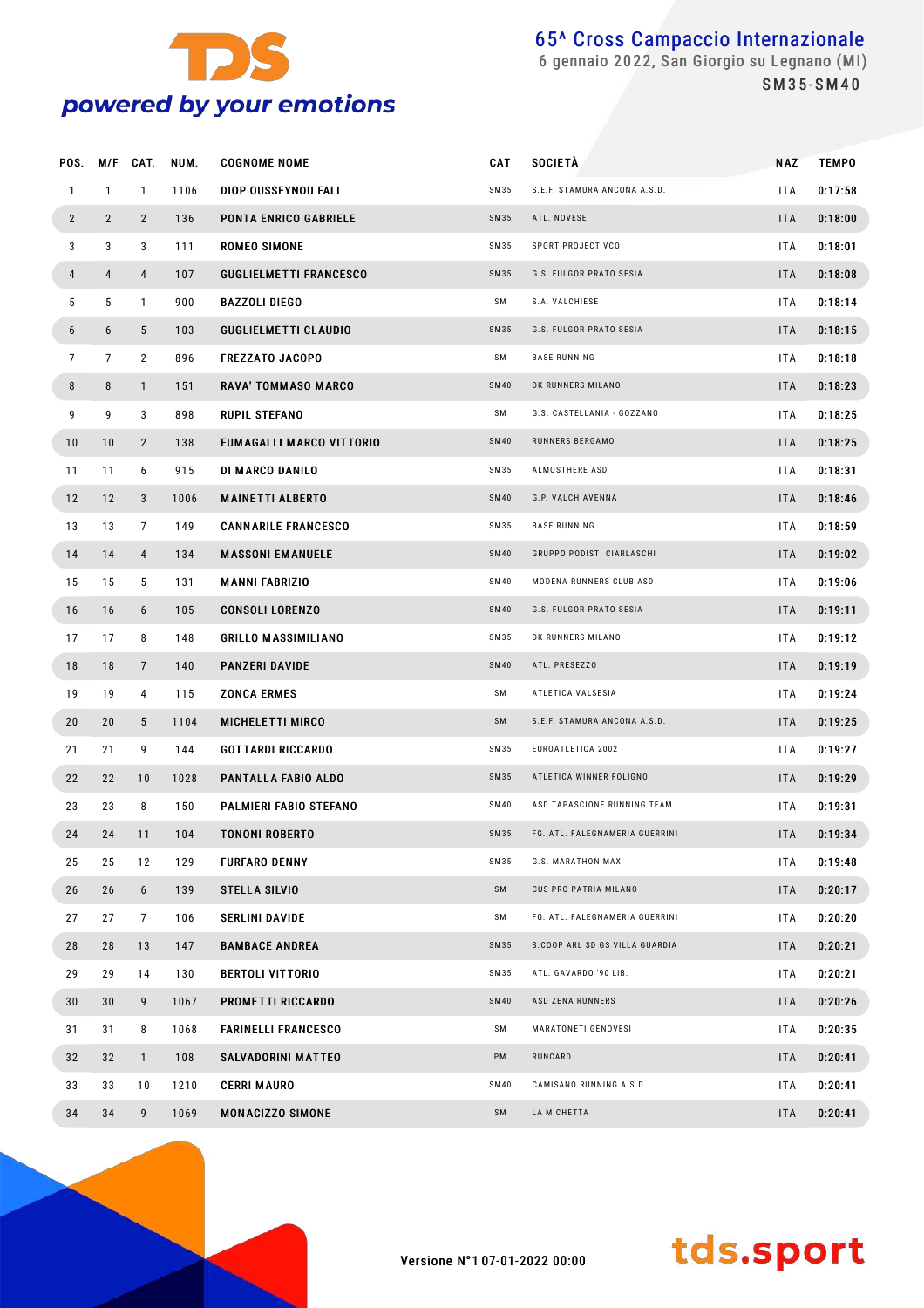

gennaio 2022, San Giorgio su Legnano (MI)

| POS. | M/F | CAT. | NUM. | <b>COGNOME NOME</b>           | <b>CAT</b>  | <b>SOCIETÀ</b>                 | <b>NAZ</b> | <b>TEMPO</b> |
|------|-----|------|------|-------------------------------|-------------|--------------------------------|------------|--------------|
| 35   | 35  | 11   | 119  | DI MATTIA RICCARDO            | SM40        | RUNCARD                        | <b>ITA</b> | 0:21:04      |
| 36   | 36  | 12   | 122  | <b>COLOMBO STEFANO</b>        | <b>SM40</b> | ASD TAPASCIONE RUNNING TEAM    | <b>ITA</b> | 0:21:17      |
| 37   | 37  | 13   | 127  | <b>AFFRINI DIEGO</b>          | SM40        | ATL. GAVARDO '90 LIB.          | <b>ITA</b> | 0:21:22      |
| 38   | 38  | 15   | 146  | <b>RAVA TOMMASO</b>           | SM35        | RUNNING CLUB VENEZIA A.S.D.    | <b>ITA</b> | 0:21:22      |
| 39   | 39  | 14   | 1026 | <b>BUCCOLIERO COSIMO</b>      | SM40        | BERGAMO STARS ATLETICA         | ITA        | 0:21:32      |
| 40   | 40  | 15   | 132  | ROTELLA CHRISTIAN             | <b>SM40</b> | ATL. O.S.A. SARONNO LIB.       | <b>ITA</b> | 0:21:48      |
| 41   | 41  | 16   | 124  | <b>GAMBERA SALVATORE LUCA</b> | SM35        | RUNCARD                        | <b>ITA</b> | 0:21:59      |
| 42   | 42  | 16   | 101  | <b>CALSANA MATTIA ALBINO</b>  | <b>SM40</b> | MOTUS ATLETICA CASTEGNATO      | <b>ITA</b> | 0:22:00      |
| 43   | 43  | 17   | 1218 | <b>CATALDI GIOVANNI</b>       | SM35        | TEMPO IMPEGNATO-ATL. TIDIESSE  | ITA        | 0:22:10      |
| 44   | 44  | 17   | 133  | <b>OLIVETTI ALBERTO</b>       | <b>SM40</b> | ATL. GAVARDO '90 LIB.          | <b>ITA</b> | 0:22:11      |
| 45   | 45  | 18   | 113  | <b>CERRINI PAOLO</b>          | SM40        | U.S. SANGIORGESE               | <b>ITA</b> | 0:22:19      |
| 46   | 46  | 18   | 1016 | <b>FARFAGLIA DANIELE</b>      | SM35        | QT8-RUN                        | <b>ITA</b> | 0:22:30      |
| 47   | 47  | 10   | 1011 | DI FEDERICO FILIPPO           | SM          | ATL. CAIRATESE                 | <b>ITA</b> | 0:23:00      |
| 48   | 48  | 19   | 123  | <b>GIUDICI ELVIS</b>          | <b>SM40</b> | G.A.O. LIBERTAS OLEGGIO        | <b>ITA</b> | 0:23:41      |
| 49   | 49  | 11   | 857  | <b>SACCHI LORENZO</b>         | SM          | POL. AMICIZIA CAORSO           | <b>ITA</b> | 0:23:43      |
| 50   | 50  | 20   | 102  | <b>BALZARINI ANDREA</b>       | <b>SM40</b> | AMATORI ATL. CASORATE S.       | <b>ITA</b> | 0:23:44      |
| 51   | 51  | 19   | 141  | <b>MACCHI ANDREA</b>          | SM35        | ASD BUMBASINA RUN              | <b>ITA</b> | 0:24:18      |
| 52   | 52  | 21   | 128  | RAMBELLI LUDOVICO             | <b>SM40</b> | ATL. LAMBRO MILANO             | <b>ITA</b> | 0:24:23      |
| 53   | 53  | 20   | 145  | <b>SQUILLANTE EMILIANO</b>    | SM35        | ATLETICRALS2-TEATRO ALLA SCALA | <b>ITA</b> | 0:24:23      |
| 54   | 54  | 22   | 109  | <b>BULGARI GIUSEPPE</b>       | <b>SM40</b> | ATL. DI LUMEZZANE              | ITA.       | 0:24:48      |
| 55   | 55  | 23   | 137  | <b>TOTIS GIULIANO</b>         | SM40        | PODISTI DUE CASTELLI ASD       | <b>ITA</b> | 0:24:55      |
| 56   | 56  | 24   | 142  | <b>LUNARDON FRANCESCO</b>     | <b>SM40</b> | ASD BUMBASINA RUN              | <b>ITA</b> | 0:25:21      |



Versione N°1 07-01-2022 00:00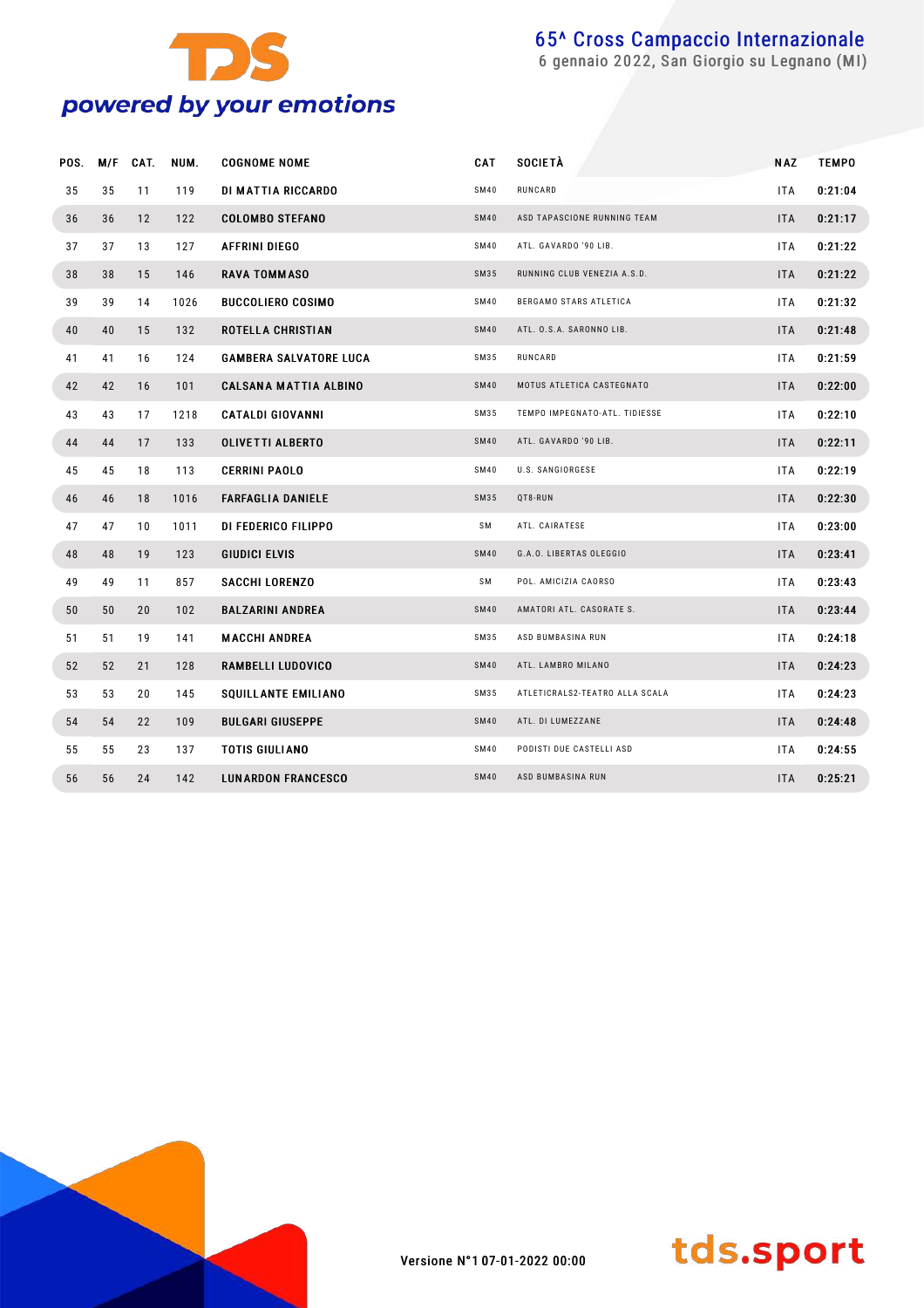

 gennaio 2022, San Giorgio su Legnano (MI) S M 4 5 - S M 5 0

| POS.            | M/F            | CAT.           | NUM. | <b>COGNOME NOME</b>       | <b>CAT</b>  | <b>SOCIETÀ</b>                 | <b>NAZ</b> |         |
|-----------------|----------------|----------------|------|---------------------------|-------------|--------------------------------|------------|---------|
| $\mathbf{1}$    | $\mathbf{1}$   | $\mathbf{1}$   | 233  | <b>BELTRAMI GABRIELE</b>  | SM45        | A.P.D. PONT-SAINT-MARTIN       | ITA        | 0:17:29 |
| $\overline{2}$  | $\overline{2}$ | $\mathbf{2}$   | 1212 | DI STEFANO GIUSEPPE       | <b>SM45</b> | ATLETICA EDILMARKET SANDRIN    | <b>ITA</b> | 0:17:57 |
| 3               | 3              | 3              | 204  | ZUGNONI GRAZIANO          | SM45        | G.P. SANTI NUOVA OLONIO        | <b>ITA</b> | 0:18:00 |
| 4               | 4              | $\mathbf{1}$   | 1052 | <b>CALDIROLI FABIO</b>    | <b>SM50</b> | CALCESTRUZZI CORRADINI EXCELS. | <b>ITA</b> | 0:18:02 |
| 5               | 5              | $\overline{2}$ | 203  | EL AZZOUZI HASSAN         | SM50        | ATL. VIRTUS CASTENEDOLO        | M AR       | 0:18:13 |
| 6               | 6              | 4              | 1017 | <b>GABUSI NOE'</b>        | <b>SM45</b> | ATL. PARATICO                  | <b>ITA</b> | 0:18:13 |
| $7\overline{ }$ | $\overline{7}$ | 5              | 152  | SUTTI FABRIZIO            | SM45        | G.S. VALGEROLA CIAPPARELLI     | <b>ITA</b> | 0:18:42 |
| 8               | 8              | 6              | 169  | <b>SILICANI ANDREA</b>    | <b>SM45</b> | ATL. PARATICO                  | <b>ITA</b> | 0:18:51 |
| 9               | 9              | 3              | 226  | <b>ZANOTTI FRANCO</b>     | SM50        | CUS BERGAMO ASD                | <b>ITA</b> | 0:18:56 |
| 10              | 10             | $\overline{7}$ | 158  | <b>ANDREOLI FABIO</b>     | <b>SM45</b> | GRUPPO PODISTI CIARLASCHI      | <b>ITA</b> | 0:19:08 |
| 11              | 11             | 8              | 191  | <b>ZANETTI MANUEL</b>     | SM45        | ATL. GAVARDO '90 LIB.          | <b>ITA</b> | 0:19:25 |
| 12              | 12             | 9              | 219  | <b>PAOLETTI MAURO</b>     | <b>SM45</b> | CAMISANO RUNNING A.S.D.        | <b>ITA</b> | 0:19:31 |
| 13              | 13             | 10             | 202  | <b>GUSMEROLI MATTEO</b>   | SM45        | ATLETICA ALTO LARIO            | ITA        | 0:19:33 |
| 14              | 14             | 4              | 194  | <b>UBER ANDREA</b>        | <b>SM50</b> | LAGARINA CRUS TEAM             | <b>ITA</b> | 0:19:34 |
| 15              | 15             | 5              | 157  | PRETTO LUCA               | SM50        | FG. ATL. FALEGNAMERIA GUERRINI | <b>ITA</b> | 0:19:36 |
| 16              | 16             | 11             | 201  | <b>AFFABILE GIUSEPPE</b>  | <b>SM45</b> | ATL. CASTENASO CELTIC DRUID    | <b>ITA</b> | 0:19:45 |
| 17              | 17             | 6              | 206  | <b>CONTEDINI MARCO</b>    | SM50        | ASD ORTICA TEAM MILANO         | <b>ITA</b> | 0:19:50 |
| 18              | 18             | $\overline{7}$ | 1007 | <b>LEVI CARLO</b>         | <b>SM50</b> | G.P. VALCHIAVENNA              | <b>ITA</b> | 0:19:52 |
| 19              | 19             | 8              | 215  | DON ADONI DANIELE         | SM50        | TEAM PASTURO ASD               | ITA        | 0:19:52 |
| 20              | 20             | 9              | 187  | <b>CAVALLI ANDREA</b>     | <b>SM50</b> | ATL. LAMBRO MILANO             | <b>ITA</b> | 0:19:57 |
| 21              | 21             | 10             | 168  | RICCARDI MAURIZIO         | SM50        | G. ALPINISTICO VERTOVESE       | <b>ITA</b> | 0:20:05 |
| 22              | 22             | 12             | 166  | <b>TRAINI FRANCESCO</b>   | <b>SM45</b> | RUNNERS BERGAMO                | <b>ITA</b> | 0:20:05 |
| 23              | 23             | 11             | 176  | <b>CERAULO EMILIANO</b>   | SM 50       | PODISMO MUGGIANO               | <b>ITA</b> | 0:20:12 |
| 24              | 24             | 12             | 154  | RIZZI MASSIMO             | <b>SM50</b> | G.S. TRILACUM                  | <b>ITA</b> | 0:20:17 |
| 25              | 25             | 13             | 174  | POLETTI ANGELO            | SM45        | A.S.D. CIRCUITO RUNNING        | <b>ITA</b> | 0:20:21 |
| 26              | 26             | 13             | 1041 | <b>FACCIOLO VALERIO</b>   | <b>SM50</b> | EUROATLETICA 2002              | <b>ITA</b> | 0:20:26 |
| 27              | 27             | 14             | 1172 | <b>MARCHESE CRISTIANO</b> | <b>SM50</b> | ROAD RUNNERS CLUB MILANO       | ITA        | 0:20:29 |
| 28              | 28             | 15             | 213  | ROVELLI GIORGIO           | <b>SM50</b> | G.S. OROBIE                    | <b>ITA</b> | 0:20:32 |
| 29              | 29             | 16             | 160  | PIZZOLLA PIERPAOLO        | <b>SM50</b> | AMATORI ATL. CASORATE S.       | ITA        | 0:20:37 |
| 30              | 30             | 17             | 212  | <b>LANZONI MARCO</b>      | <b>SM50</b> | VIRTUS GROANE                  | <b>ITA</b> | 0:20:44 |
| 31              | 31             | 14             | 222  | <b>GOTTIFREDI DAVIDE</b>  | SM45        | POL. BELLANO GALPERTI GROUP    | ITA        | 0:20:44 |
| 32              | 32             | 15             | 200  | <b>LORENZO ARCERITO</b>   | SM45        | G.A.P. SARONNO                 | <b>ITA</b> | 0:20:48 |
| 33              | 33             | 18             | 170  | AVIGO STEFANO             | SM50        | ATLETICA LONATO                | ITA        | 0:20:50 |
| 34              | 34             | 19             | 197  | <b>LOSA GRAZIANO</b>      | <b>SM50</b> | ONDAVERDE ATHLETIC TEAM        | <b>ITA</b> | 0:20:52 |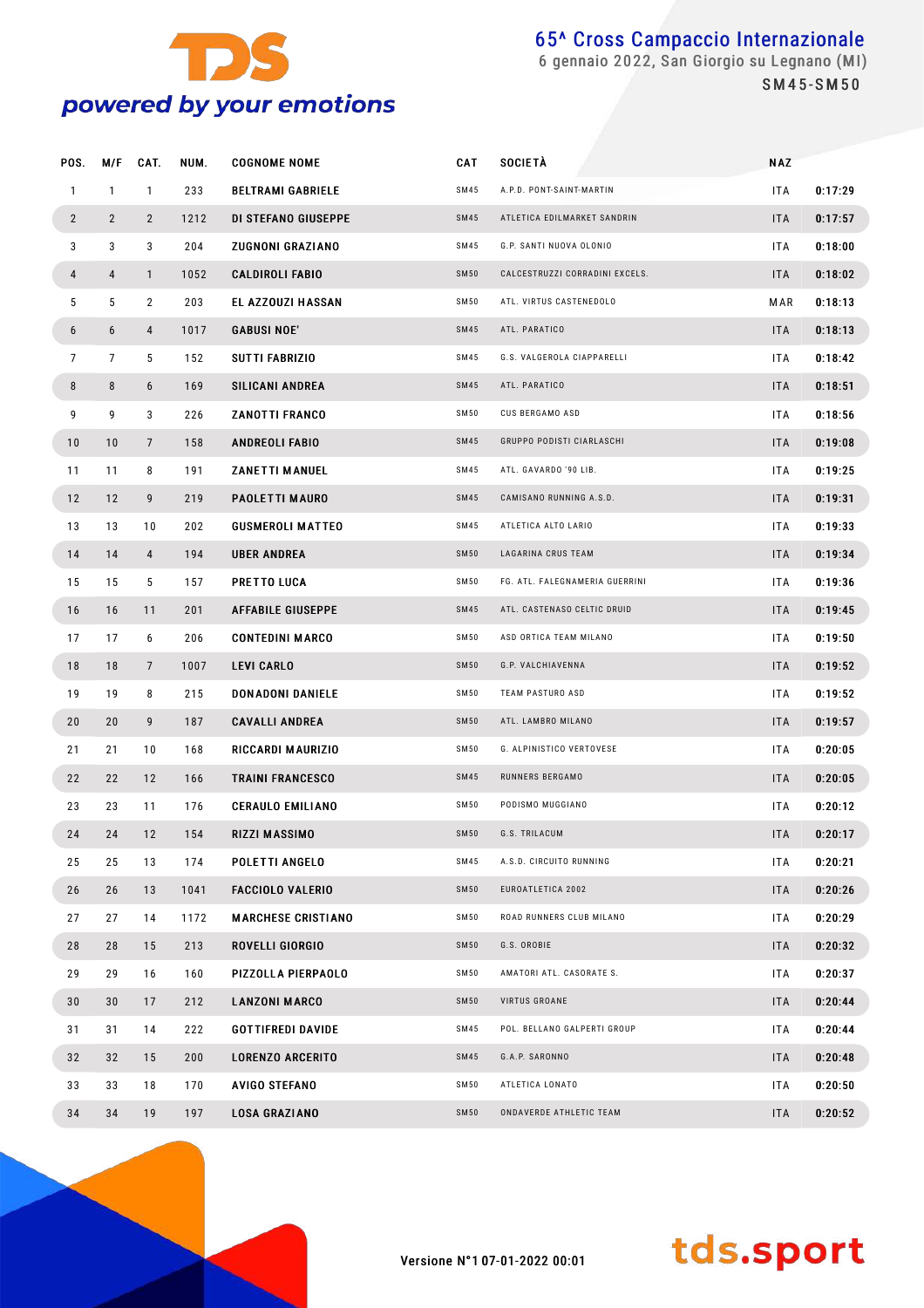

gennaio 2022, San Giorgio su Legnano (MI)

| POS. | M/F | CAT. | NUM. | <b>COGNOME NOME</b>             | <b>CAT</b>  | <b>SOCIETÀ</b>                 | <b>NAZ</b> |         |
|------|-----|------|------|---------------------------------|-------------|--------------------------------|------------|---------|
| 35   | 35  | 20   | 1109 | <b>SANNA LEONARDO</b>           | SM50        | S.E.F. STAMURA ANCONA A.S.D.   | ITA        | 0:20:54 |
| 36   | 36  | 21   | 164  | <b>ZANARDINI ROBERTO</b>        | <b>SM50</b> | FG. ATL. FALEGNAMERIA GUERRINI | <b>ITA</b> | 0:20:56 |
| 37   | 37  | 22   | 167  | <b>MACCHI CHRISTIAN</b>         | <b>SM50</b> | PRO PATRIA A.R.C. BUSTO A.     | <b>ITA</b> | 0:20:57 |
| 38   | 38  | 16   | 173  | <b>CATTINI ALBERTO</b>          | <b>SM45</b> | MODENA RUNNERS CLUB ASD        | <b>ITA</b> | 0:20:57 |
| 39   | 39  | 17   | 153  | <b>RITARDO DENIS</b>            | SM45        | FREE-ZONE                      | ITA        | 0:20:58 |
| 40   | 40  | 23   | 156  | <b>ALEPPO NICOLA</b>            | <b>SM50</b> | G.S. FULGOR PRATO SESIA        | <b>ITA</b> | 0:20:58 |
| 41   | 41  | 18   | 196  | ERBA EDOARDO                    | SM45        | MONZA MARATHON TEAM - A.S.D.   | <b>ITA</b> | 0:21:00 |
| 42   | 42  | 19   | 171  | <b>MARZOLA ALESSANDRO</b>       | SM45        | U.S. S.VITTORE 0. 1906         | ITA        | 0:21:06 |
| 43   | 43  | 24   | 232  | DI PALMO FRANCESCO              | SM50        | ONDAVERDE ATHLETIC TEAM        | <b>ITA</b> | 0:21:18 |
| 44   | 44  | 25   | 179  | <b>DELLA MARTINA DANIELE</b>    | <b>SM50</b> | RUNCARD                        | ITA        | 0:21:22 |
| 45   | 45  | 20   | 185  | <b>BATZELLA LUIGI</b>           | SM45        | QT8-RUN                        | ITA        | 0:21:38 |
| 46   | 46  | 26   | 217  | PANARIELLO MARIO                | <b>SM50</b> | CARDATLETICA                   | ITA        | 0:21:38 |
| 47   | 47  | 27   | 162  | <b>TONONI CRISTIAN</b>          | SM50        | FG. ATL. FALEGNAMERIA GUERRINI | <b>ITA</b> | 0:21:42 |
| 48   | 48  | 28   | 1063 | <b>PREVITALI SERGIO</b>         | <b>SM50</b> | PRO SESTO ATL.                 | ITA        | 0:21:49 |
| 49   | 49  | 21   | 230  | <b>BARONA ALBERTO</b>           | <b>SM45</b> | G.P. SANTI NUOVA OLONIO        | <b>ITA</b> | 0:21:56 |
| 50   | 50  | 29   | 211  | <b>GAMBIRASIO ALBERTO</b>       | <b>SM50</b> | RUNNERS BERGAMO                | ITA        | 0:22:03 |
| 51   | 51  | 30   | 235  | <b>TARCHINI ENRICO</b>          | SM50        | G.S. C.S.I. MORBEGNO           | <b>ITA</b> | 0:22:15 |
| 52   | 52  | 31   | 181  | <b>PACILLO FRANCESCO</b>        | <b>SM50</b> | RUNCARD                        | ITA        | 0:22:23 |
| 53   | 53  | 32   | 225  | <b>BORZOMI' NICOLA GIUSEPPE</b> | SM50        | RUNCARD                        | <b>ITA</b> | 0:22:30 |
| 54   | 54  | 22   | 186  | <b>FISCHETTI EMANUELE</b>       | <b>SM45</b> | RUNNERS LEGNANO SSD ARL        | <b>ITA</b> | 0:22:33 |
| 55   | 55  | 33   | 161  | <b>OLIVA MASSIMO</b>            | SM50        | CANOTTIERI MILANO              | ITA        | 0:22:33 |
| 56   | 56  | 34   | 221  | VITALI ALESSANDRO               | <b>SM50</b> | POL. BELLANO GALPERTI GROUP    | <b>ITA</b> | 0:22:40 |
| 57   | 57  | 35   | 178  | <b>BIANCONI MARCO</b>           | SM50        | FORTI E LIBERI MONZA 1878 ASD  | <b>ITA</b> | 0:22:43 |
| 58   | 58  | 23   | 911  | <b>TRESOLDI MARCO</b>           | <b>SM45</b> | ROAD RUNNERS CLUB MILANO       | <b>ITA</b> | 0:23:01 |
| 59   | 59  | 36   | 192  | <b>CARRERA EGIDIO</b>           | SM50        | EUROATLETICA 2002              | ITA        | 0:23:05 |
| 60   | 60  | 24   | 189  | VIGNATI LUCA                    | SM45        | ASD TAPASCIONE RUNNING TEAM    | <b>ITA</b> | 0:23:07 |
| 61   | 61  | 25   | 198  | <b>BOSSI EDOARDO FRANCESCO</b>  | SM45        | A.ATL. CASOREZZO               | <b>ITA</b> | 0:23:08 |
| 62   | 62  | 37   | 214  | <b>BARBATTI DARIO</b>           | SM50        | G.S. MARATHON MAX              | <b>ITA</b> | 0:23:14 |
| 63   | 63  | 38   | 193  | <b>FINATTI GIUSEPPE</b>         | SM50        | EUROATLETICA 2002              | <b>ITA</b> | 0:23:23 |
| 64   | 64  | 39   | 188  | <b>DEL MAFFEO GIANLUCA</b>      | SM50        | RUNCARD Trail - RUNCARD        | ITA        | 0:23:28 |
| 65   | 65  | 40   | 1179 | SANGALLI MASSIMILIANO           | SM50        | ROAD RUNNERS CLUB MILANO       | <b>ITA</b> | 0:23:37 |
| 66   | 66  | 41   | 218  | <b>TARANTINI NICOLA</b>         | SM50        | ROAD RUNNERS CLUB MILANO       | ITA        | 0:23:45 |
| 67   | 67  | 42   | 1010 | <b>LA SPINA MARCO</b>           | SM50        | RUNCARD                        | <b>ITA</b> | 0:23:59 |
| 68   | 68  | 43   | 209  | <b>REANI GIANMARCO</b>          | SM50        | ATLETICA CINISELLO             | ITA        | 0:24:04 |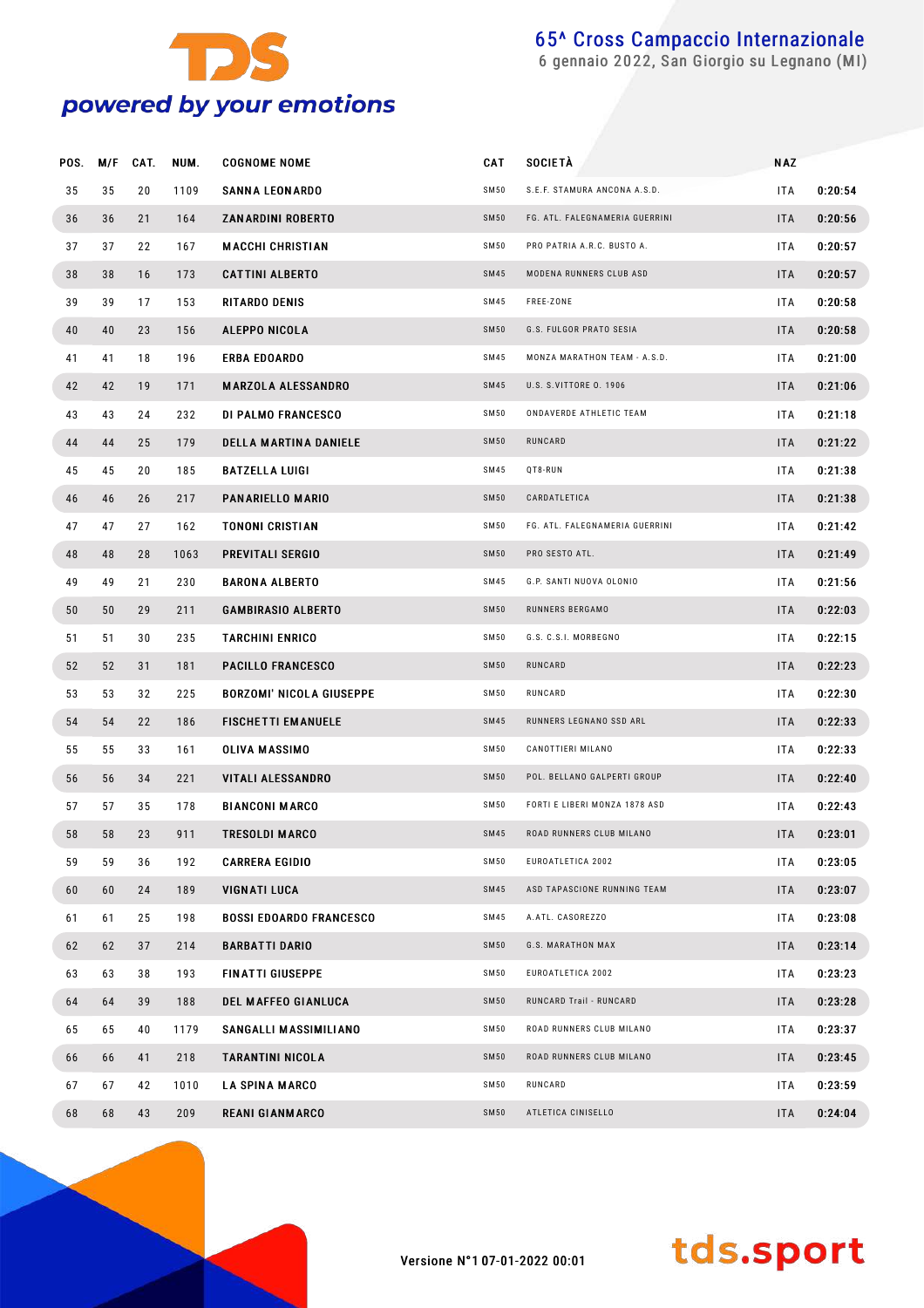

gennaio 2022, San Giorgio su Legnano (MI)

| POS. | M/F | CAT. | NUM. | <b>COGNOME NOME</b>        | CAT         | <b>SOCIETÀ</b>                    | <b>NAZ</b> |         |
|------|-----|------|------|----------------------------|-------------|-----------------------------------|------------|---------|
| 69   | 69  | 26   | 224  | RICCI ROLANDO NICOLO'      | SM45        | RUNCARD                           | <b>ITA</b> | 0:24:09 |
| 70   | 70  | 44   | 229  | <b>SOBACCHI PAOLO</b>      | SM50        | G.P. CASALESE                     | <b>ITA</b> | 0:24:15 |
| 71   | 71  | 45   | 163  | <b>BOCCHIO MARIO</b>       | SM50        | ATL. NOVESE                       | <b>ITA</b> | 0:24:24 |
| 72   | 72  | 46   | 210  | <b>ORLANDI GABRIELE</b>    | SM50        | <b>G.S. MARATHON MAX</b>          | <b>ITA</b> | 0:24:33 |
| 73   | 73  | 47   | 199  | <b>FRANCESCHI VITTORIO</b> | SM50        | RUNCARD                           | <b>ITA</b> | 0:24:44 |
| 74   | 74  | 48   | 228  | <b>CAMMARATA ADRIANO</b>   | <b>SM50</b> | AMATORI ATL. CASORATE S.          | <b>ITA</b> | 0:24:52 |
| 75   | 75  | 49   | 234  | <b>MILANESI FRANCESCO</b>  | SM50        | <b>B. R.C. CASTIGLIONE D'ADDA</b> | <b>ITA</b> | 0:24:58 |
| 76   | 76  | 50   | 175  | <b>SORO GIUSEPPE</b>       | <b>SM50</b> | RUNCARD                           | <b>ITA</b> | 0:25:03 |
| 77   | 77  | 51   | 165  | <b>ORSI AGOSTINO</b>       | SM50        | ATLETICA P.A.R. CANEGRATE         | <b>ITA</b> | 0:25:27 |
| 78   | 78  | 27   | 1021 | <b>DE PIERI DAVIDE</b>     | SM45        | ASD TAPASCIONE RUNNING TEAM       | <b>ITA</b> | 0:25:46 |
| 79   | 79  | 52   | 205  | PELLEGATTA MARIO           | SM50        | ATLETICA OVEST TICINO             | <b>ITA</b> | 0:25:53 |
| 80   | 80  | 53   | 216  | <b>GATTINONI RUBEN</b>     | SM50        | <b>TEAM PASTURO ASD</b>           | <b>ITA</b> | 0:26:51 |
| 81   | 81  | 28   | 195  | <b>GARAVAGLIA ROBERTO</b>  | SM45        | RUNCARD                           | <b>ITA</b> | 0:27:39 |



Versione N°1 07-01-2022 00:01

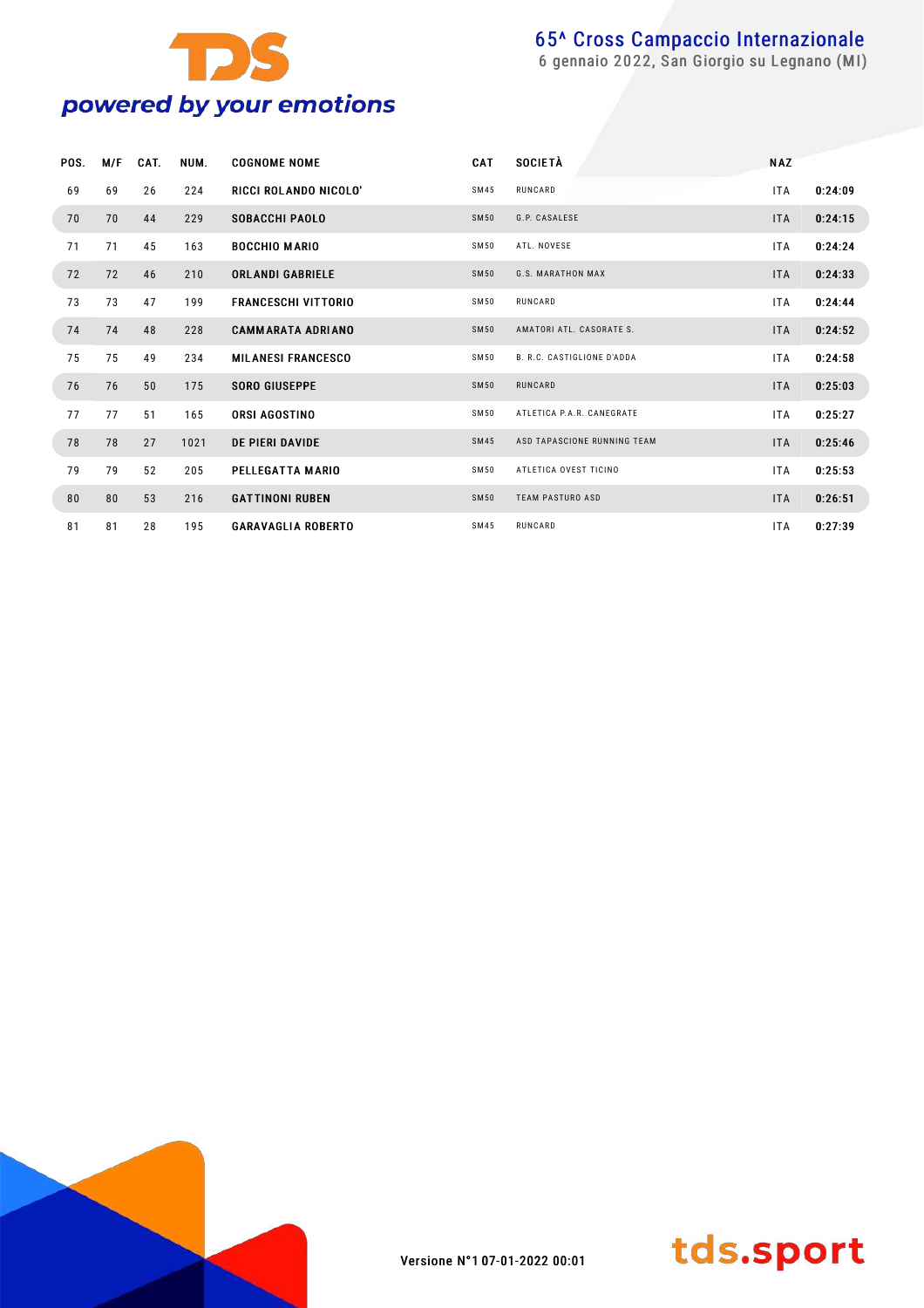

SM55+-Master SF

| POS.           |                | M/F CAT.       | NUM. | <b>COGNOME NOME</b>             | <b>CAT</b>  | <b>SOCIETÀ</b>                 | <b>NAZ</b> |         |
|----------------|----------------|----------------|------|---------------------------------|-------------|--------------------------------|------------|---------|
| $\mathbf{1}$   | $\mathbf{1}$   | $\mathbf{1}$   | 308  | PEDRONCELLI ROBERTO             | SM55        | G.P. SANTI NUOVA OLONIO        | <b>ITA</b> | 0:13:39 |
| $\overline{2}$ | $\overline{2}$ | $\overline{2}$ | 269  | PREMOLI MARCO                   | SM55        | ATL. PARATICO                  | <b>ITA</b> | 0:13:58 |
| 3              | 3              | 3              | 1126 | <b>BALBIANI OSCAR</b>           | SM55        | ATL. LECCO-COLOMBO COSTRUZ.    | <b>ITA</b> | 0:14:04 |
| 4              | 4              | $\mathbf{1}$   | 248  | <b>TORRESANI FRANCO</b>         | SM60        | ATL. PARATICO                  | <b>ITA</b> | 0:14:14 |
| 5              | $\mathbf{1}$   | $\mathbf{1}$   | 340  | PRIMO CARLA                     | SF50        | A.S.D. BORGARETTO 75           | <b>ITA</b> | 0:14:23 |
| 6              | 5              | 4              | 260  | <b>DUSCI RICCARDO</b>           | SM55        | 2002 MARATHON CLUB             | <b>ITA</b> | 0:14:26 |
| $\overline{7}$ | 6              | $\overline{2}$ | 281  | MORLACCHI MICHELANGELO          | SM60        | RUNNERS BERGAMO                | <b>ITA</b> | 0:14:27 |
| 8              | $\overline{7}$ | 3              | 336  | EULA ENRICO                     | SM60        | ATL. PARATICO                  | <b>ITA</b> | 0:14:28 |
| 9              | 8              | 5              | 1043 | <b>GAMBERALE GIUSEPPE</b>       | SM55        | DAINI CARATE BRIANZA           | <b>ITA</b> | 0:14:47 |
| 10             | 9              | 6              | 1047 | <b>TALAMAZZINI FRANCO</b>       | SM55        | EUROATLETICA 2002              | <b>ITA</b> | 0:14:52 |
| 11             | $\overline{2}$ | $\mathbf{1}$   | 1062 | PIERLI FIORENZA                 | SF40        | CALCESTRUZZI CORRADINI EXCELS. | <b>ITA</b> | 0:14:57 |
| 12             | 10             | $\overline{7}$ | 283  | <b>CORTI CARLO</b>              | SM55        | ATLETICA 42195 'BLU FRIDA'     | <b>ITA</b> | 0:15:01 |
| 13             | 11             | 8              | 292  | DE COL PAOLO                    | SM55        | ATL. SUSA ADRIANO ASCHIERIS    | <b>ITA</b> | 0:15:03 |
| 14             | 12             | 9              | 1044 | <b>CALABRESE GIUSEPPE LUIGI</b> | SM55        | DAINI CARATE BRIANZA           | <b>ITA</b> | 0:15:06 |
| 15             | 13             | 10             | 258  | PIOMBARDI MICHELE               | SM55        | G.S. VALGEROLA CIAPPARELLI     | <b>ITA</b> | 0:15:07 |
| 16             | 14             | $\overline{4}$ | 285  | <b>BARLETTA FRANCESCO</b>       | SM60        | EUROATLETICA 2002              | <b>ITA</b> | 0:15:08 |
| 17             | 15             | 11             | 256  | <b>SCARABELLO DAVIDE</b>        | SM55        | ONDAVERDE ATHLETIC TEAM        | <b>ITA</b> | 0:15:10 |
| 18             | 16             | 12             | 327  | <b>BORGHESI DAVIDE</b>          | SM55        | SETTE LAGHI RUNNERS            | <b>ITA</b> | 0:15:14 |
| 19             | 17             | 13             | 332  | <b>FORTE EMANUELE</b>           | SM55        | ATL. SAN MARCO U.S. ACLI       | <b>ITA</b> | 0:15:20 |
| 20             | 18             | 14             | 1175 | <b>CIMATO MASSIMO</b>           | SM55        | ROAD RUNNERS CLUB MILANO       | <b>ITA</b> | 0:15:23 |
| 21             | 19             | 5              | 320  | <b>CAMPITELLI CAMILLO</b>       | SM60        | ASD MISTERCAMP CASTELFRENTANO  | <b>ITA</b> | 0:15:26 |
| 22             | 20             | 15             | 279  | <b>GATTI RENATO GIOVANNI</b>    | SM55        | RUNNERS BERGAMO                | <b>ITA</b> | 0:15:28 |
| 23             | 21             | 16             | 375  | <b>SCHENA ANGELO</b>            | SM55        | G.S. A.MARINELLI COMENDUNO     | <b>ITA</b> | 0:15:31 |
| 24             | 22             | 6              | 250  | <b>MORACAS MARCO</b>            | <b>SM60</b> | A.S. LA FRATELLANZA 1874       | ITA.       | 0:15:36 |
| 25             | 3              | $\overline{2}$ | 266  | VAGNI MONICA                    | SF40        | ATL. PARATICO                  | ITA        | 0:15:48 |
| 26             | 23             | $\mathbf{1}$   | 1042 | <b>GATTI PAOLO</b>              | SM65        | DAINI CARATE BRIANZA           | <b>ITA</b> | 0:15:50 |
| 27             | 24             | 7              | 1018 | <b>LONGO ROCCO</b>              | SM60        | ATL. NOVESE                    | ITA.       | 0:15:53 |
| 28             | 25             | 8              | 350  | <b>CASTELLI GIORDANO</b>        | <b>SM60</b> | MODENA RUNNERS CLUB ASD        | <b>ITA</b> | 0:15:53 |
| 29             | 26             | 17             | 363  | <b>BRESCIANI VINCENZO</b>       | SM55        | ATL. RODENGO SAIANO MICO       | ITA.       | 0:15:56 |
| 30             | 27             | 18             | 323  | RIELLI GIANDOMENICO             | SM55        | ATL. VIRTUS CASTENEDOLO        | <b>ITA</b> | 0:15:59 |
| 31             | 28             | 19             | 1019 | <b>GATTA ORESTE GIUSEPPE</b>    | SM55        | NOVARA CHE CORRE               | ITA.       | 0:16:01 |
| 32             | 4              | 3              | 287  | LAZZARINI MARINA                | SF40        | ATLETICA MONTICHIARI           | <b>ITA</b> | 0:16:02 |
| 33             | 29             | 20             | 252  | <b>CORTESI FLORENZIO</b>        | SM55        | ATL. VALLE BREMBANA            | ITA.       | 0:16:06 |
| 34             | 5              | $\mathbf{1}$   | 290  | <b>CAROBBIO NIVES</b>           | SF55        | ATL. PARATICO                  | <b>ITA</b> | 0:16:09 |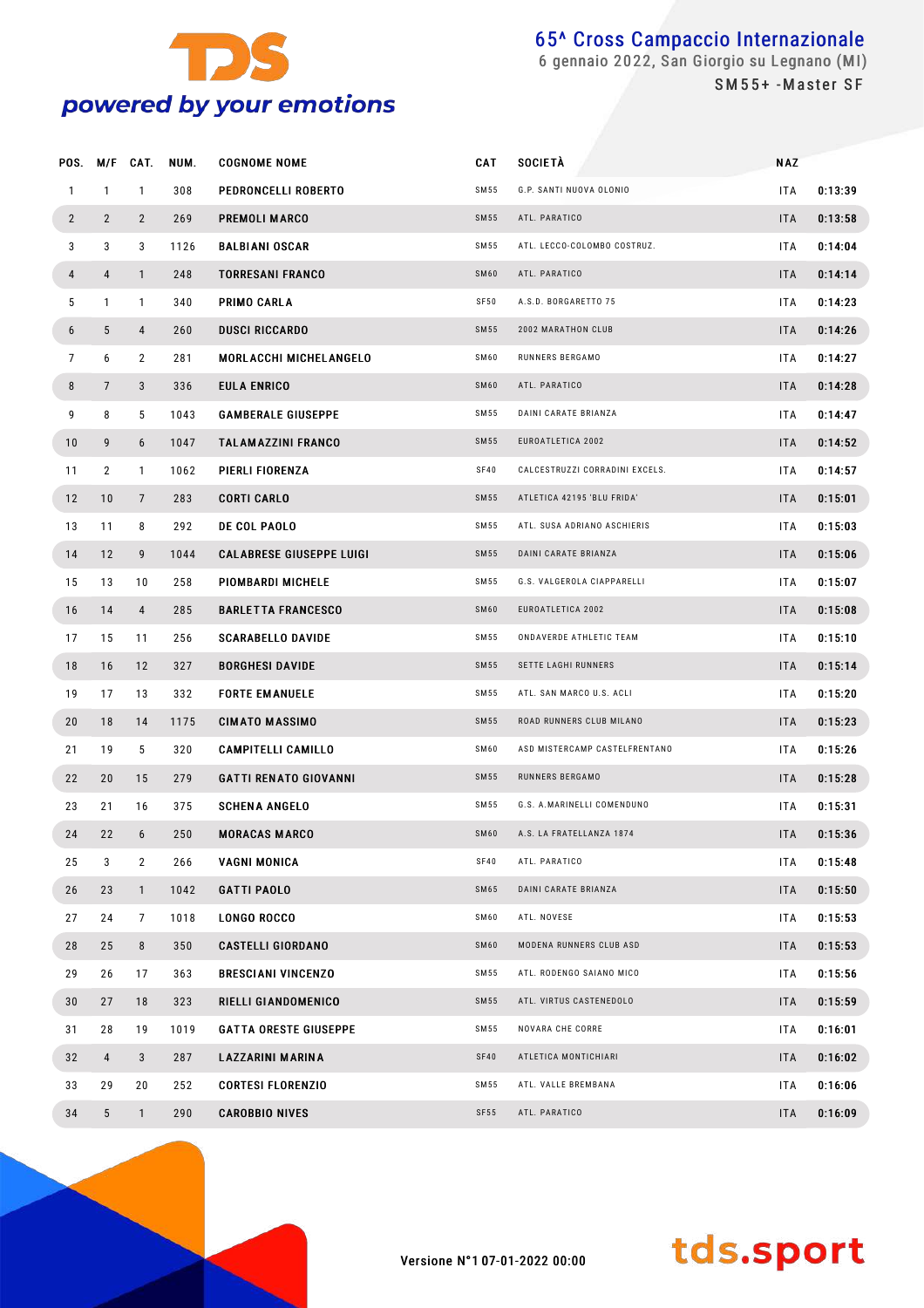

gennaio 2022, San Giorgio su Legnano (MI)

| POS. | M/F            | CAT.           | NUM. | <b>COGNOME NOME</b>            | <b>CAT</b>  | <b>SOCIETÀ</b>                    | <b>NAZ</b> |         |
|------|----------------|----------------|------|--------------------------------|-------------|-----------------------------------|------------|---------|
| 35   | 30             | 9              | 351  | <b>TORRENTE MARCO</b>          | SM60        | G.S. ZELOFORAMAGNO                | <b>ITA</b> | 0:16:10 |
| 36   | 31             | 21             | 914  | <b>CARDINALI MAURO</b>         | <b>SM55</b> | A.S.D. GRAVELLONA VCO             | <b>ITA</b> | 0:16:19 |
| 37   | 6              | $\overline{2}$ | 1071 | AVIGO LAURA                    | SF55        | ATLETICA LONATO                   | <b>ITA</b> | 0:16:21 |
| 38   | 32             | 10             | 361  | <b>FIUME ANTONIO</b>           | SM60        | RUNCARD                           | <b>ITA</b> | 0:16:22 |
| 39   | 33             | 22             | 294  | <b>LACCHINI GIANPAOLO</b>      | SM55        | CANOTTIERI MILANO                 | <b>ITA</b> | 0:16:22 |
| 40   | 34             | $\overline{2}$ | 1061 | <b>MELANI ROBERTO</b>          | <b>SM65</b> | ATL. CENTO TORRI PAVIA            | <b>ITA</b> | 0:16:23 |
| 41   | $\overline{7}$ | 4              | 1023 | GILARDI SILVIA                 | SF40        | S.E.V. VALMADRERA                 | <b>ITA</b> | 0:16:32 |
| 42   | 35             | 23             | 339  | SALDINI FABIO MASSIMO          | <b>SM55</b> | ATLETICA MENEGHINA                | <b>ITA</b> | 0:16:34 |
| 43   | 36             | 3              | 270  | PALMIERI MARTINO               | SM65        | EUROATLETICA 2002                 | <b>ITA</b> | 0:16:34 |
| 44   | 37             | $\overline{4}$ | 382  | <b>GAGNO LUCIANO</b>           | <b>SM65</b> | ATLETICA PONZANO                  | <b>ITA</b> | 0:16:38 |
| 45   | 8              | $\overline{2}$ | 302  | DI MARTINO IVANA               | SF50        | CANOTTIERI MILANO                 | <b>ITA</b> | 0:16:40 |
| 46   | 38             | 24             | 1211 | <b>MATTAROZZI DAVIDE</b>       | <b>SM55</b> | <b>B. R.C. CASTIGLIONE D'ADDA</b> | <b>ITA</b> | 0:16:43 |
| 47   | 39             | 25             | 275  | <b>BALSARINI SAMUELE</b>       | SM55        | ATLETICA VALSESIA                 | <b>ITA</b> | 0:16:43 |
| 48   | 40             | 5 <sup>5</sup> | 291  | <b>ZITO FRANCESCO</b>          | <b>SM65</b> | A.S.D. ATLETICA MASTER TRIESTE    | <b>ITA</b> | 0:16:45 |
| 49   | 9              | $\mathbf{1}$   | 373  | <b>BARBERINI MICHELA</b>       | SF35        | ATLETICA WINNER FOLIGNO           | <b>ITA</b> | 0:16:46 |
| 50   | 41             | 11             | 1005 | <b>BASEI ANDREA</b>            | SM60        | ATLETICA SAN MARTINO              | <b>ITA</b> | 0:16:46 |
| 51   | 10             | $\mathbf{1}$   | 345  | <b>FUSTELLA ELENA</b>          | SF60        | ATL. LECCO-COLOMBO COSTRUZ.       | <b>ITA</b> | 0:16:49 |
| 52   | 11             | $5^{\circ}$    | 388  | <b>BAZZANA SILVIA</b>          | <b>SF40</b> | S.G EISACKTAL RAIFFEISEN ASV      | <b>ITA</b> | 0:16:49 |
| 53   | 42             | 26             | 1178 | <b>IAZZARELLI MATTEO</b>       | SM55        | ROAD RUNNERS CLUB MILANO          | <b>ITA</b> | 0:16:50 |
| 54   | 12             | 6              | 360  | <b>COMBI STEFANIA</b>          | <b>SF40</b> | ASD TAPASCIONE RUNNING TEAM       | <b>ITA</b> | 0:16:52 |
| 55   | 43             | 27             | 329  | PATTANO PAOLO                  | SM55        | ATL. PARABIAGO                    | <b>ITA</b> | 0:16:59 |
| 56   | 13             | $\overline{2}$ | 330  | POZZI LIA                      | SF35        | G.A.P. SARONNO                    | <b>ITA</b> | 0:17:07 |
| 57   | 14             | $\mathbf{1}$   | 277  | <b>PREATONI RAFFAELLA</b>      | <b>SF45</b> | EUROATLETICA 2002                 | <b>ITA</b> | 0:17:11 |
| 58   | 44             | 28             | 322  | <b>ROSSI PAOLO</b>             | <b>SM55</b> | RUNNING OLTREPO'                  | <b>ITA</b> | 0:17:12 |
| 59   | 15             | 3              | 389  | <b>ZUGNONI CINZIA</b>          | SF50        | G.S. C.S.I. MORBEGNO              | <b>ITA</b> | 0:17:13 |
| 60   | 45             | 29             | 376  | <b>MUSSI GIOVANNI BATTISTA</b> | <b>SM55</b> | RUNCARD                           | <b>ITA</b> | 0:17:15 |
| 61   | 46             | 12             | 264  | <b>FALVO ANTONIO</b>           | SM60        | G.S. FULGOR PRATO SESIA           | <b>ITA</b> | 0:17:17 |
| 62   | 47             | 13             | 282  | <b>GUZZETTI LAMBERTO</b>       | SM60        | <b>TEAM 3 ESSE</b>                | <b>ITA</b> | 0:17:18 |
| 63   | 48             | 30             | 312  | <b>SCIARAPPA FRANCO</b>        | SM55        | G.A.P. SARONNO                    | <b>ITA</b> | 0:17:19 |
| 64   | 16             | 3              | 1022 | <b>GILARDI DANIELA</b>         | SF55        | S.E.V. VALMADRERA                 | <b>ITA</b> | 0:17:22 |
| 65   | 17             | 3              | 316  | RAMBALDINI SARA                | SF35        | ATL. GAVARDO '90 LIB.             | <b>ITA</b> | 0:17:25 |
| 66   | 49             | $\mathbf{1}$   | 378  | <b>MACCHI GIUSEPPE</b>         | SM70        | ATL. GALLARATESE                  | <b>ITA</b> | 0:17:26 |
| 67   | 50             | 31             | 1173 | <b>RAVASI GUIDO</b>            | SM55        | ROAD RUNNERS CLUB MILANO          | <b>ITA</b> | 0:17:28 |
| 68   | 51             | 32             | 267  | <b>CAROLI GIANLUCA</b>         | <b>SM55</b> | ATL. PARATICO                     | <b>ITA</b> | 0:17:28 |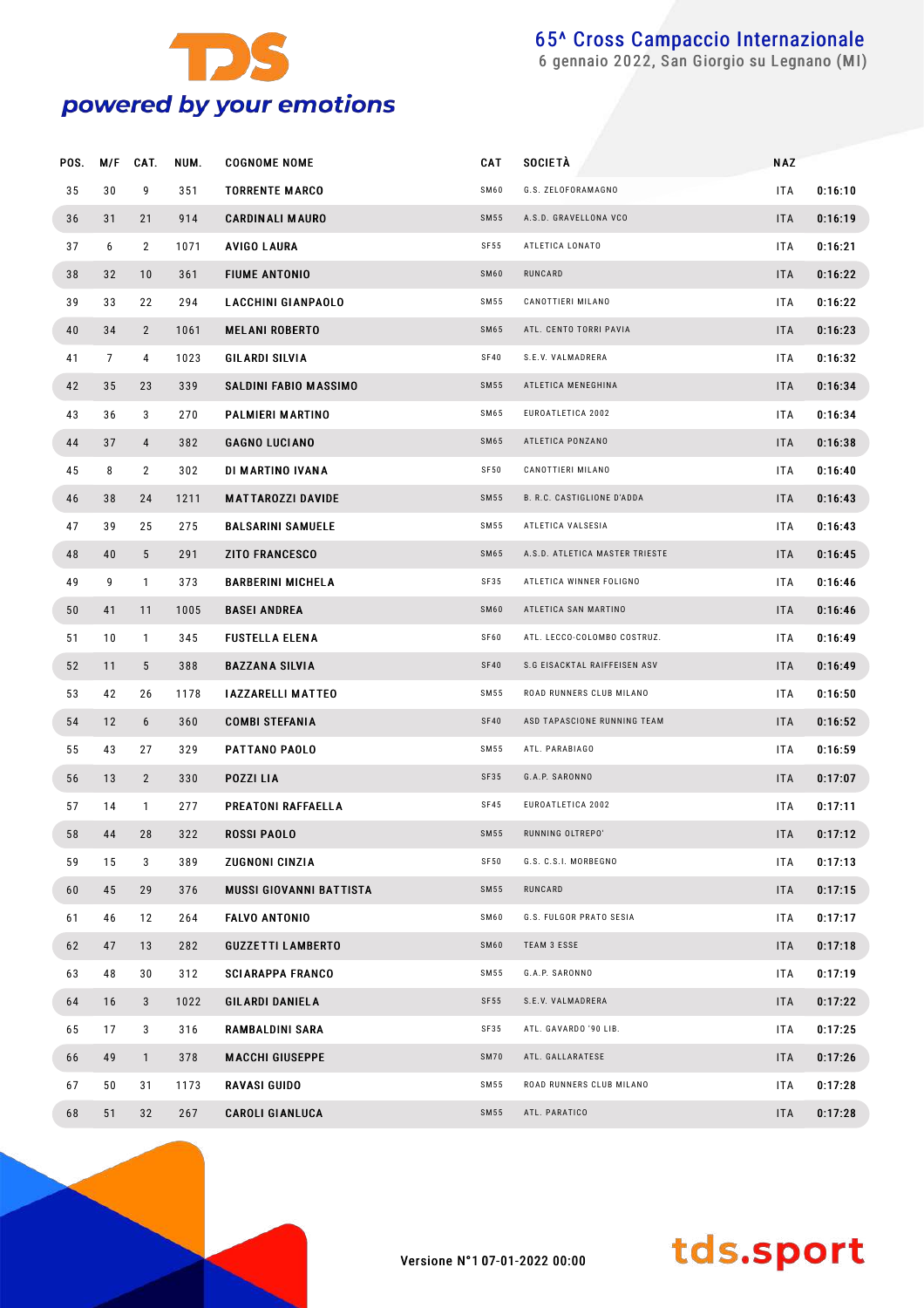

gennaio 2022, San Giorgio su Legnano (MI)

| POS. | M/F | CAT.           | NUM. | <b>COGNOME NOME</b>           | CAT         | <b>SOCIETÀ</b>                 | <b>NAZ</b> |         |
|------|-----|----------------|------|-------------------------------|-------------|--------------------------------|------------|---------|
| 69   | 52  | 14             | 365  | <b>DAL FERRO FLAVIO</b>       | SM60        | ATLETICA 3V                    | ITA        | 0:17:29 |
| 70   | 53  | 6              | 255  | PENAZZI ROBERTO               | <b>SM65</b> | G.P.A. LUGHESINA               | <b>ITA</b> | 0:17:32 |
| 71   | 54  | 15             | 280  | <b>DELL'ACQUA MASSIMO</b>     | SM60        | U.S. S.VITTORE 0. 1906         | <b>ITA</b> | 0:17:32 |
| 72   | 18  | $\overline{2}$ | 299  | PEROLA ELENA                  | <b>SF45</b> | G. ALPINISTICO VERTOVESE       | <b>ITA</b> | 0:17:32 |
| 73   | 55  | 33             | 1008 | <b>TOFFANO ROBERTO</b>        | SM 55       | ATL. ALTA VALTELLINA           | <b>ITA</b> | 0:17:33 |
| 74   | 19  | 3              | 319  | <b>IANNELLO ANNA MARIA</b>    | SF45        | P&C PODISMOECAZZEGGIO          | <b>ITA</b> | 0:17:37 |
| 75   | 56  | 16             | 325  | <b>DASCANIO GIUSEPPE</b>      | <b>SM60</b> | ATL. VERBANO                   | <b>ITA</b> | 0:17:39 |
| 76   | 20  | $\mathbf{1}$   | 317  | <b>CORSINI VANESSA</b>        | SF          | ATL. GAVARDO '90 LIB.          | <b>ITA</b> | 0:17:41 |
| 77   | 21  | $\overline{2}$ | 370  | <b>CARDOSO LOPES DONZILIA</b> | SF60        | GRUPPO ETHOS RUNNING TEAM      | <b>ITA</b> | 0:17:41 |
| 78   | 57  | $\overline{7}$ | 337  | <b>CIRESA VITTORIO</b>        | <b>SM65</b> | ATLETICA 3V                    | <b>ITA</b> | 0:17:43 |
| 79   | 22  | 4              | 301  | <b>BUGATTI ELENA</b>          | SF50        | G. ALPINISTICO VERTOVESE       | <b>ITA</b> | 0:17:45 |
| 80   | 23  | 4              | 253  | ZALTIERI ANNA                 | <b>SF45</b> | FG. ATL. FALEGNAMERIA GUERRINI | <b>ITA</b> | 0:17:51 |
| 81   | 58  | 34             | 251  | ZAMBELLI CLAUDIO              | SM 55       | FG. ATL. FALEGNAMERIA GUERRINI | ITA.       | 0:17:52 |
| 82   | 59  | 35             | 371  | <b>FORNI DAVIDE</b>           | <b>SM55</b> | TEAM PASTURO ASD               | <b>ITA</b> | 0:17:52 |
| 83   | 24  | $\overline{7}$ | 343  | <b>BORTOLAS ELISABETTA</b>    | SF40        | G.P. SANTI NUOVA OLONIO        | <b>ITA</b> | 0:17:52 |
| 84   | 25  | 5              | 384  | <b>DUCA FRANCESCA</b>         | <b>SF50</b> | G.P. TALAMONA                  | <b>ITA</b> | 0:17:57 |
| 85   | 60  | 17             | 1168 | <b>BRILLO ANTONIO</b>         | <b>SM60</b> | ROAD RUNNERS CLUB MILANO       | <b>ITA</b> | 0:17:57 |
| 86   | 61  | 18             | 335  | <b>ZUCCA PAOLO</b>            | <b>SM60</b> | ACQUIRUNNERS                   | <b>ITA</b> | 0:17:58 |
| 87   | 62  | 8              | 355  | <b>PELLANDA FRANCO</b>        | SM65        | PIETRO MICCA BIELLA RUNNING    | ITA.       | 0:18:04 |
| 88   | 63  | 36             | 358  | <b>FUOCO VINCENZO</b>         | <b>SM55</b> | TEAM PASTURO ASD               | <b>ITA</b> | 0:18:04 |
| 89   | 64  | 2              | 1024 | <b>BIFFI GIOVANNI CARLO</b>   | <b>SM70</b> | O.S.A. ORG.SPORTIVA ALPINISTI  | ITA.       | 0:18:07 |
| 90   | 26  | 4              | 246  | <b>GIUPPONI LISA</b>          | SF35        | ATL. VALLE BREMBANA            | <b>ITA</b> | 0:18:12 |
| 91   | 65  | 19             | 243  | <b>CARU' ADRIANO</b>          | <b>SM60</b> | AMATORI ATL. CASORATE S.       | <b>ITA</b> | 0:18:12 |
| 92   | 66  | $\mathbf{1}$   | 284  | <b>FARAGUNA LUCIANO</b>       | <b>SM75</b> | ATL. PARATICO                  | <b>ITA</b> | 0:18:18 |
| 93   | 67  | 3              | 1009 | <b>MORONI LORENZO</b>         | <b>SM70</b> | PODISTICA MEZZANESE            | ITA.       | 0:18:18 |
| 94   | 27  | 4              | 268  | <b>TORRI SALVE VALERIA</b>    | SF55        | ATL. PARATICO                  | <b>ITA</b> | 0:18:19 |
| 95   | 28  | 8              | 357  | RIBEIRO DE OLIVEIRA FABIOLA   | <b>SF40</b> | TEAM PASTURO ASD               | ITA.       | 0:18:20 |
| 96   | 68  | 20             | 902  | <b>BAZZOLI OVIDIO</b>         | <b>SM60</b> | S.A. VALCHIESE                 | <b>ITA</b> | 0:18:22 |
| 97   | 29  | 5              | 1176 | DI STEFANO VALENTINA          | SF35        | ROAD RUNNERS CLUB MILANO       | ITA.       | 0:18:23 |
| 98   | 69  | 4              | 293  | <b>BONFANTI PIERPAOLO</b>     | <b>SM70</b> | CANOTTIERI MILANO              | <b>ITA</b> | 0:18:24 |
| 99   | 30  | 9              | 386  | <b>MARKU VJOLA</b>            | SF40        | G.T.A. CREMA                   | ITA.       | 0:18:25 |
| 100  | 31  | $\mathbf{1}$   | 288  | RONCHI IOLE                   | SF65        | ATL. PARATICO                  | <b>ITA</b> | 0:18:26 |
| 101  | 70  | 21             | 344  | <b>GRAMMATICO ANTONINO</b>    | SM60        | ATL. MALNATE                   | ITA.       | 0:18:29 |
| 102  | 71  | 22             | 240  | <b>GARAVAGLIA MAURO</b>       | <b>SM60</b> | AMATORI ATL. CASORATE S.       | <b>ITA</b> | 0:18:29 |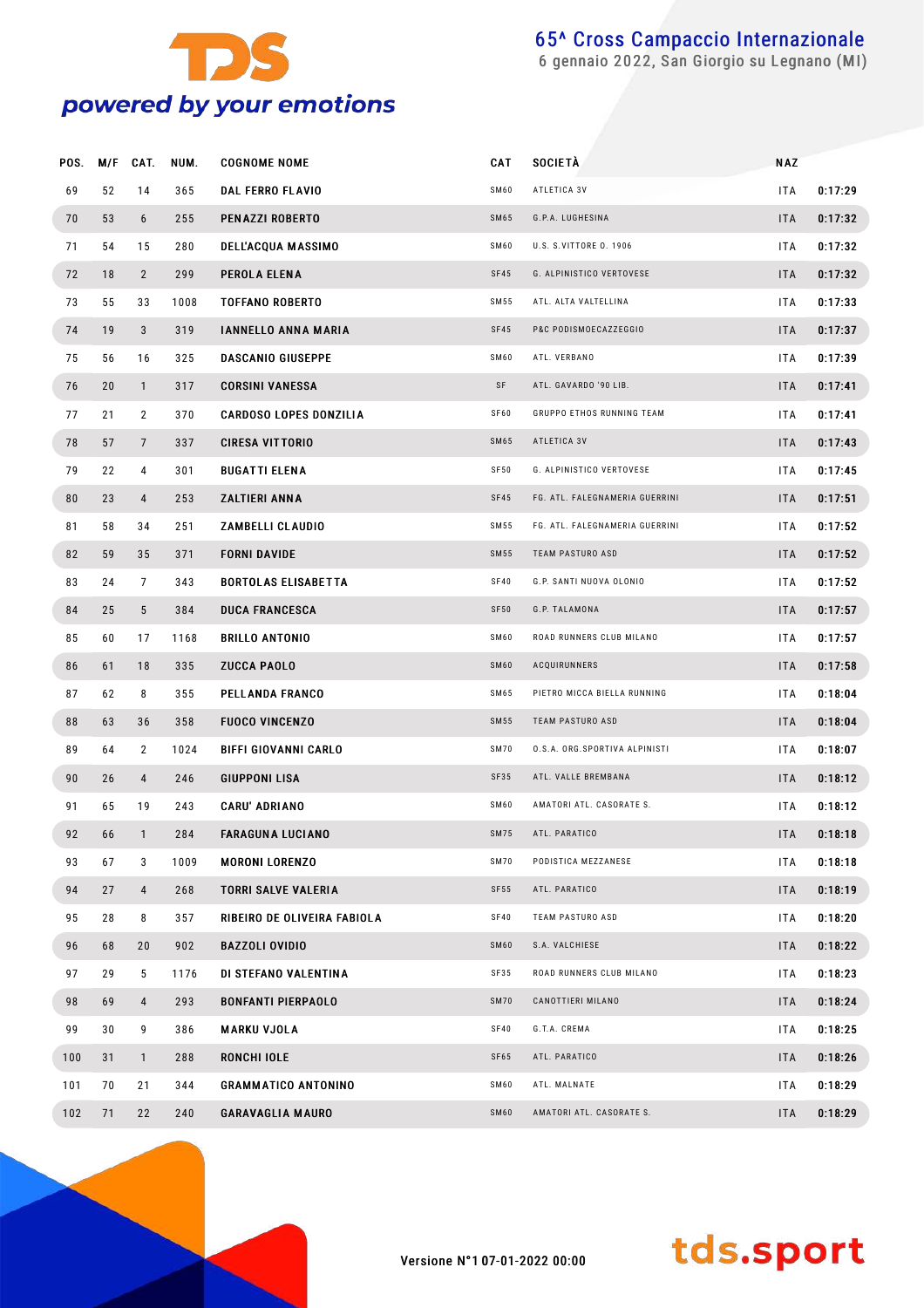

gennaio 2022, San Giorgio su Legnano (MI)

| POS. | M/F | CAT.           | NUM. | <b>COGNOME NOME</b>          | CAT         | SOCIETÀ                        | <b>NAZ</b> |         |
|------|-----|----------------|------|------------------------------|-------------|--------------------------------|------------|---------|
| 103  | 72  | 9              | 249  | <b>ANTONICELLI PASQUALE</b>  | SM65        | AMATORI ATL. CASORATE S.       | ITA        | 0:18:30 |
| 104  | 73  | 23             | 1065 | <b>FRAQUELLI GIANCARLO</b>   | SM60        | ATL. CENTRO LARIO              | <b>ITA</b> | 0:18:31 |
| 105  | 74  | 10             | 328  | <b>FERRARI NICOLA</b>        | SM65        | ASD MISTERCAMP CASTELFRENTANO  | ITA        | 0:18:33 |
| 106  | 32  | 5              | 334  | <b>GRACI CONCETTA</b>        | <b>SF55</b> | ATL. NOVESE                    | <b>ITA</b> | 0:18:37 |
| 107  | 75  | 37             | 239  | GIUDICI FABIO                | SM 55       | AMATORI ATL. CASORATE S.       | ITA        | 0:18:37 |
| 108  | 33  | 10             | 262  | <b>ZAPPIA CECILIA</b>        | <b>SF40</b> | ASD BUMBASINA RUN              | <b>ITA</b> | 0:18:39 |
| 109  | 76  | 11             | 1073 | LORENZINI MAURIZIO           | SM65        | G.S. ZELOFORAMAGNO             | ITA        | 0:18:40 |
| 110  | 34  | 6              | 1014 | <b>FERRARIO SIMONA</b>       | <b>SF50</b> | CAMPUS VARESE RUNNERS          | <b>ITA</b> | 0:18:40 |
| 111  | 77  | 12             | 241  | <b>CRIVELLARO GIANFRANCO</b> | SM65        | AMATORI ATL. CASORATE S.       | ITA        | 0:18:42 |
| 112  | 35  | 5              | 310  | <b>CASSOLA BARBARA</b>       | SF45        | POL. OLONIA                    | <b>ITA</b> | 0:18:51 |
| 113  | 78  | 24             | 289  | <b>BAITELLI ANGELO</b>       | SM60        | ATL. PARATICO                  | ITA        | 0:18:51 |
| 114  | 36  | 6              | 247  | PASQUALI CESARINA            | SF55        | FG. ATL. FALEGNAMERIA GUERRINI | <b>ITA</b> | 0:18:54 |
| 115  | 79  | 38             | 303  | <b>MATTEUCCI ROBERTO</b>     | SM 55       | POL. UNICREDIT                 | ITA        | 0:18:57 |
| 116  | 80  | 25             | 305  | <b>BORGATO GIUSEPPE</b>      | SM60        | RUNCARD                        | <b>ITA</b> | 0:19:04 |
| 117  | 37  | 7              | 338  | <b>BELLORINI OMBRETTA</b>    | SF55        | ATLETICA 3V                    | ITA        | 0:19:05 |
| 118  | 81  | 13             | 254  | <b>FALLEA ANTONIO</b>        | SM65        | ATLETICA P.A.R. CANEGRATE      | <b>ITA</b> | 0:19:06 |
| 119  | 38  | 6              | 304  | <b>BEDESCHI SIMONA</b>       | SF35        | MODENA RUNNERS CLUB ASD        | ITA        | 0:19:10 |
| 120  | 39  | 6              | 1070 | DIAFERIA ANNALISA            | SF45        | G. S. D. GENZIANELLA           | <b>ITA</b> | 0:19:17 |
| 121  | 82  | 14             | 1174 | <b>BROGGI MAURO</b>          | SM65        | ROAD RUNNERS CLUB MILANO       | ITA        | 0:19:21 |
| 122  | 83  | 39             | 278  | PORTESANI GIANMARIO          | SM55        | MOTUS ATLETICA CASTEGNATO      | <b>ITA</b> | 0:19:24 |
| 123  | 40  | 8              | 273  | <b>FABBRI MARILENA</b>       | SF55        | ATL. ROVELLASCA                | ITA        | 0:19:27 |
| 124  | 41  | $\overline{7}$ | 1169 | DAMIANO MONICA               | <b>SF50</b> | ROAD RUNNERS CLUB MILANO       | <b>ITA</b> | 0:19:30 |
| 125  | 84  | 26             | 379  | <b>CROCI RENZO</b>           | SM60        | ATL. GALLARATESE               | ITA        | 0:19:34 |
| 126  | 85  | 5              | 324  | <b>VILLA ENNIO</b>           | <b>SM70</b> | <b>SETTE LAGHI RUNNERS</b>     | <b>ITA</b> | 0:19:36 |
| 127  | 86  | 15             | 377  | <b>MANDICA PIETRO</b>        | SM65        | A.S.D. CADDESE MONIQUE GIROD   | <b>ITA</b> | 0:19:55 |
| 128  | 87  | 40             | 298  | <b>GAROFALO ANTONINO</b>     | SM55        | U.S. SANGIORGESE               | <b>ITA</b> | 0:19:55 |
| 129  | 42  | 11             | 374  | <b>BEQIRI BLEDJANA</b>       | SF40        | RASCHIANI TRIATHLON PAVESE     | ALB        | 0:19:56 |
| 130  | 88  | 6              | 359  | <b>PAVAN GIULIANO</b>        | <b>SM70</b> | BERGAMO STARS ATLETICA         | <b>ITA</b> | 0:20:03 |
| 131  | 43  | 9              | 1020 | <b>BERETTA ALESSANDRA</b>    | SF55        | ATHLETIC TEAM                  | ITA        | 0:20:05 |
| 132  | 89  | $\overline{2}$ | 272  | <b>LOCATELLI EDGARDO</b>     | <b>SM75</b> | U.S. SAN MAURIZIO              | <b>ITA</b> | 0:20:07 |
| 133  | 90  | 27             | 236  | PIRAS ANTONIO                | SM60        | ATLETICA ROTALIANA             | ITA        | 0:20:13 |
| 134  | 44  | $\overline{2}$ | 720  | <b>CORDA ENEYESH</b>         | SF          | POL. AMICIZIA CAORSO           | <b>ITA</b> | 0:20:15 |
| 135  | 91  | 16             | 311  | SAMBROTTA PAOLO              | SM65        | G.A.P. SARONNO                 | ITA        | 0:20:16 |
| 136  | 92  | 17             | 348  | ANZANI MAURIZIO              | SM65        | ATLETICA INTESA                | ITA        | 0:20:18 |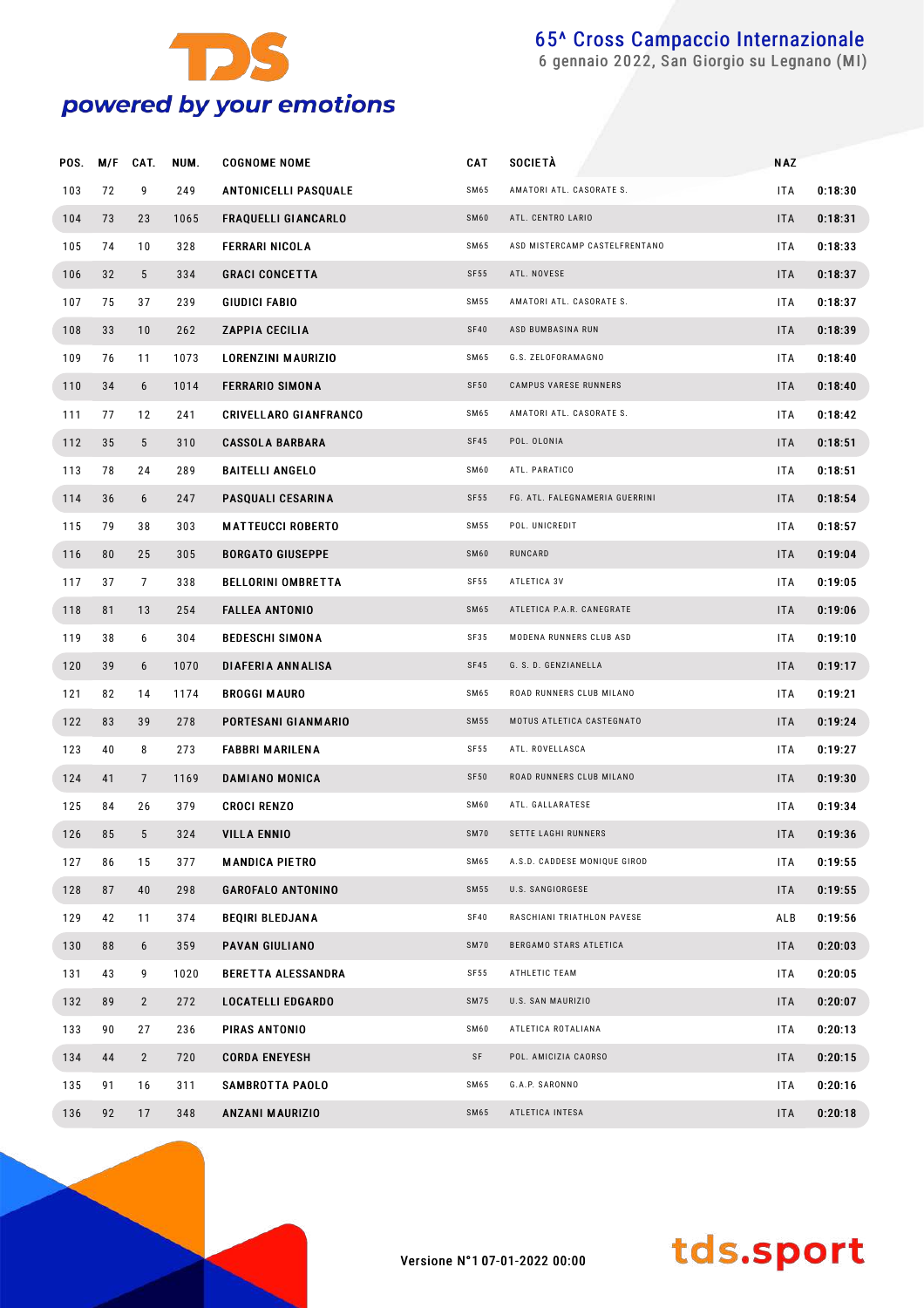

gennaio 2022, San Giorgio su Legnano (MI)

| POS. | M/F | CAT.            | NUM. | <b>COGNOME NOME</b>            | <b>CAT</b>  | SOCIETÀ                           | <b>NAZ</b> |         |
|------|-----|-----------------|------|--------------------------------|-------------|-----------------------------------|------------|---------|
| 137  | 45  | 8               | 831  | PONGINEBBI DANIELA             | SF50        | POL. AMICIZIA CAORSO              | ITA        | 0:20:21 |
| 138  | 93  | $7\overline{ }$ | 314  | <b>DINARDO ANDREA</b>          | <b>SM70</b> | BERGAMO STARS ATLETICA            | <b>ITA</b> | 0:20:28 |
| 139  | 94  | 18              | 1171 | GIACOMELLO MAURIZIO            | SM65        | ROAD RUNNERS CLUB MILANO          | <b>ITA</b> | 0:20:39 |
| 140  | 95  | 41              | 356  | <b>INVERNIZZI MAURIZIO</b>     | SM55        | <b>TEAM PASTURO ASD</b>           | <b>ITA</b> | 0:20:46 |
| 141  | 46  | 10              | 286  | <b>MARAZZONE GIULIANA</b>      | SF55        | ATL. PARATICO                     | <b>ITA</b> | 0:20:51 |
| 142  | 96  | 19              | 381  | <b>MANDELLI MARCO SERAFINO</b> | SM65        | MEDIRUN                           | <b>ITA</b> | 0:20:52 |
| 143  | 47  | 9               | 387  | FUSARI MONICA                  | SF50        | <b>B. R.C. CASTIGLIONE D'ADDA</b> | <b>ITA</b> | 0:20:56 |
| 144  | 48  | $\overline{2}$  | 318  | ANGRISANI ANNA                 | SF65        | POL. BELLANO GALPERTI GROUP       | <b>ITA</b> | 0:21:08 |
| 145  | 97  | 28              | 385  | <b>MAZZONI IVO</b>             | <b>SM60</b> | G.P. TALAMONA                     | ITA        | 0:21:14 |
| 146  | 49  | 12              | 1027 | <b>GAGLIARDI ASTRID</b>        | <b>SF40</b> | BERGAMO STARS ATLETICA            | <b>ITA</b> | 0:21:21 |
| 147  | 50  | 3               | 313  | <b>SULIS ELISABETTA</b>        | SF65        | A.S.D. BRANCALEONE ASTI           | <b>ITA</b> | 0:21:29 |
| 148  | 98  | 20              | 306  | <b>FEDELI DANIELE</b>          | <b>SM65</b> | ROAD RUNNERS CLUB MILANO          | <b>ITA</b> | 0:21:37 |
| 149  | 99  | 8               | 380  | <b>MONTANARO ARMANDO</b>       | <b>SM70</b> | ATL. GALLARATESE                  | ITA        | 0:21:41 |
| 150  | 100 | 29              | 353  | RIZZI ANDREA                   | SM60        | G.S. DILETTANTISTICO ITALPOSE     | <b>ITA</b> | 0:21:46 |
| 151  | 101 | 30              | 295  | ZINI MASSIMO ANGELO M          | <b>SM60</b> | CANOTTIERI MILANO                 | <b>ITA</b> | 0:22:36 |
| 152  | 51  | 3               | 238  | <b>SOLDAVINI LORENA</b>        | SF60        | AMATORI ATL. CASORATE S.          | <b>ITA</b> | 0:22:45 |
| 153  | 102 | 9               | 237  | <b>URBAN ROMEO</b>             | <b>SM70</b> | AMATORI ATL. CASORATE S.          | <b>ITA</b> | 0:22:48 |
| 154  | 52  | $\mathbf{1}$    | 245  | <b>BONDIONI ORNELLA</b>        | <b>SF70</b> | AMATORI ATL. CASORATE S.          | <b>ITA</b> | 0:24:10 |
| 155  | 103 | 10              | 257  | <b>BALZARINI EMANUELE</b>      | <b>SM70</b> | AMATORI ATL. CASORATE S.          | <b>ITA</b> | 0:24:11 |
| 156  | 104 | 11              | 1015 | <b>MONTI LUIGI</b>             | <b>SM70</b> | CAMPUS VARESE RUNNERS             | <b>ITA</b> | 0:24:27 |
| 157  | 105 | $\mathbf{1}$    | 315  | DI ROCCO ADOLFO                | <b>SM80</b> | S.S. LAZIO ATLETICA LEGGERA       | <b>ITA</b> | 0:24:40 |
| 158  | 106 | $\mathbf{1}$    | 368  | <b>IACOBONI OSCAR</b>          | SM85        | EUROATLETICA 2002                 | <b>ITA</b> | 0:25:08 |
| 159  | 53  | $\overline{7}$  | 366  | <b>BONAMICO STELLA</b>         | SF45        | A.S.D. CADDESE MONIQUE GIROD      | ITA        | 0:25:17 |
| 160  | 54  | $\overline{4}$  | 1170 | <b>DEL PESCO GABRIELLA</b>     | SF65        | ROAD RUNNERS CLUB MILANO          | <b>ITA</b> | 0:25:46 |
| 161  | 55  | $\overline{2}$  | 369  | VALSESIA MARIA CRISTINA        | SF70        | G.S. CASTELLANIA - GOZZANO        | <b>ITA</b> | 0:29:29 |
| 162  | 107 | $\overline{2}$  | 1177 | <b>FERRARI PIETRO</b>          | SM85        | ROAD RUNNERS CLUB MILANO          | <b>ITA</b> | 0:38:38 |

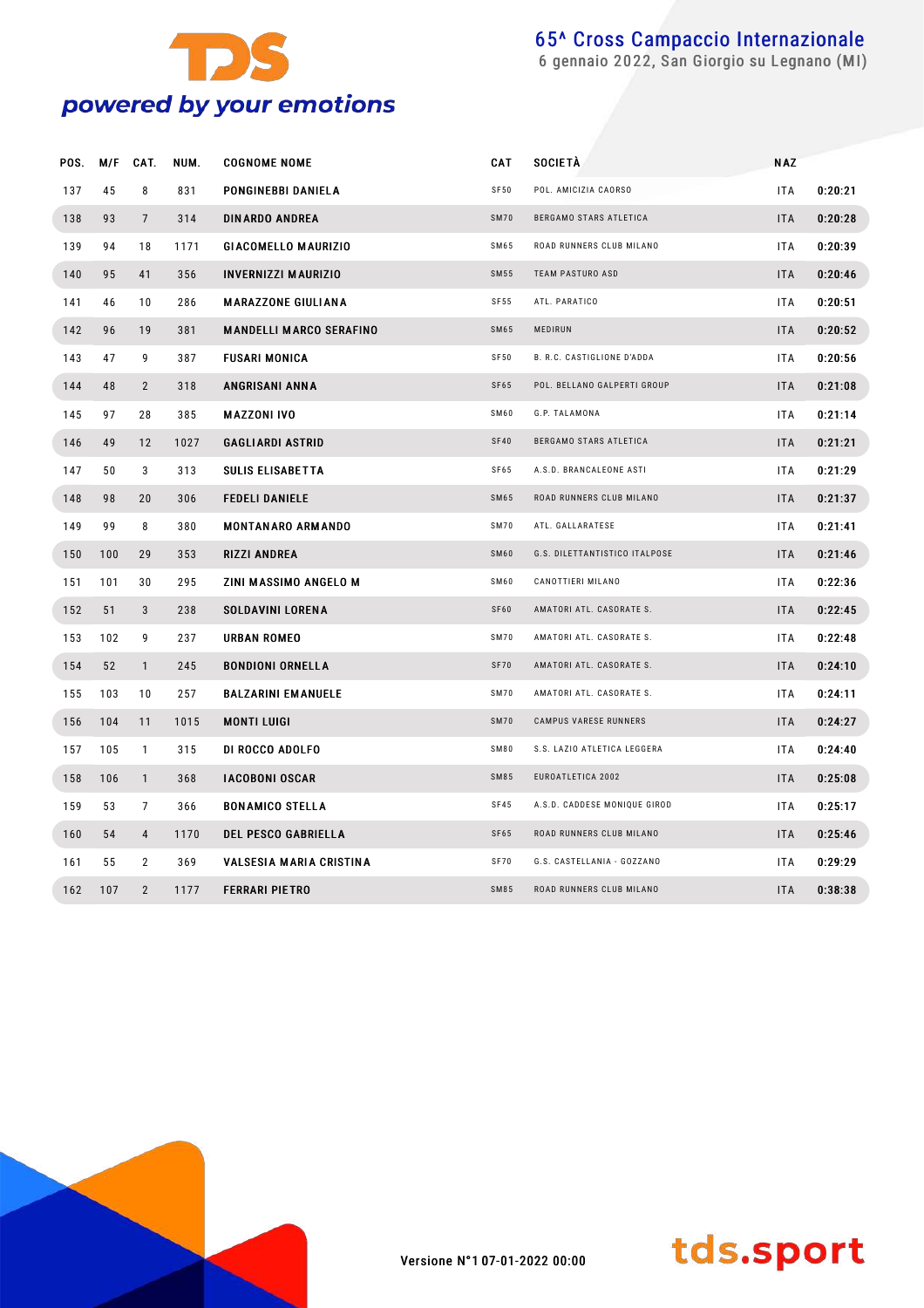

5 gennaio 2022, San Giorgio su Legnano (MI)

| POS. | M/F | CAT. | NUM. | <b>COGNOME NOME</b> | CAT | <b>SOCIETÀ</b> | <b>NAZ</b> |
|------|-----|------|------|---------------------|-----|----------------|------------|
|      |     |      |      |                     |     |                |            |

Versione N°1 07-01-2022 00:00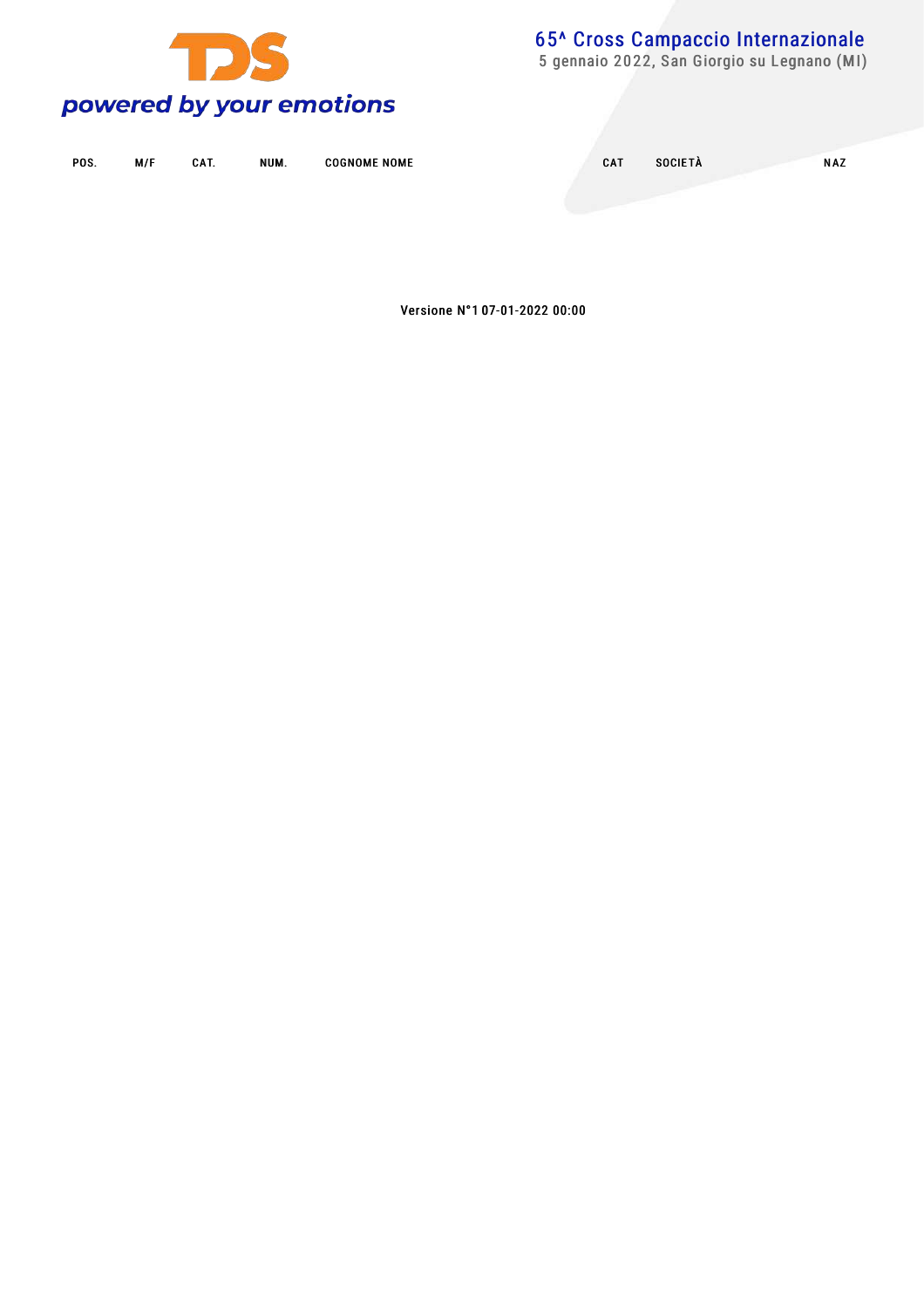

 gennaio 2022, San Giorgio su Legnano (MI) **Ragazzi** 

| POS.           |                | M/F CAT.       | NUM. | <b>COGNOME NOME</b>        | <b>CAT</b> | <b>SOCIETÀ</b>                 | <b>NAZ</b> |         |
|----------------|----------------|----------------|------|----------------------------|------------|--------------------------------|------------|---------|
| $\mathbf{1}$   | $\mathbf{1}$   | $\mathbf{1}$   | 419  | <b>MARTIN MATTIA</b>       | RM         | ATL. MALNATE                   | ITA        | 0:04:23 |
| $\overline{2}$ | $\overline{2}$ | $\overline{2}$ | 1077 | <b>GIARDIELLO FEDERICO</b> | <b>RM</b>  | ATL. GAVIRATE                  | <b>ITA</b> | 0:04:28 |
| 3              | 3              | 3              | 421  | <b>CARLONI GIOVANNI</b>    | RM         | ATL.CAPANNE PRO LOCO ATHL.TEAM | ITA        | 0:04:28 |
| $\overline{4}$ | 4              | $\overline{4}$ | 976  | ZANOLI VALENTINO           | <b>RM</b>  | A.S.D. CADDESE MONIQUE GIROD   | <b>ITA</b> | 0:04:28 |
| 5              | 5              | 5              | 994  | TRINCHERI LUDOVICO         | RM         | ASD MAURINA OLIO CARLI         | ITA        | 0:04:32 |
| 6              | 6              | 6              | 427  | <b>LANZILLOTTA ANDREA</b>  | <b>RM</b>  | P.B.M. BOVISIO MASCIAGO        | <b>ITA</b> | 0:04:39 |
| $\overline{7}$ | $\overline{7}$ | $\overline{7}$ | 438  | PALAMINI LUCA              | RM         | G. ALPINISTICO VERTOVESE       | ITA        | 0:04:43 |
| 8              | 8              | 8              | 1076 | <b>BOSSI KILIAN</b>        | <b>RM</b>  | ATL. GAVIRATE                  | <b>ITA</b> | 0:04:45 |
| 9              | 9              | 9              | 1209 | <b>FACOLLO MATTEO</b>      | RM         | ATLETICA CERIALE SAN GIORGIO   | ITA        | 0:04:45 |
| 10             | 10             | 10             | 1090 | <b>ROGANI MANUEL</b>       | <b>RM</b>  | S.E.F. STAMURA ANCONA A.S.D.   | <b>ITA</b> | 0:04:49 |
| 11             | 11             | 11             | 1089 | <b>DRACHUK LEONARDO</b>    | RM         | S.E.F. STAMURA ANCONA A.S.D.   | ITA        | 0:04:56 |
| 12             | 12             | 12             | 422  | <b>ZAMPI FEDERICO</b>      | <b>RM</b>  | ATL.CAPANNE PRO LOCO ATHL.TEAM | <b>ITA</b> | 0:04:57 |
| 13             | 13             | 13             | 433  | POLINI EDOARDO             | RM         | U.S. ROGNO                     | ITA        | 0:04:59 |
| 14             | 14             | 14             | 434  | <b>OSS ANDERLOT NICOLA</b> | <b>RM</b>  | ATLETICA TRENTO                | <b>ITA</b> | 0:05:04 |
| 15             | 15             | 15             | 435  | <b>FARDELLI RICCARDO</b>   | RM         | U.S. ROGNO                     | ITA        | 0:05:05 |
| 16             | 16             | 16             | 425  | PEDERSOLI GIOVANNI         | <b>RM</b>  | CORRINTIME                     | <b>ITA</b> | 0:05:08 |
| 17             | 17             | 17             | 432  | <b>CRIPPA FEDERICO</b>     | RM         | UNIONE SPORTIVA DERVIESE A.S.D | ITA        | 0:05:15 |
| 18             | 18             | 18             | 982  | ARGIOLAS SIMONE            | <b>RM</b>  | ATLETICA SELARGIUS             | <b>ITA</b> | 0:05:15 |
| 19             | 19             | 19             | 439  | <b>GUERINI FRANCESCO</b>   | RM         | G. ALPINISTICO VERTOVESE       | ITA        | 0:05:20 |
| 20             | 20             | 20             | 431  | <b>MOUSTAFA OMAR</b>       | <b>RM</b>  | ATL. ESTRADA                   | <b>ITA</b> | 0:05:37 |
| 21             | 21             | 21             | 429  | <b>BERTOCCHI MATTIA</b>    | RM         | ATL. ESTRADA                   | ITA        | 0:05:42 |
| 22             | 22             | 22             | 436  | <b>CASSINELLI FEDERICO</b> | <b>RM</b>  | UNIONE SPORTIVA DERVIESE A.S.D | <b>ITA</b> | 0:05:44 |
| 23             | 23             | 23             | 430  | <b>FRIZZA FEDERICO</b>     | RM         | ATL. ESTRADA                   | ITA        | 0:05:45 |
| 24             | 24             | 24             | 1091 | <b>EVANGELISTI RAOUL</b>   | <b>RM</b>  | S.E.F. STAMURA ANCONA A.S.D.   | <b>ITA</b> | 0:05:50 |
| 25             | 25             | 25             | 423  | <b>MAISETTI CRISTIAN</b>   | RM         | CORRINTIME                     | ITA        | 0:05:50 |
| 26             | 26             | 26             | 1092 | GIGLI TIAGO                | RM         | S.E.F. STAMURA ANCONA A.S.D.   | <b>ITA</b> | 0:06:04 |
| 27             | 27             | 27             | 426  | MAZZITELLI JACOPO          | RM         | A.ATL. CASOREZZO               | ITA        | 0:06:27 |
| 28             | 28             | 28             | 418  | <b>VENEGONI MARKOS</b>     | RM         | U.S. SANGIORGESE               | <b>ITA</b> | 0:06:27 |
| 29             | 29             | 29             | 437  | <b>SCABURRI GABRIELE</b>   | RM         | G. ALPINISTICO VERTOVESE       | ITA        | 0:06:28 |
| 30             | $30\,$         | 30             | 424  | <b>BOLAMPERTI PAOLO</b>    | RM         | G.A.O. LIBERTAS OLEGGIO        | <b>ITA</b> | 0:07:50 |

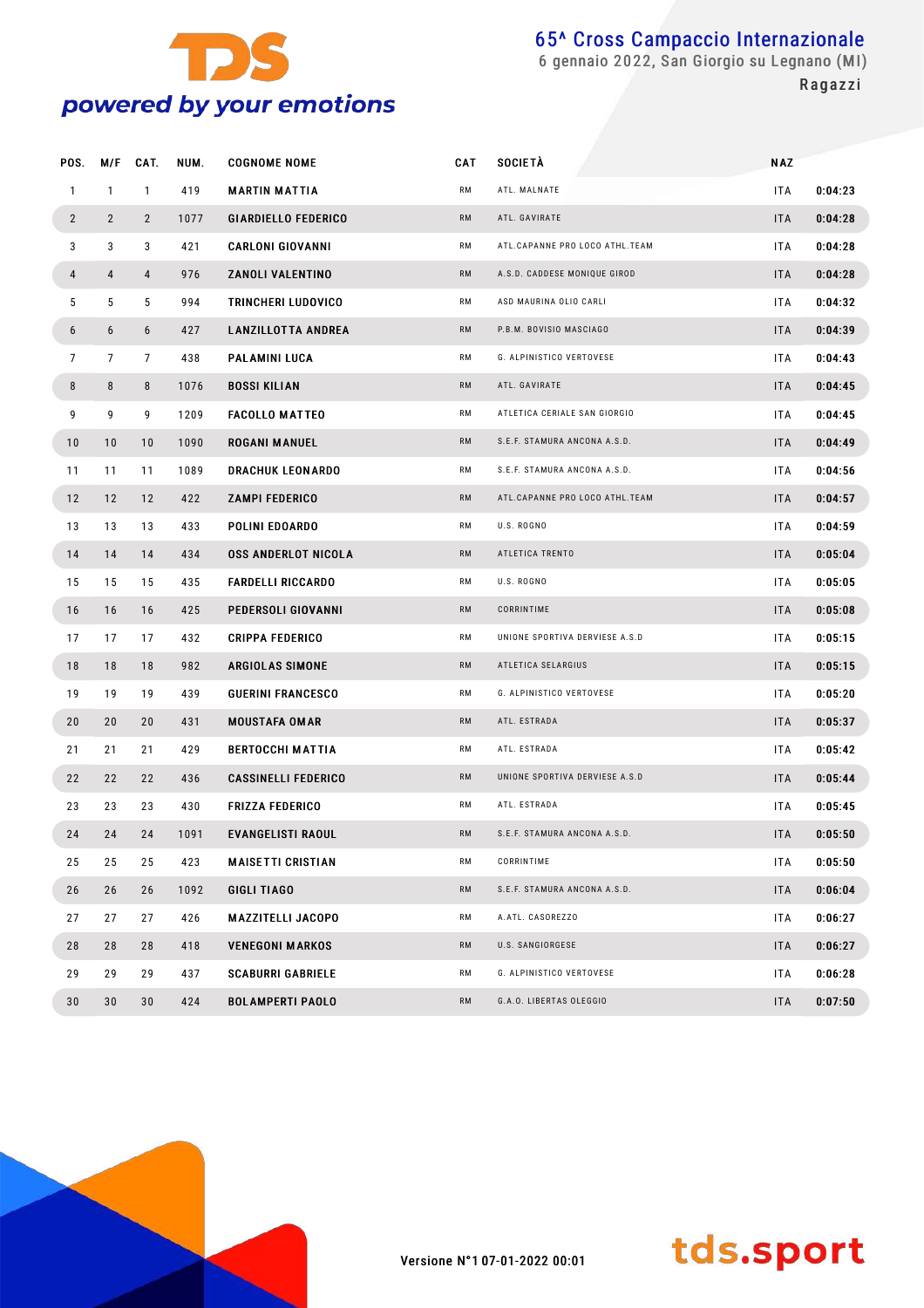

|                |                | POS. M/F CAT.  | NUM. | <b>COGNOME NOME</b>         | CAT | <b>SOCIETÀ</b>                 | <b>NAZ</b> |         |
|----------------|----------------|----------------|------|-----------------------------|-----|--------------------------------|------------|---------|
| $\mathbf{1}$   | $\mathbf{1}$   | $\mathbf{1}$   | 459  | <b>IRBETTI ELENA</b>        | СF  | ASD ATLETICA SPEZIA DUFERCO    | <b>ITA</b> | 0:07:11 |
| $\overline{2}$ | $\overline{2}$ | $\overline{2}$ | 1147 | SIGNINI SILVIA              | CF  | <b>BUGELLA SPORT</b>           | <b>ITA</b> | 0:07:11 |
| 3              | 3              | 3              | 984  | <b>FRANZOLINI GIORGIA</b>   | СF  | EUROATLETICA 2002              | ITA        | 0:07:17 |
| 4              | 4              | 4              | 482  | <b>ROSA BRUSIN ALICE</b>    | CF  | ATLETICA SALUZZO               | <b>ITA</b> | 0:07:20 |
| 5              | 5              | 5              | 448  | <b>CALIGIANA CATERINA</b>   | CF  | ATL.CAPANNE PRO LOCO ATHL.TEAM | ITA        | 0:07:21 |
| 6              | 6              | 6              | 443  | RIZZI JENNIE                | CF  | G.S. TRILACUM                  | <b>ITA</b> | 0:07:22 |
| $\overline{7}$ | $\overline{7}$ | 7              | 1096 | <b>CARNEVALI VALERIA</b>    | CF  | S.E.F. STAMURA ANCONA A.S.D.   | <b>ITA</b> | 0:07:22 |
| 8              | 8              | 8              | 458  | <b>GHISALBERTI MARTINA</b>  | CF  | ATL. VALLE BREMBANA            | <b>ITA</b> | 0:07:23 |
| 9              | 9              | 9              | 469  | <b>CAVALLARO LETIZIA</b>    | CF  | ATL. MALNATE                   | ITA        | 0:07:26 |
| 10             | 10             | 10             | 440  | <b>TANZARELLA MATILDE</b>   | CF  | PRO PATRIA A.R.C. BUSTO A.     | <b>ITA</b> | 0:07:26 |
| 11             | 11             | 11             | 906  | <b>FERRARI LICIA</b>        | CF  | S.A. VALCHIESE                 | ITA        | 0:07:27 |
| 12             | 12             | 12             | 457  | <b>BUZZELLA TERESA</b>      | CF  | UNIONE SPORTIVA DERVIESE A.S.D | <b>ITA</b> | 0:07:34 |
| 13             | 13             | 13             | 472  | <b>GIANNINONI MARTA</b>     | CF  | ACQUADELA BOLOGNA              | ITA        | 0:07:38 |
| 14             | 14             | 14             | 987  | <b>BERTANI LETIZIA</b>      | CF  | CALCESTRUZZI CORRADINI EXCELS. | <b>ITA</b> | 0:07:38 |
| 15             | 15             | 15             | 996  | SPINI TABATHA               | CF  | G.P. TALAMONA                  | ITA        | 0:07:38 |
| 16             | 16             | 16             | 478  | <b>STOFLER FEDERICA</b>     | CF  | CORRINTIME                     | <b>ITA</b> | 0:07:43 |
| 17             | 17             | 17             | 477  | <b>GIAMBALVO GIULIA</b>     | CF  | VITTORIO ATLETICA              | ITA        | 0:07:46 |
| 18             | 18             | 18             | 471  | <b>ARTUSI ILARIA</b>        | CF  | C.S. CORTENOVA                 | <b>ITA</b> | 0:07:47 |
| 19             | 19             | 19             | 442  | PORDENON ERICA              | CF  | A.S.D. ATL. SERRAVALLESE       | ITA        | 0:07:48 |
| 20             | 20             | 20             | 1164 | <b>SORE MARIETOU</b>        | CF  | ATL. BRUSAPORTO                | <b>ITA</b> | 0:07:49 |
| 21             | 21             | 21             | 460  | MACCHI GIULIA               | CF  | PRO PATRIA A.R.C. BUSTO A.     | ITA        | 0:07:50 |
| 22             | 22             | 22             | 998  | <b>QUARESMINI ANNA</b>      | CF  | ATL. RODENGO SAIANO MICO       | <b>ITA</b> | 0:07:53 |
| 23             | 23             | 23             | 462  | SAVOLDELLI CHANTHUEK NANTHA | CF  | G. S. D. GENZIANELLA           | ITA        | 0:07:56 |
| 24             | 24             | 24             | 1199 | <b>CAPRARA CATERINA</b>     | CF  | CUS PRO PATRIA MILANO          | <b>ITA</b> | 0:07:57 |
| 25             | 25             | 25             | 476  | <b>RONCHI FRANCESCA</b>     | СF  | CORRINTIME                     | ITA        | 0:07:59 |
| 26             | 26             | 26             | 912  | <b>MASCHERI DENISE</b>      | CF  | C.S. CORTENOVA                 | <b>ITA</b> | 0:08:01 |
| 27             | 27             | 27             | 979  | <b>CONTEDINI ROSSELLA</b>   | СF  | ATLETICRALS2-TEATRO ALLA SCALA | ITA        | 0:08:01 |
| 28             | 28             | 28             | 445  | LUPI ALESSIA                | CF  | ATL. ESTRADA                   | <b>ITA</b> | 0:08:03 |
| 29             | 29             | 29             | 1059 | <b>PRIMICERI TERESA</b>     | СF  | A.S.D. PONTEVECCHIO BOLOGNA    | ITA        | 0:08:04 |
| 30             | 30             | 30             | 474  | POLZONETTI NOEMI            | CF  | ATLETICA DESIO ASD             | <b>ITA</b> | 0:08:06 |
| 31             | 31             | 31             | 1001 | <b>FRIGOLI ARIANNA</b>      | СF  | ATL. RODENGO SAIANO MICO       | ITA        | 0:08:10 |
| 32             | 32             | 32             | 441  | <b>COLONGO CAMILLA</b>      | CF  | GAV GRUPPO ATLETICA VERBANIA A | <b>ITA</b> | 0:08:12 |
| 33             | 33             | 33             | 479  | <b>GERARDINI MIRTA</b>      | CF  | G.S. QUANTIN ALPENPLUS         | ITA        | 0:08:13 |
| 34             | 34             | 34             | 1161 | GAGNI GRETA                 | CF  | ATL. BRUSAPORTO                | <b>ITA</b> | 0:08:18 |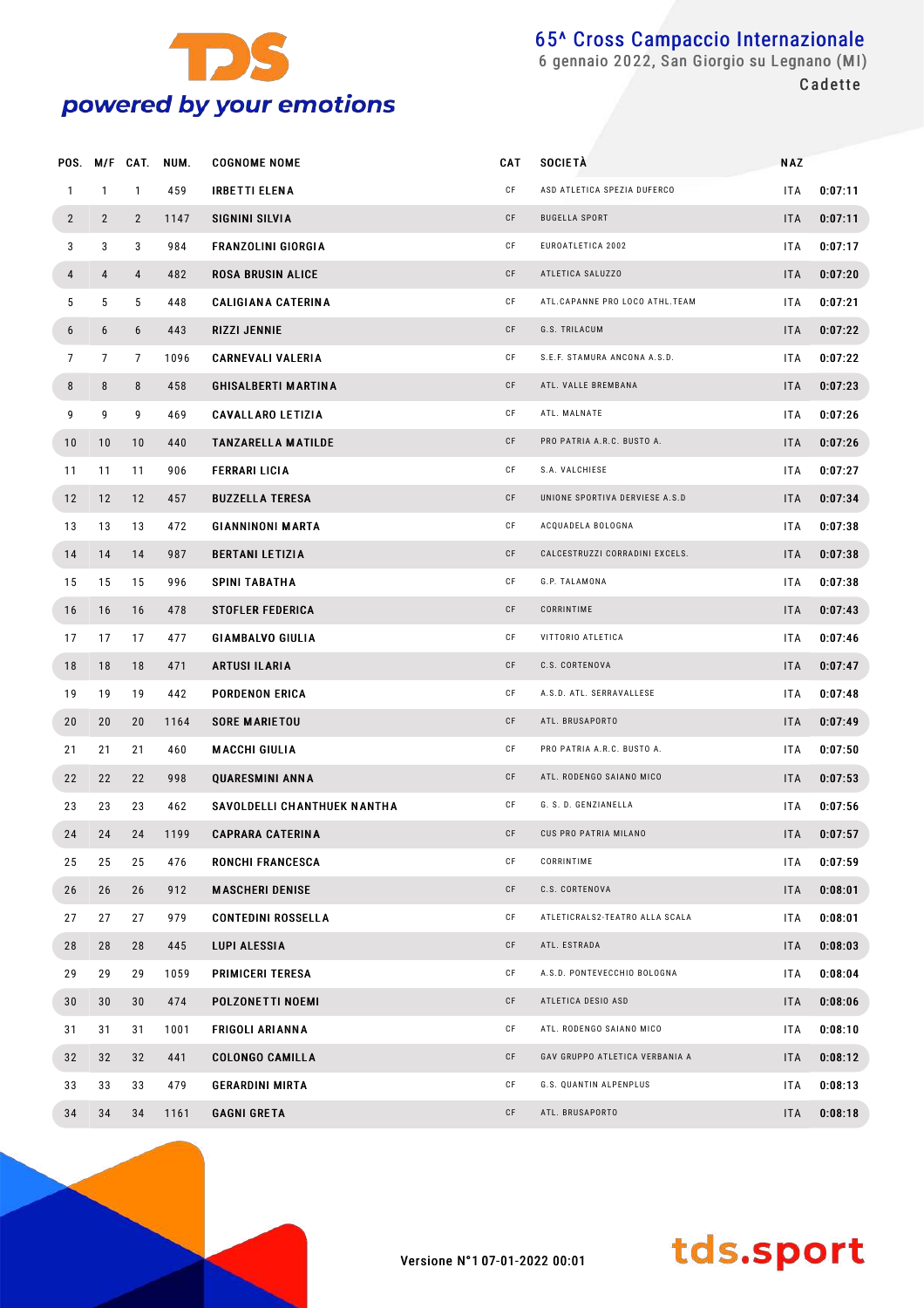

| POS. | M/F | CAT. | NUM. | <b>COGNOME NOME</b>            | <b>CAT</b> | <b>SOCIETÀ</b>                 | <b>NAZ</b> |         |
|------|-----|------|------|--------------------------------|------------|--------------------------------|------------|---------|
| 35   | 35  | 35   | 468  | RINALDI ALLEGRA                | СF         | ATL. ARCISATE                  | <b>ITA</b> | 0:08:18 |
| 36   | 36  | 36   | 980  | RAINERI ANITA                  | CF         | ATLETICRALS2-TEATRO ALLA SCALA | <b>ITA</b> | 0:08:19 |
| 37   | 37  | 37   | 447  | <b>GHIONE MARIANNA</b>         | СF         | BATTAGLIO C.U.S. TORINO ATL    | <b>ITA</b> | 0:08:20 |
| 38   | 38  | 38   | 464  | <b>ARMAGNO GIULIA</b>          | CF         | ATL. ARCISATE                  | <b>ITA</b> | 0:08:20 |
| 39   | 39  | 39   | 467  | <b>PE ALESSANDRA</b>           | СF         | CORRINTIME                     | <b>ITA</b> | 0:08:24 |
| 40   | 40  | 40   | 451  | DI MARCO CAMILLA               | CF         | ATL. MUGGIO'                   | <b>ITA</b> | 0:08:24 |
| 41   | 41  | 41   | 526  | <b>FANCELLU CAROLA CARMELA</b> | СF         | LA FENICE                      | <b>ITA</b> | 0:08:25 |
| 42   | 42  | 42   | 453  | <b>BALDELLI EMMA</b>           | СF         | ATL.CAPANNE PRO LOCO ATHL.TEAM | <b>ITA</b> | 0:08:30 |
| 43   | 43  | 43   | 470  | <b>COSTANTINI ELISABETTA</b>   | СF         | PRO PATRIA A.R.C. BUSTO A.     | <b>ITA</b> | 0:08:31 |
| 44   | 44  | 44   | 475  | <b>GRASSI CARLOTTA</b>         | СF         | ATLETICA I DUE SOLI            | <b>ITA</b> | 0:08:32 |
| 45   | 45  | 45   | 1163 | <b>MAGNATILAURA</b>            | СF         | ATL. BRUSAPORTO                | ITA        | 0:08:33 |
| 46   | 46  | 46   | 1095 | <b>LORENZETTI MAYA VIOLET</b>  | СF         | S.E.F. STAMURA ANCONA A.S.D.   | <b>ITA</b> | 0:08:39 |
| 47   | 47  | 47   | 978  | <b>VESCOVINI ARIANNA</b>       | СF         | G.S.SELF ATL. MONTANARI GRUZZA | <b>ITA</b> | 0:08:40 |
| 48   | 48  | 48   | 452  | DI NOIA ALESSANDRA             | СF         | ATL. MUGGIO'                   | <b>ITA</b> | 0:08:41 |
| 49   | 49  | 49   | 463  | <b>GUERINI BEATRICE</b>        | СF         | G. ALPINISTICO VERTOVESE       | <b>ITA</b> | 0:08:42 |
| 50   | 50  | 50   | 993  | <b>CONTESSA ASIA</b>           | СF         | G.P. SANTI NUOVA OLONIO        | <b>ITA</b> | 0:08:46 |
| 51   | 51  | 51   | 446  | <b>CATANA MELISSA</b>          | СF         | ATL.CAPANNE PRO LOCO ATHL.TEAM | ITA.       | 0:08:47 |
| 52   | 52  | 52   | 1162 | <b>IMBERTI VANESSA</b>         | СF         | ATL. BRUSAPORTO                | <b>ITA</b> | 0:08:48 |
| 53   | 53  | 53   | 461  | <b>BOLIS SARA</b>              | СF         | CORRINTIME                     | ITA        | 0:08:49 |
| 54   | 54  | 54   | 481  | <b>MARTINI MARZIA</b>          | CF         | ATL. CARPENEDOLO               | <b>ITA</b> | 0:08:55 |
| 55   | 55  | 55   | 450  | <b>BARBONI SOFIA</b>           | СF         | ATL. ESTRADA                   | ITA        | 0:08:55 |
| 56   | 56  | 56   | 999  | <b>SPINELLO GIULIA</b>         | СF         | ATL. RODENGO SAIANO MICO       | <b>ITA</b> | 0:09:10 |
| 57   | 57  | 57   | 466  | <b>MARIOLI NICOLE</b>          | СF         | CORRINTIME                     | <b>ITA</b> | 0:09:14 |
| 58   | 58  | 58   | 480  | ALESSANDRINI MATILDE           | СF         | ATLETICA DESIO ASD             | <b>ITA</b> | 0:09:16 |
| 59   | 59  | 59   | 907  | <b>FILOSI ANGELICA</b>         | СF         | S.A. VALCHIESE                 | ITA        | 0:09:23 |
| 60   | 60  | 60   | 1093 | <b>DISCEPOLI MARGHERITA</b>    | СF         | S.E.F. STAMURA ANCONA A.S.D.   | <b>ITA</b> | 0:09:30 |
| 61   | 61  | 61   | 454  | POZZI EMMA                     | СF         | UNIONE SPORTIVA DERVIESE A.S.D | ITA.       | 0:09:31 |
| 62   | 62  | 62   | 449  | <b>BARBONI CLARA</b>           | СF         | ATL. ESTRADA                   | <b>ITA</b> | 0:10:18 |
| 63   | 63  | 63   | 1139 | <b>SALARI LUCILLA</b>          | СF         | SOCIETA' ATLETICA BELLINZAGO   | ITA.       | 0:10:39 |
| 64   | 64  | 64   | 444  | <b>MERZETTI BONAMICO SOFIA</b> | CF         | G.A.O. LIBERTAS OLEGGIO        | <b>ITA</b> | 0:10:41 |
| 65   | 65  | 65   | 904  | <b>BONOMINI CAMILLA</b>        | СF         | S.A. VALCHIESE                 | ITA        | 0:11:04 |
| 66   | 66  | 66   | 455  | <b>BOSSI CAMILLA</b>           | СF         | A.ATL. CASOREZZO               | <b>ITA</b> | 0:11:26 |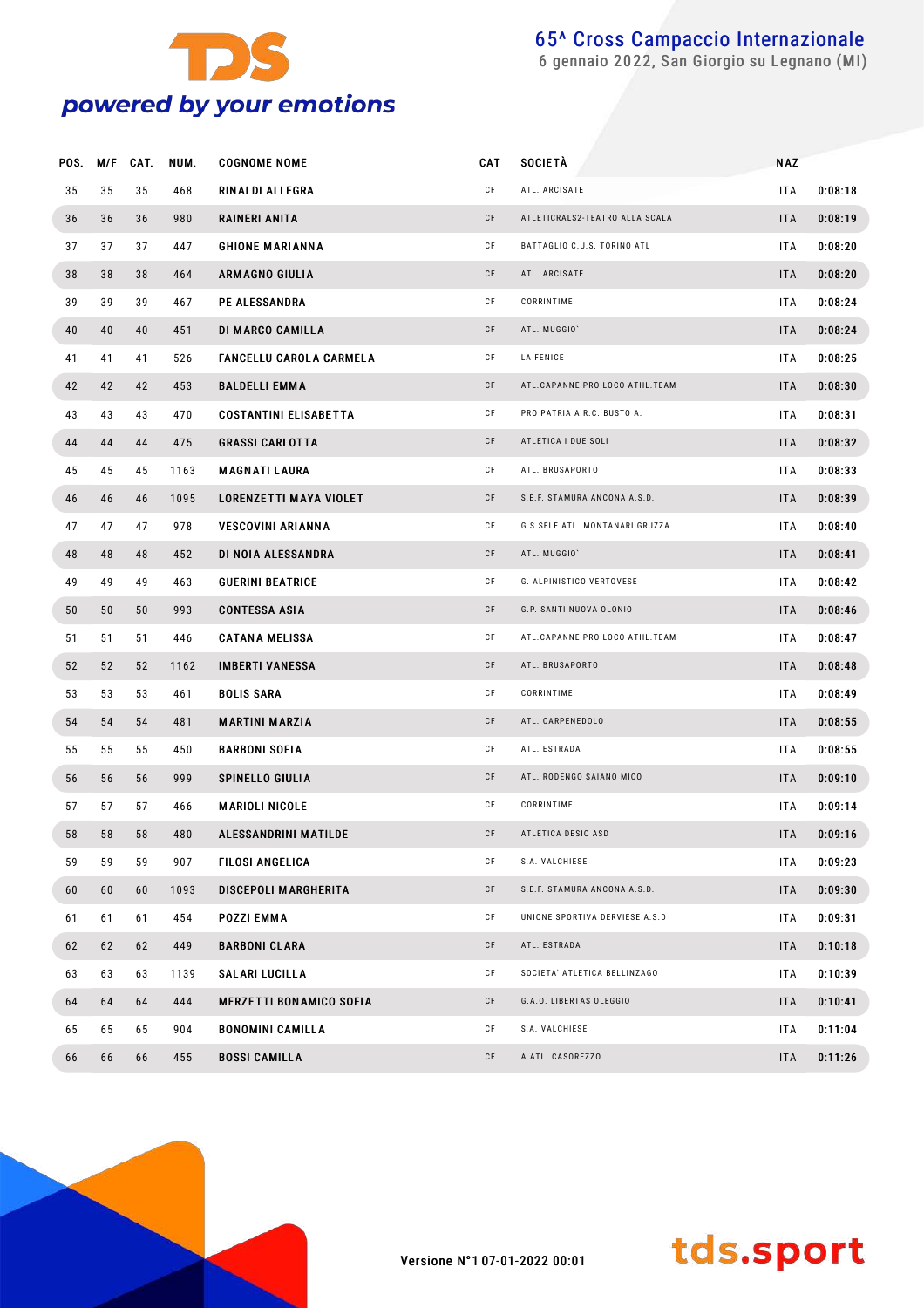

 gennaio 2022, San Giorgio su Legnano (MI) **Cadetti** 

| POS.           | M/F            | CAT.           | NUM. | <b>COGNOME NOME</b>       | CAT | <b>SOCIETA</b>                 | <b>NAZ</b> |         |
|----------------|----------------|----------------|------|---------------------------|-----|--------------------------------|------------|---------|
| $\mathbf{1}$   | $\mathbf{1}$   | $\mathbf{1}$   | 483  | <b>ANDREATTA RICCARDO</b> | СM  | ATLETICA ROTALIANA             | ITA.       | 0:08:32 |
| $\mathbf{2}$   | $\overline{2}$ | $\overline{2}$ | 516  | PIANA CHRISTIAN           | CM  | A.S.D. GRAVELLONA VCO          | <b>ITA</b> | 0:08:32 |
| 3              | 3              | 3              | 498  | <b>BIGONI FRANCESCO</b>   | СM  | ATLETICA ESTENSE               | ITA.       | 0:08:34 |
| 4              | 4              | $\overline{4}$ | 990  | <b>FIKI OMAR</b>          | CM  | ATLETICA WINNER FOLIGNO        | <b>ITA</b> | 0:08:41 |
| 5              | 5              | 5              | 497  | <b>AMBROSIO RICCARDO</b>  | СM  | ATL. GAVIRATE                  | ITA.       | 0:08:41 |
| 6              | 6              | 6              | 486  | <b>FERRARA GABRIELE</b>   | CM  | A.S. ATLETICA 2000 BORDIGHERA  | <b>ITA</b> | 0:08:44 |
| $\overline{7}$ | $\overline{7}$ | $7^{\circ}$    | 506  | <b>ABBATECOLA SIMONE</b>  | СM  | ATLETICA I DUE SOLI            | ITA.       | 0:08:50 |
| 8              | 8              | 8              | 1186 | PREZIUSO NOYER NICCOLO'   | CМ  | CUS PRO PATRIA MILANO          | <b>ITA</b> | 0:08:51 |
| 9              | 9              | 9              | 513  | RUGA PIETRO               | СM  | ATLETICA I DUE SOLI            | ITA.       | 0:08:52 |
| 10             | 10             | 10             | 518  | <b>TITTONEL FRANCESCO</b> | CM  | VITTORIO ATLETICA              | <b>ITA</b> | 0:08:56 |
| 11             | 11             | 11             | 974  | ZANOLI LEONARDO           | СM  | A.S.D. CADDESE MONIQUE GIROD   | ITA.       | 0:08:58 |
| 12             | 12             | 12             | 492  | <b>BERNARDINI CARLO</b>   | CM  | ATL. GAVIRATE                  | <b>ITA</b> | 0:08:58 |
| 13             | 13             | 13             | 487  | TRAVAINI MATTEO           | СM  | PRO PATRIA A.R.C. BUSTO A.     | ITA.       | 0:08:59 |
| 14             | 14             | 14             | 525  | <b>SUTTI GABRIELE</b>     | CM  | G.S. VALGEROLA CIAPPARELLI     | <b>ITA</b> | 0:09:09 |
| 15             | 15             | 15             | 494  | MILESI FILIPPO            | СM  | G. ALPINISTICO VERTOVESE       | ITA.       | 0:09:10 |
| 16             | 16             | 16             | 517  | ARRIGHI LUCA              | CM  | ATL. MALNATE                   | <b>ITA</b> | 0:09:11 |
| 17             | 17             | 17             | 489  | <b>BERTAZZINI FILIPPO</b> | СM  | POL. ALBOSAGGIA                | ITA.       | 0:09:16 |
| 18             | 18             | 18             | 975  | <b>BARTOLI ALESSANDRO</b> | CM  | A.S.D. CADDESE MONIQUE GIROD   | <b>ITA</b> | 0:09:17 |
| 19             | 19             | 19             | 503  | <b>SECCHI GIACOMO</b>     | СM  | ATL. CONCOREZZO                | ITA.       | 0:09:18 |
| 20             | 20             | 20             | 514  | PAZZINETTI STEFANO        | CM  | G. S. D. GENZIANELLA           | <b>ITA</b> | 0:09:18 |
| 21             | 21             | 21             | 1184 | <b>BRUSELLES RICCARDO</b> | СM  | CUS PRO PATRIA MILANO          | ITA.       | 0:09:26 |
| 22             | 22             | 22             | 983  | <b>BELOTTI ALESSANDRO</b> | CM  | EUROATLETICA 2002              | <b>ITA</b> | 0:09:27 |
| 23             | 23             | 23             | 510  | <b>BELLOSTA FILIPPO</b>   | CМ  | A.S.D. CIRCUITO RUNNING        | ITA.       | 0:09:33 |
| 24             | 24             | 24             | 992  | <b>FUSI MARCO</b>         | CM  | U.S. SAN MAURIZIO              | <b>ITA</b> | 0:09:37 |
| 25             | 25             | 25             | 1166 | <b>MARCHESI LEONE</b>     | CМ  | ATL. BRUSAPORTO                | ITA.       | 0:09:38 |
| 26             | 26             | 26             | 1000 | <b>ZAMPEDRI DANIEL</b>    | CM  | ATL. RODENGO SAIANO MICO       | <b>ITA</b> | 0:09:40 |
| 27             | 27             | 27             | 1165 | <b>AMBRUSCHI DAVIDE</b>   | CМ  | ATL. BRUSAPORTO                | ITA.       | 0:09:41 |
| 28             | 28             | 28             | 988  | <b>BERTANI TOMMASO</b>    | CM  | CALCESTRUZZI CORRADINI EXCELS. | <b>ITA</b> | 0:09:41 |
| 29             | 29             | 29             | 531  | <b>ARABIA GABRIELE</b>    | CМ  | ATL. MUGGIO'                   | ITA.       | 0:09:41 |
| 30             | 30             | 30             | 519  | <b>DA RE MARCO</b>        | CM  | VITTORIO ATLETICA              | <b>ITA</b> | 0:09:41 |
| 31             | 31             | 31             | 496  | <b>GUERINI LORENZO</b>    | CМ  | G. ALPINISTICO VERTOVESE       | ITA.       | 0:09:43 |
| 32             | 32             | 32             | 1130 | <b>CASALE EDOARDO</b>     | CM  | S.S. TRIONFO LIGURE            | <b>ITA</b> | 0:09:43 |
| 33             | 33             | 33             | 528  | <b>MORELLI DANIELE</b>    | CМ  | U.S. SANGIORGESE               | ITA.       | 0:09:44 |
| 34             | 34             | 34             | 509  | <b>FURLAN TOMMASO</b>     | CM  | G.S. QUANTIN ALPENPLUS         | <b>ITA</b> | 0:09:44 |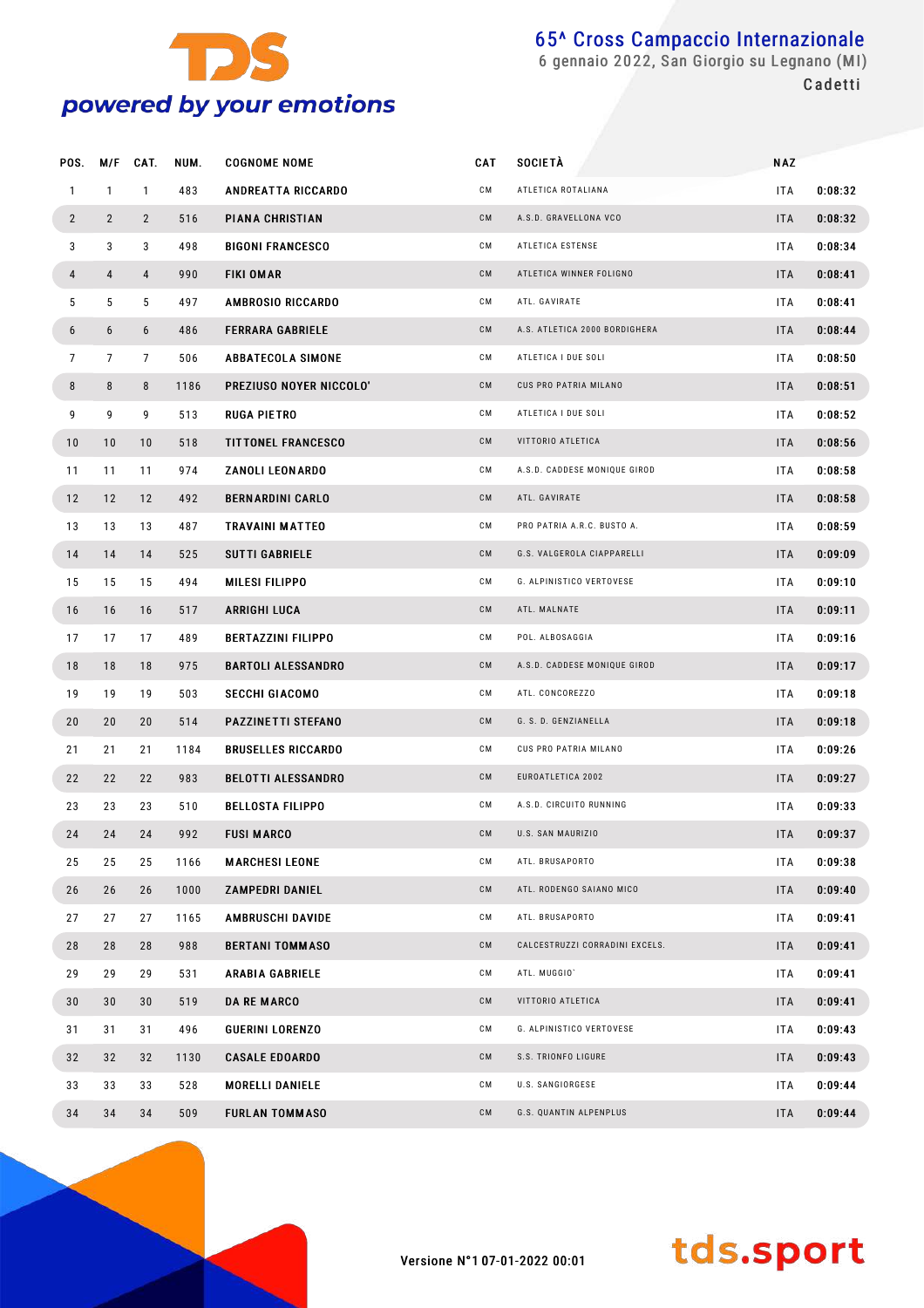

| POS. | M/F | CAT. | NUM. | <b>COGNOME NOME</b>             | CAT | <b>SOCIETÀ</b>                 | <b>NAZ</b> |         |
|------|-----|------|------|---------------------------------|-----|--------------------------------|------------|---------|
| 35   | 35  | 35   | 490  | <b>GOGLIO RICCARDO</b>          | СM  | ATL. VALLE BREMBANA            | <b>ITA</b> | 0:09:48 |
| 36   | 36  | 36   | 521  | <b>GERARDINI TOMMASO</b>        | CM  | G.S. QUANTIN ALPENPLUS         | <b>ITA</b> | 0:09:52 |
| 37   | 37  | 37   | 991  | <b>COLOMBO LUCA</b>             | CМ  | U.S. SAN MAURIZIO              | ITA.       | 0:09:54 |
| 38   | 38  | 38   | 488  | <b>BALSARINI LUCA</b>           | CM  | ATLETICA VALSESIA              | <b>ITA</b> | 0:09:55 |
| 39   | 39  | 39   | 493  | <b>CALZI LORENZO</b>            | СM  | ATL. ESTRADA                   | <b>ITA</b> | 0:09:55 |
| 40   | 40  | 40   | 504  | <b>CASTELLAZZI LUCA</b>         | CM  | ATLETICA DESIO ASD             | <b>ITA</b> | 0:09:57 |
| 41   | 41  | 41   | 520  | <b>BIZ PAOLO</b>                | СM  | VITTORIO ATLETICA              | <b>ITA</b> | 0:10:02 |
| 42   | 42  | 42   | 495  | <b>ACERBONI CHRISTIAN GUIDO</b> | CM  | UNIONE SPORTIVA DERVIESE A.S.D | <b>ITA</b> | 0:10:12 |
| 43   | 43  | 43   | 1167 | SIGNORELLI DIEGO                | СM  | ATL. BRUSAPORTO                | <b>ITA</b> | 0:10:15 |
| 44   | 44  | 44   | 500  | DI MAIO CHRISTIAN               | CM  | CORRINTIME                     | <b>ITA</b> | 0:10:27 |
| 45   | 45  | 45   | 1040 | POLETTI TOMMASO                 | СM  | PODISTICA ARONA                | <b>ITA</b> | 0:10:29 |
| 46   | 46  | 46   | 1185 | PIRODDI FABRIZIO                | CM  | CUS PRO PATRIA MILANO          | <b>ITA</b> | 0:10:31 |
| 47   | 47  | 47   | 523  | <b>VEDOVATO MATTEO</b>          | СM  | U.S. SANGIORGESE               | <b>ITA</b> | 0:10:53 |
| 48   | 48  | 48   | 1141 | <b>BOLAMPERTI LORENZO</b>       | CM  | SOCIETA' ATLETICA BELLINZAGO   | <b>ITA</b> | 0:10:57 |
| 49   | 49  | 49   | 505  | <b>FAINI DIEGO</b>              | СM  | ATLETICA DESIO ASD             | <b>ITA</b> | 0:10:58 |
| 50   | 50  | 50   | 997  | <b>REGOSINI LUCA</b>            | CM  | ATL. RODENGO SAIANO MICO       | <b>ITA</b> | 0:11:09 |
| 51   | 51  | 51   | 1148 | RAMELLA LEVIS TOMMASO           | СM  | <b>BUGELLA SPORT</b>           | ITA        | 0:11:27 |
| 52   | 52  | 52   | 484  | <b>BAIETTI CESARE VITTORIO</b>  | CМ  | A.ATL. CASOREZZO               | <b>ITA</b> | 0:12:17 |
| 53   | 53  | 53   | 512  | <b>AVIANO CHRISTIAN</b>         | CМ  | ATL. ARCISATE                  | <b>ITA</b> | 0:12:53 |
| 54   | 54  | 54   | 527  | PICCOLI RICCARDO                | CM  | U.S. SANGIORGESE               | <b>ITA</b> | 0:13:05 |



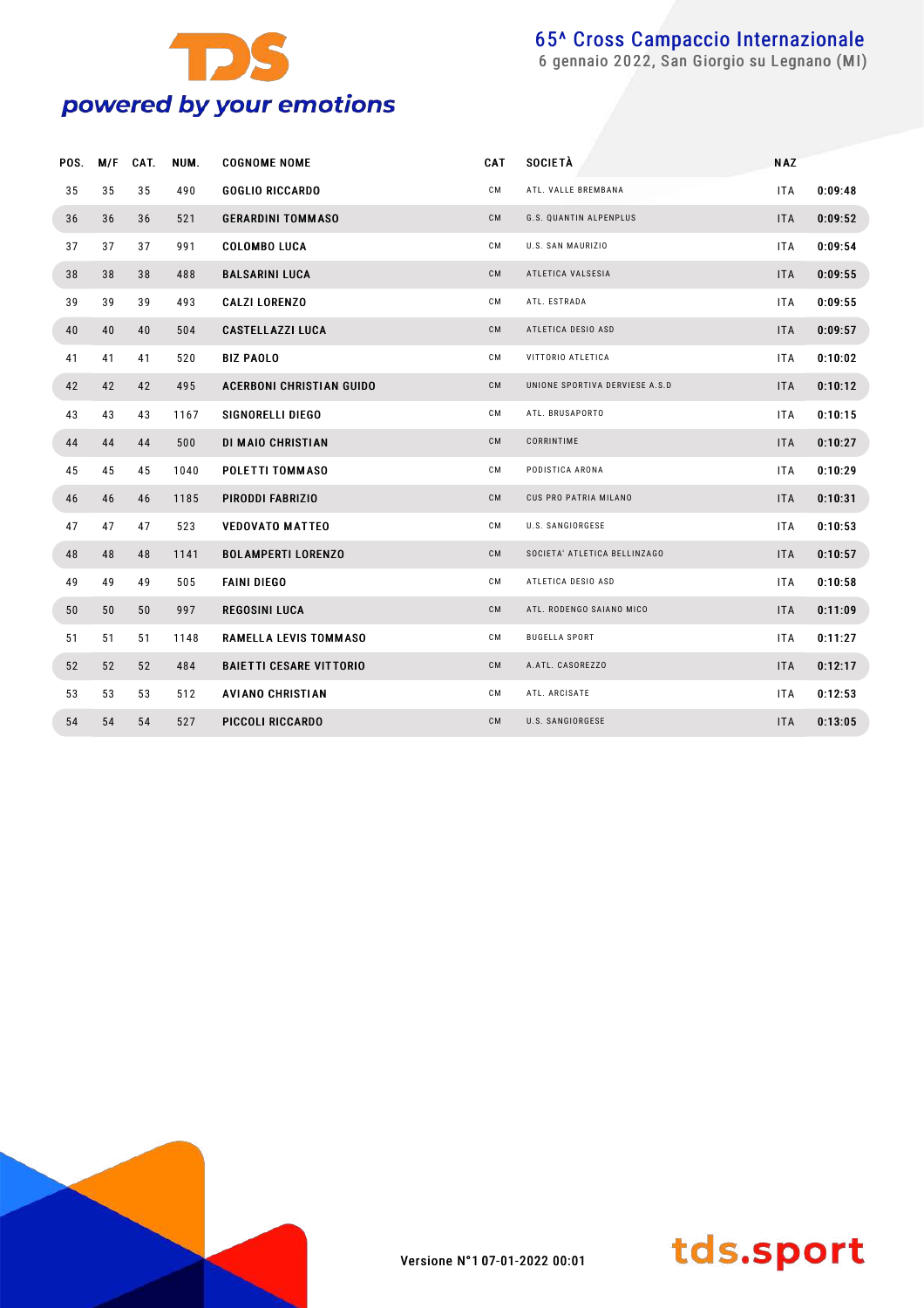

| POS.           | M/F             | CAT.            | NUM. | <b>COGNOME NOME</b>           | CAT | <b>SOCIETA</b>                 | <b>NAZ</b> |         |
|----------------|-----------------|-----------------|------|-------------------------------|-----|--------------------------------|------------|---------|
| $\mathbf{1}$   | $\mathbf{1}$    | $\mathbf{1}$    | 1066 | <b>MARCATO LORENZO</b>        | ЕM  | G.S. ERMENEGILDO ZEGNA         | ITA.       | 0:02:30 |
| $\overline{2}$ | $\overline{2}$  | $\overline{2}$  | 543  | <b>SANA FEDERICO</b>          | EM  | ATL. MUGGIO'                   | <b>ITA</b> | 0:02:31 |
| 3              | 3               | 3               | 562  | <b>CELLA FEDERICO</b>         | EM  | ATL. MUGGIO'                   | ITA        | 0:02:32 |
| 4              | 4               | $\overline{4}$  | 1136 | <b>FRATTINI PIETRO</b>        | EM  | SOCIETA' ATLETICA BELLINZAGO   | <b>ITA</b> | 0:02:32 |
| 5              | 5               | 5               | 1183 | <b>LACICERCHIA DAVIDE</b>     | EM  | CUS PRO PATRIA MILANO          | ITA        | 0:02:34 |
| 6              | 6               | 6               | 1207 | <b>AFFABILE FILIPPO</b>       | EM  | ATL. CASTENASO CELTIC DRUID    | <b>ITA</b> | 0:02:36 |
| $\overline{7}$ | 7               | $\overline{7}$  | 986  | <b>MACCHI LORENZO</b>         | EM  | ATL. GALLARATESE               | ITA        | 0:02:37 |
| 8              | 8               | 8               | 560  | <b>D'ANGELLO MIRKO</b>        | EM  | A.ATL. CASOREZZO               | <b>ITA</b> | 0:02:38 |
| 9              | $\mathbf{1}$    | $\mathbf{1}$    | 577  | <b>MELONI SARA</b>            | EF  | TEAM ENDURANCE A.S.D.          | ITA        | 0:02:44 |
| 10             | 9               | 9               | 550  | <b>PANDOLFI DAVIDE</b>        | EM  | ATL. ESTRADA                   | <b>ITA</b> | 0:02:45 |
| 11             | 10              | 10              | 558  | <b>FIORANI MATTEO</b>         | EM  | A.ATL. CASOREZZO               | ITA        | 0:02:49 |
| 12             | 11              | 11              | 576  | <b>GADDA TOMMASO</b>          | EM  | U.S. SANGIORGESE               | <b>ITA</b> | 0:02:49 |
| 13             | 12              | 12              | 551  | <b>PAOLETTI GABRIELE</b>      | EM  | ATL. ESTRADA                   | ITA        | 0:02:52 |
| 14             | $\overline{2}$  | $\overline{2}$  | 1135 | <b>FRATTINI ALICE</b>         | EF  | SOCIETA' ATLETICA BELLINZAGO   | <b>ITA</b> | 0:02:53 |
| 15             | 13              | 13              | 559  | <b>FERENTINI STEVEN JASON</b> | EM  | A.ATL. CASOREZZO               | ITA        | 0:02:54 |
| 16             | 3               | 3               | 1051 | <b>IERARDI AURORA</b>         | EF  | GRUPPO CITTA' DI GENOVA        | <b>ITA</b> | 0:02:54 |
| 17             | 14              | 14              | 1219 | <b>ZAMPI EMANUELE</b>         | EM  | ATL.CAPANNE PRO LOCO ATHL.TEAM | ITA        | 0:02:54 |
| 18             | 15              | 15              | 566  | <b>VENEGONI LEONARDO</b>      | EM  | U.S. SANGIORGESE               | <b>ITA</b> | 0:02:56 |
| 19             | 16              | 16              | 549  | <b>COMERIO GIACOMO</b>        | ЕM  | U.S. SANGIORGESE               | ITA        | 0:02:57 |
| 20             | $\overline{4}$  | $\overline{4}$  | 538  | <b>BRUZZESE CHIARA</b>        | EF  | U.S. SANGIORGESE               | <b>ITA</b> | 0:03:03 |
| 21             | 17              | 17              | 578  | <b>MARTINI MARCELLO</b>       | ЕM  | ATL. CARPENEDOLO               | ITA        | 0:03:05 |
| 22             | 18              | 18              | 574  | <b>IOZZO MATTEO</b>           | EM  | U.S. SANGIORGESE               | <b>ITA</b> | 0:03:07 |
| 23             | 19              | 19              | 546  | <b>ZANOTTI SIMONE</b>         | ЕM  | U.S. SANGIORGESE               | ITA        | 0:03:13 |
| 24             | 5               | $5\phantom{.0}$ | 1134 | <b>ROSSINI CAMILLA</b>        | EF  | SOCIETA' ATLETICA BELLINZAGO   | <b>ITA</b> | 0:03:19 |
| 25             | 6               | 6               | 575  | <b>GARAVAGLIA CLIO</b>        | EF  | U.S. SANGIORGESE               | <b>ITA</b> | 0:03:20 |
| 26             | $7\overline{ }$ | $7\phantom{.0}$ | 542  | LO PICCOLO MORGANA            | EF  | U.S. SANGIORGESE               | <b>ITA</b> | 0:03:26 |
| 27             | 8               | 8               | 536  | <b>CASCIARO ALICE</b>         | EF  | U.S. SANGIORGESE               | ITA.       | 0:03:28 |
| 28             | 20              | 20              | 535  | DRINGOLI DIEGO                | EM  | U.S. SANGIORGESE               | <b>ITA</b> | 0:03:28 |
| 29             | 21              | 21              | 545  | <b>MARCALLINI RICCARDO</b>    | EM  | U.S. SANGIORGESE               | ITA.       | 0:03:28 |
| 30             | 9               | 9               | 533  | <b>COLOMBO ANNA</b>           | EF  | ATL. MUGGIO'                   | <b>ITA</b> | 0:03:28 |
| 31             | 10              | 10              | 555  | <b>BOSSIMIA</b>               | EF  | A.ATL. CASOREZZO               | ITA.       | 0:03:30 |
| 32             | 22              | 22              | 539  | <b>CALDIROLI ALESSANDRO</b>   | EM  | ATL. CAIRATESE                 | <b>ITA</b> | 0:03:37 |
| 33             | 11              | 11              | 561  | <b>COFANO ILARIA</b>          | EF  | A.ATL. CASOREZZO               | ITA.       | 0:03:37 |
| 34             | 12              | 12              | 563  | TROMBINO PENELOPE             | EF  | ATLETICA TIGERS                | <b>ITA</b> | 0:03:38 |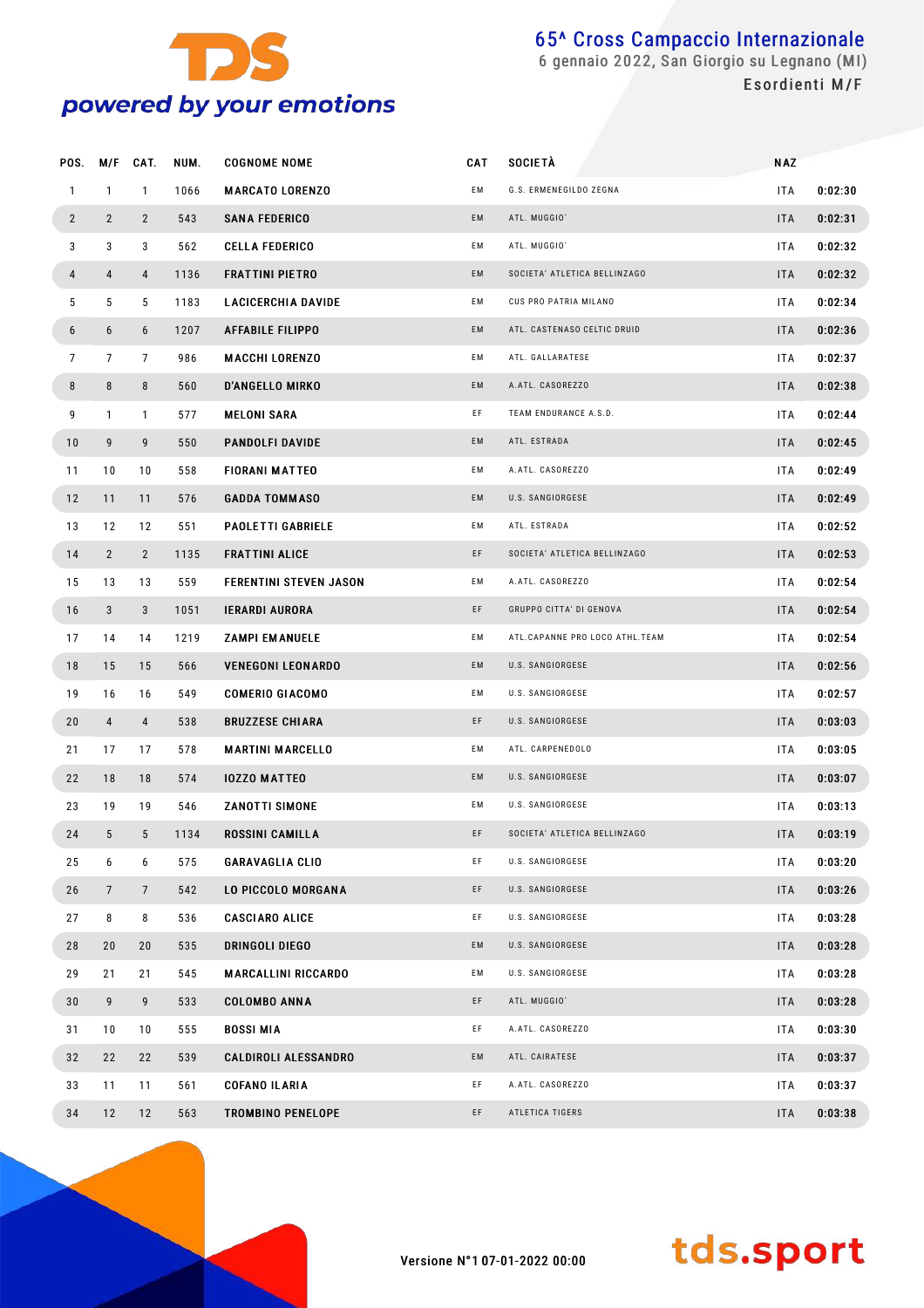

| POS. | M/F | CAT. | NUM. | <b>COGNOME NOME</b>        | <b>CAT</b> | <b>SOCIETÀ</b>          | <b>NAZ</b> |         |
|------|-----|------|------|----------------------------|------------|-------------------------|------------|---------|
| 35   | 13  | 13   | 556  | SICOLI GAIA                | EF         | ATLETICA TIGERS         | <b>ITA</b> | 0:03:38 |
| 36   | 14  | 14   | 569  | <b>MORO BEATRICE</b>       | EF         | U.S. SANGIORGESE        | <b>ITA</b> | 0:03:48 |
| 37   | 15  | 15   | 554  | <b>IOZZO ALICE</b>         | EF         | U.S. SANGIORGESE        | <b>ITA</b> | 0:03:48 |
| 38   | 23  | 23   | 565  | <b>OLDANI CRISTIAN</b>     | <b>EM</b>  | A.ATL. CASOREZZO        | <b>ITA</b> | 0:03:52 |
| 39   | 16  | 16   | 1060 | <b>RESTELLI ELEONORA</b>   | EF         | ATLETICA TIGERS         | <b>ITA</b> | 0:03:56 |
| 40   | 24  | 24   | 557  | <b>ARTOLI DAVIDE</b>       | <b>EM</b>  | U.S. SANGIORGESE        | <b>ITA</b> | 0:03:58 |
| 41   | 17  | 17   | 570  | <b>SABATO ZOE</b>          | EF         | U.S. SANGIORGESE        | <b>ITA</b> | 0:04:04 |
| 42   | 18  | 18   | 532  | <b>SPARAPANI ELENA</b>     | EF         | U.S. SANGIORGESE        | <b>ITA</b> | 0:05:56 |
| 43   | 25  | 25   | 564  | <b>SCANAVACCA LEONARDO</b> | EM         | G.A.O. LIBERTAS OLEGGIO | <b>ITA</b> | 0:08:23 |



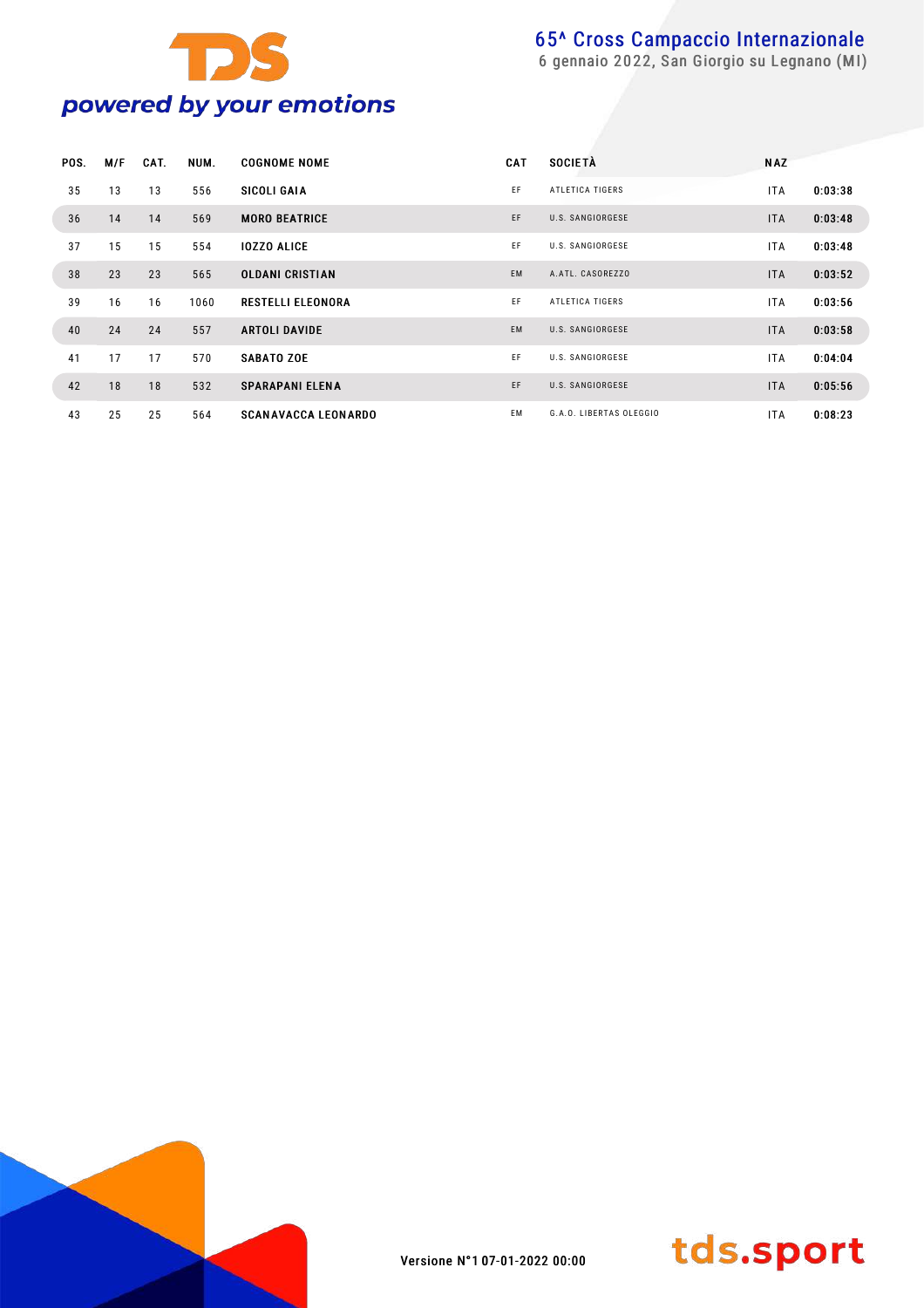

Allieve

| POS.            | M/F            | CAT.           | NUM. | <b>COGNOME NOME</b>             | CAT | <b>SOCIETÀ</b>                 | <b>NAZ</b> |         |  |
|-----------------|----------------|----------------|------|---------------------------------|-----|--------------------------------|------------|---------|--|
| $\mathbf{1}$    | $\mathbf{1}$   | $\mathbf{1}$   | 616  | PENNEMAN CHARLOTTE              | AF  | ACWAASLAND                     | BEL        | 0:14:09 |  |
| $\overline{2}$  | $\overline{2}$ | $\overline{2}$ | 585  | <b>LEUPRECHT LISA</b>           | AF  | SPORTCLUB MERANO               | <b>ITA</b> | 0:14:20 |  |
| 3               | 3              | 3              | 839  | <b>BERNINI GIULIA</b>           | AF  | TOSCANA ATL.EMPOLI NISSAN      | ITA        | 0:14:22 |  |
| 4               | 4              | $\overline{4}$ | 612  | <b>HOFER ANNA</b>               | AF  | SPORTCLUB MERANO               | <b>ITA</b> | 0:14:33 |  |
| 5               | 5              | 5              | 605  | RIBIGINI LAURA                  | AF  | ATL. ARCS CUS PERUGIA          | ITA        | 0:14:41 |  |
| 6               | 6              | 6              | 928  | <b>SIDENIUS SOFIA</b>           | AF  | ATLETICRALS2-TEATRO ALLA SCALA | <b>ITA</b> | 0:14:42 |  |
| $\overline{7}$  | $\overline{7}$ | 7              | 57   | <b>HADRAVOVA KATERINA</b>       | AF  | REPUBBLICA CECA                | CZE        | 0:14:43 |  |
| 8               | 8              | 8              | 593  | <b>ARNOLDO LUCIA</b>            | AF  | A.ATL.DOLOMITI BELLUNO         | <b>ITA</b> | 0:14:49 |  |
| 9               | 9              | 9              | 579  | <b>GENNARO ELEONORA</b>         | AF  | <b>BRACCO ATLETICA</b>         | ITA        | 0:14:54 |  |
| 10              | 10             | 10             | 592  | RIBIGINI ELENA                  | AF  | ATL. ARCS CUS PERUGIA          | <b>ITA</b> | 0:15:05 |  |
| 11              | 11             | 11             | 595  | PEDOL CHIARA                    | AF  | A.ATL.DOLOMITI BELLUNO         | ITA        | 0:15:05 |  |
| 12              | 12             | 12             | 1131 | <b>CAVALLARI EMMA</b>           | AF  | S.S. TRIONFO LIGURE            | <b>ITA</b> | 0:15:05 |  |
| 13              | 13             | 13             | 582  | <b>MUNARETTO CHIARA</b>         | AF  | ATL. STRONESE-NUOVA NORDAFFARI | ITA        | 0:15:10 |  |
| 14              | 14             | 14             | 1153 | PAPALIA MICHELA                 | AF  | ATL. BERGAMO 1959 ORIOCENTER   | <b>ITA</b> | 0:15:31 |  |
| 15              | 15             | 15             | 968  | <b>ROVEDATTI ELISA</b>          | AF  | G.S. C.S.I. MORBEGNO           | ITA        | 0:15:38 |  |
| 16              | 16             | 16             | 600  | <b>ANTONIOTTI COSTANZA</b>      | AF  | ATL. STRONESE-NUOVA NORDAFFARI | <b>ITA</b> | 0:15:38 |  |
| 17              | 17             | 17             | 610  | <b>CAMAGNA SOFIA</b>            | AF  | <b>BRACCO ATLETICA</b>         | ITA        | 0:15:42 |  |
| 18              | 18             | 18             | 614  | <b>DEMETZ SOFIA</b>             | AF  | SPORTCLUB MERANO               | <b>ITA</b> | 0:15:45 |  |
| 19              | 19             | 19             | 602  | POZZI ALESSIA                   | AF  | G. S. D. GENZIANELLA           | ITA        | 0:15:45 |  |
| 20              | 20             | 20             | 596  | <b>SCERRA MARTA</b>             | AF  | P.B.M. BOVISIO MASCIAGO        | <b>ITA</b> | 0:15:53 |  |
| 21              | 21             | 21             | 615  | ALESSANDRINI OLIVIA             | AF  | CORRINTIME                     | ITA        | 0:15:55 |  |
| 22              | 22             | 22             | 608  | <b>VALENTINI SILVIA</b>         | AF  | ATL. ARCS CUS PERUGIA          | <b>ITA</b> | 0:16:00 |  |
| 23              | 23             | 23             | 589  | <b>MARKOVIC ILVANA FLEURINE</b> | AF  | ATL. GAVIRATE                  | <b>FRA</b> | 0:16:02 |  |
| 24              | 24             | 24             | 587  | <b>MURA SONIA</b>               | AF  | FREE-ZONE                      | <b>ITA</b> | 0:16:06 |  |
| 25              | 25             | 25             | 591  | <b>OSS ANDERLOT LUCIA</b>       | AF  | ATLETICA TRENTO                | ITA        | 0:16:08 |  |
| 26              | 26             | 26             | 1216 | <b>BERTAGNOLLI DEBORA</b>       | AF  | ATLETICA VALLE DI CEMBRA       | <b>ITA</b> | 0:16:12 |  |
| 27              | 27             | 27             | 586  | <b>MANAI SAMIRA</b>             | AF  | FREE-ZONE                      | ITA        | 0:16:28 |  |
| 28              | 28             | 28             | 840  | <b>PERFERI SARA</b>             | AF  | TOSCANA ATL.EMPOLI NISSAN      | <b>ITA</b> | 0:16:55 |  |
| 29              | 29             | 29             | 908  | <b>MALCOTTI MARTINA</b>         | AF  | S.A. VALCHIESE                 | ITA        | 0:17:01 |  |
| 30 <sub>o</sub> | 30             | 30             | 601  | <b>REBUCINI ELISA</b>           | AF  | ATL. VALLE BREMBANA            | <b>ITA</b> | 0:17:06 |  |
| 31              | 31             | 31             | 590  | <b>IERARDI SARA</b>             | AF  | GRUPPO CITTA' DI GENOVA        | ITA        | 0:17:07 |  |
| 32              | 32             | 32             | 899  | <b>SANDRELLI ANNA</b>           | AF  | MILANO ATLETICA                | <b>ITA</b> | 0:17:07 |  |
| 33              | 33             | 33             | 588  | <b>MACCHI GIADA</b>             | AF  | ATL. GAVIRATE                  | ITA        | 0:17:30 |  |
| 34              | 34             | 34             | 580  | <b>ARCERI MARTINA</b>           | AF  | BRACCO ATLETICA                | <b>ITA</b> | 0:17:46 |  |
|                 |                |                |      |                                 |     |                                |            |         |  |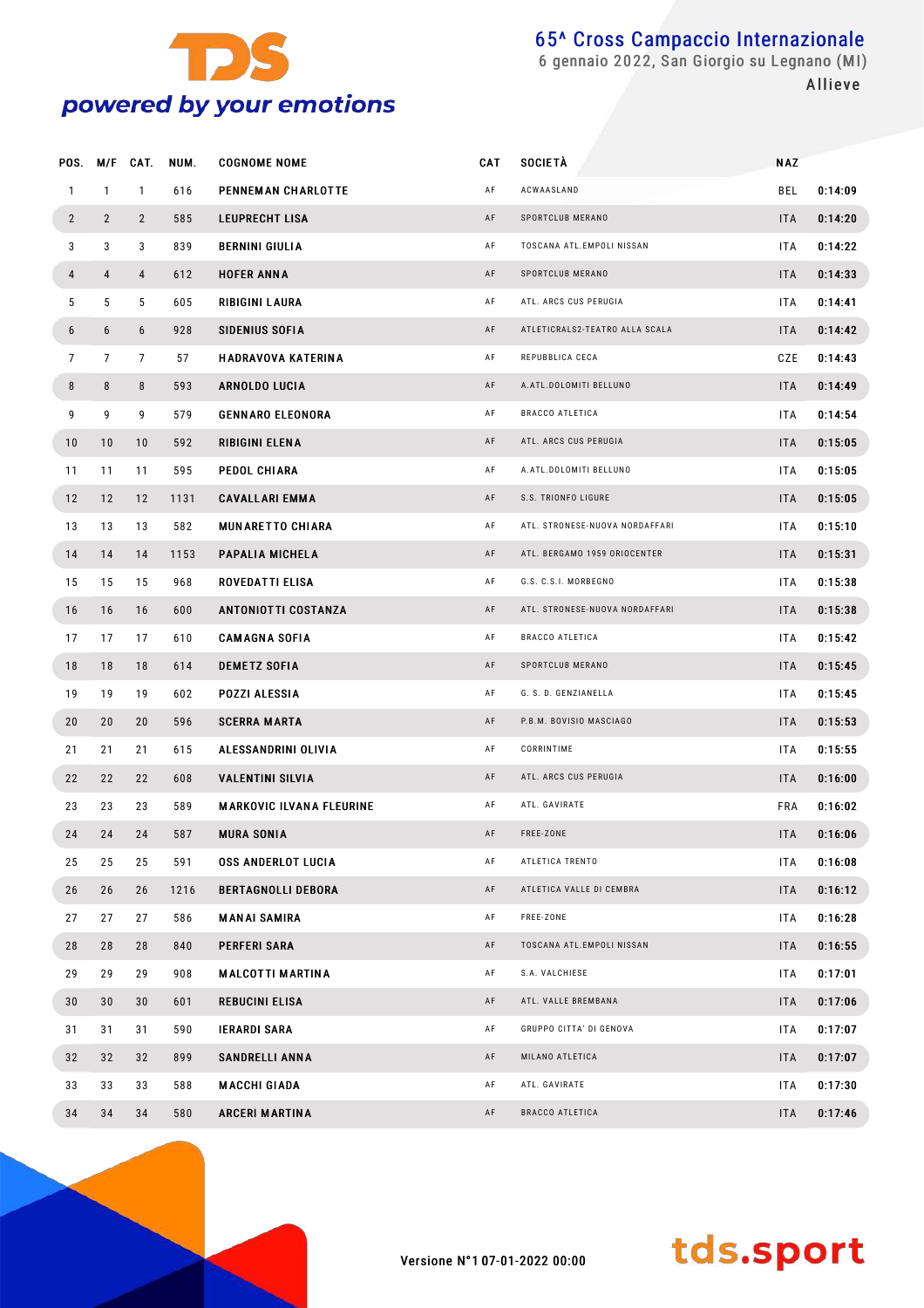

|    | POS.<br>M/F | CAT. | NUM. | <b>COGNOME NOME</b>        | <b>CAT</b> | <b>SOCIETÀ</b>                  | <b>NAZ</b> |         |
|----|-------------|------|------|----------------------------|------------|---------------------------------|------------|---------|
|    | 35<br>35    | 35   | 597  | <b>CIRIMINNA CAROLINA</b>  | AF         | ATL. MARIANO COMENSE            | <b>ITA</b> | 0:17:59 |
|    | 36<br>36    | 36   | 611  | <b>PIAZZONI ELISA</b>      | AF         | <b>G. ALPINISTICO VERTOVESE</b> | <b>ITA</b> | 0:18:00 |
|    | 37<br>37    | 37   | 938  | <b>BRUNO ELENA</b>         | AF         | ATL BRUGNERA PN FRIULINTAGLI    | <b>ITA</b> | 0:18:09 |
|    | 38<br>38    | 38   | 606  | <b>CAPPELLETTI CLAUDIA</b> | AF         | ATL. ARCS CUS PERUGIA           | <b>ITA</b> | 0:18:10 |
|    | 39<br>39    | 39   | 603  | <b>CALCINI GAIA</b>        | AF         | G. S. D. GENZIANELLA            | <b>ITA</b> | 0:18:12 |
|    | 40<br>40    | 40   | 584  | <b>POZZONI ELISA</b>       | AF         | POL. LIB. CERNUSCHESE           | <b>ITA</b> | 0:18:13 |
| 41 | 41          | 41   | 598  | <b>NARDO SOFIA</b>         | AF         | MILANO ATLETICA                 | <b>ITA</b> | 0:18:27 |
|    | 42<br>42    | 42   | 1142 | <b>DELSALE NAUSICAA</b>    | AF         | SOCIETA' ATLETICA BELLINZAGO    | <b>ITA</b> | 0:18:38 |
|    | 43<br>43    | 43   | 599  | <b>FUSELLI GAIA</b>        | AF         | ATL. VALLE BREMBANA             | ITA.       | 0:19:05 |



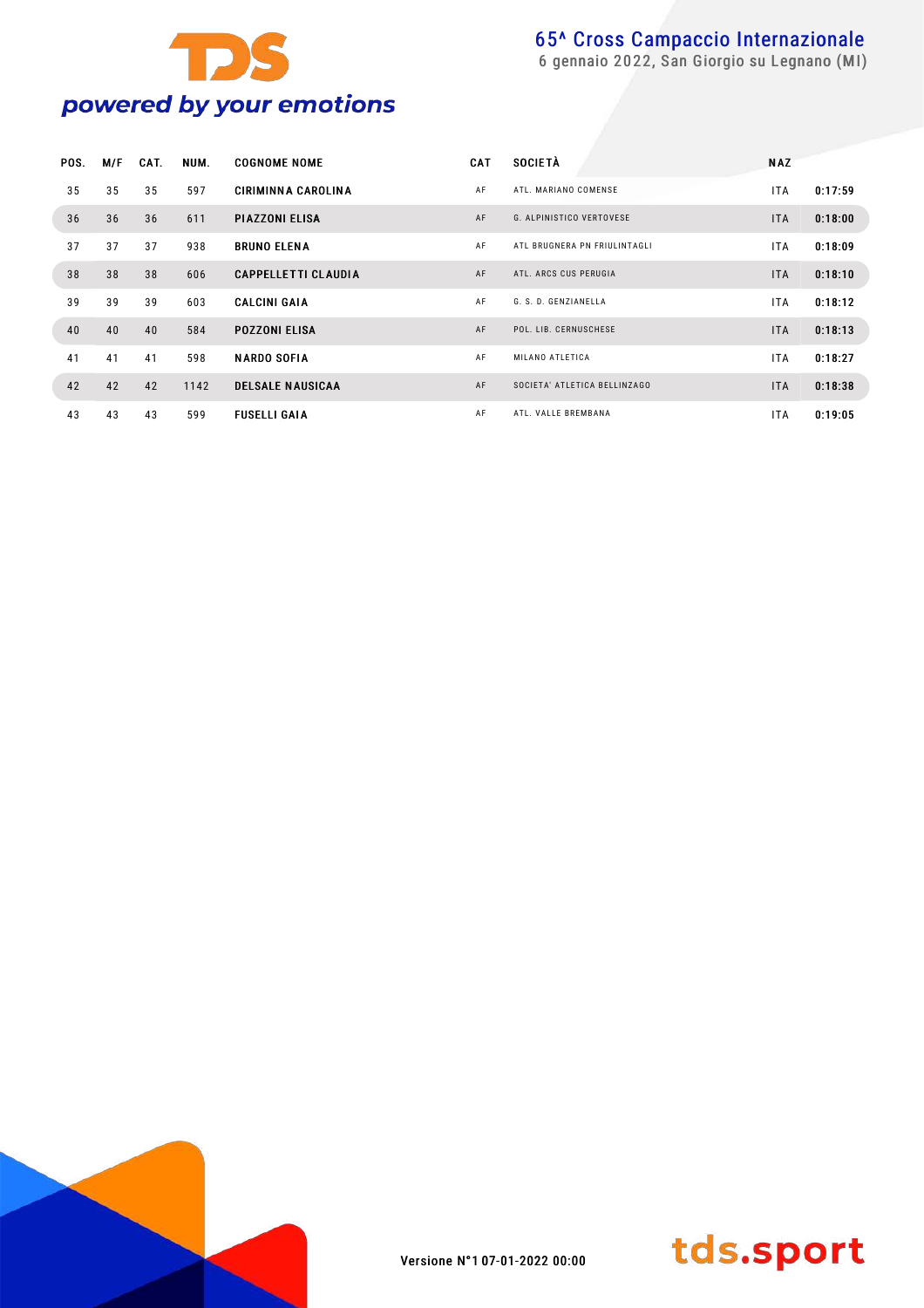

 gennaio 2022, San Giorgio su Legnano (MI) Allievi

| POS.           | M/F            | CAT.           | NUM. | <b>COGNOME NOME</b>         | CAT | <b>SOCIETÀ</b>                 | <b>NAZ</b> |         |
|----------------|----------------|----------------|------|-----------------------------|-----|--------------------------------|------------|---------|
| $\mathbf{1}$   | $\mathbf{1}$   | $\mathbf{1}$   | 643  | <b>ROPELATO FRANCESCO</b>   | ΑM  | U.S. QUERCIA TRENTINGRANA      | ITA.       | 0:12:16 |
| $\mathbf{2}$   | $\overline{2}$ | $\mathbf{2}$   | 927  | <b>MAZZA FRANCESCO</b>      | AM  | ATLETICA SALUZZO               | ITA        | 0:12:27 |
| 3              | 3              | 3              | 658  | <b>ZANINI MANUEL</b>        | ΑM  | ATL. GAVIRATE                  | ITA.       | 0:12:35 |
| 4              | 4              | 4              | 623  | <b>ABDELWAHED EBRAHIM</b>   | AM  | FIAMME GIALLE G. SIMONI        | <b>ITA</b> | 0:12:41 |
| 5              | 5              | 5              | 51   | DOCKAL DANIEL               | ΑM  | REPUBBLICA CECA                | CZE        | 0:12:56 |
| 6              | 6              | 6              | 678  | <b>MORICONI GIULIO</b>      | AM  | 2S ATLETICA SPOLETO            | ITA        | 0:12:58 |
| $\overline{7}$ | $\overline{7}$ | $\overline{7}$ | 1200 | <b>BOLZONI DAVIDE</b>       | AM  | CUS PRO PATRIA MILANO          | ITA.       | 0:13:00 |
| 8              | 8              | 8              | 924  | RISI JACOPO                 | AM  | ATL. O.S.A. SARONNO LIB.       | ITA        | 0:13:01 |
| 9              | 9              | 9              | 1029 | <b>ASADO ABRHAM ANGINO</b>  | AM  | POLISPORTIVA CENTESE ASD       | ETH        | 0:13:04 |
| 10             | 10             | 10             | 629  | <b>OLIVERO TOMMASO</b>      | AM  | A.S.D.DRAGONERO                | <b>ITA</b> | 0:13:06 |
| 11             | 11             | 11             | 663  | <b>TAGLIABUE CARLO</b>      | AM  | UNIONE SPORTIVA DERVIESE A.S.D | ITA.       | 0:13:07 |
| 12             | 12             | 12             | 625  | <b>TURRIN LUIGI ALESSIO</b> | AM  | ATL. VIGNATE                   | <b>ITA</b> | 0:13:08 |
| 13             | 13             | 13             | 1194 | <b>SANA TOMMASO</b>         | AM  | CUS PRO PATRIA MILANO          | ITA        | 0:13:10 |
| 14             | 14             | 14             | 633  | <b>LORUSSO GIORGIO</b>      | AM  | TEAM-A LOMBARDIA               | <b>ITA</b> | 0:13:13 |
| 15             | 15             | 15             | 638  | <b>GAULLI ANDREA</b>        | AM  | C.U.S. PARMA                   | ITA        | 0:13:13 |
| 16             | 16             | 16             | 635  | <b>MOROSINI NICOLA</b>      | AM  | U.S. ROGNO                     | <b>ITA</b> | 0:13:16 |
| 17             | 17             | 17             | 618  | <b>MORONA FEDERICO</b>      | AM  | A.S.D. TEAM TREVISO            | ITA.       | 0:13:16 |
| 18             | 18             | 18             | 660  | <b>CENA ALESSANDRO</b>      | AM  | ATLETICA CANAVESANA            | <b>ITA</b> | 0:13:21 |
| 19             | 19             | 19             | 1115 | <b>RAINERI FRANCESCO</b>    | AM  | ATL. LECCO-COLOMBO COSTRUZ.    | ITA.       | 0:13:21 |
| 20             | 20             | 20             | 621  | <b>TUDISCO GRAZIANO</b>     | AM  | GALATLETICA DREAM TEAM         | ITA        | 0:13:24 |
| 21             | 21             | 21             | 617  | <b>COSTA MATTEO</b>         | AM  | A.S. LA FRATELLANZA 1874       | ITA.       | 0:13:25 |
| 22             | 22             | 22             | 973  | <b>DE ROCCHI MATTIA</b>     | AM  | FORTI E LIBERI MONZA 1878 ASD  | ITA        | 0:13:26 |
| 23             | 23             | 23             | 1072 | <b>VIARA GIACOMO</b>        | AM  | A.S.D. ATL. FOSSANO '75        | ITA.       | 0:13:36 |
| 24             | 24             | 24             | 1132 | <b>ARENA TOMMASO</b>        | AM  | S.S. TRIONFO LIGURE            | ITA        | 0:13:36 |
| 25             | 25             | 25             | 943  | <b>SCHIARATURA BRAYAN</b>   | ΑM  | GOLDEN CLUB RIMINI INTERNAT.   | ITA        | 0:13:37 |
| 26             | 26             | 26             | 656  | DE LORENZI NICOLAS          | AM  | G.S. QUANTIN ALPENPLUS         | <b>ITA</b> | 0:13:40 |
| 27             | 27             | 27             | 1149 | <b>CREMASCHINI GIOVANNI</b> | AM  | ATL. BERGAMO 1959 ORIOCENTER   | ITA.       | 0:13:42 |
| 28             | 28             | 28             | 632  | <b>REBOLDI PIETRO</b>       | AM  | U.S. ROGNO                     | <b>ITA</b> | 0:13:44 |
| 29             | 29             | 29             | 674  | <b>SERVALLI GIOVANNI</b>    | AM  | G. ALPINISTICO VERTOVESE       | ITA.       | 0:13:47 |
| 30             | 30             | 30             | 961  | <b>CIAPONI DANIELE</b>      | AM  | G.P. TALAMONA                  | <b>ITA</b> | 0:13:51 |
| 31             | 31             | 31             | 659  | <b>MASCHERI GIULIO</b>      | AM  | UNIONE SPORTIVA DERVIESE A.S.D | ITA.       | 0:13:52 |
| 32             | 32             | 32             | 679  | PISONI NICOLA               | AM  | G.S. TRILACUM                  | <b>ITA</b> | 0:13:52 |
| 33             | 33             | 33             | 673  | <b>BISCACCIANTI SAMUELE</b> | AM  | FREE-ZONE                      | ITA.       | 0:13:58 |
| 34             | 34             | 34             | 1193 | PERRELLA FEDERICO           | AM  | CUS PRO PATRIA MILANO          | <b>ITA</b> | 0:13:59 |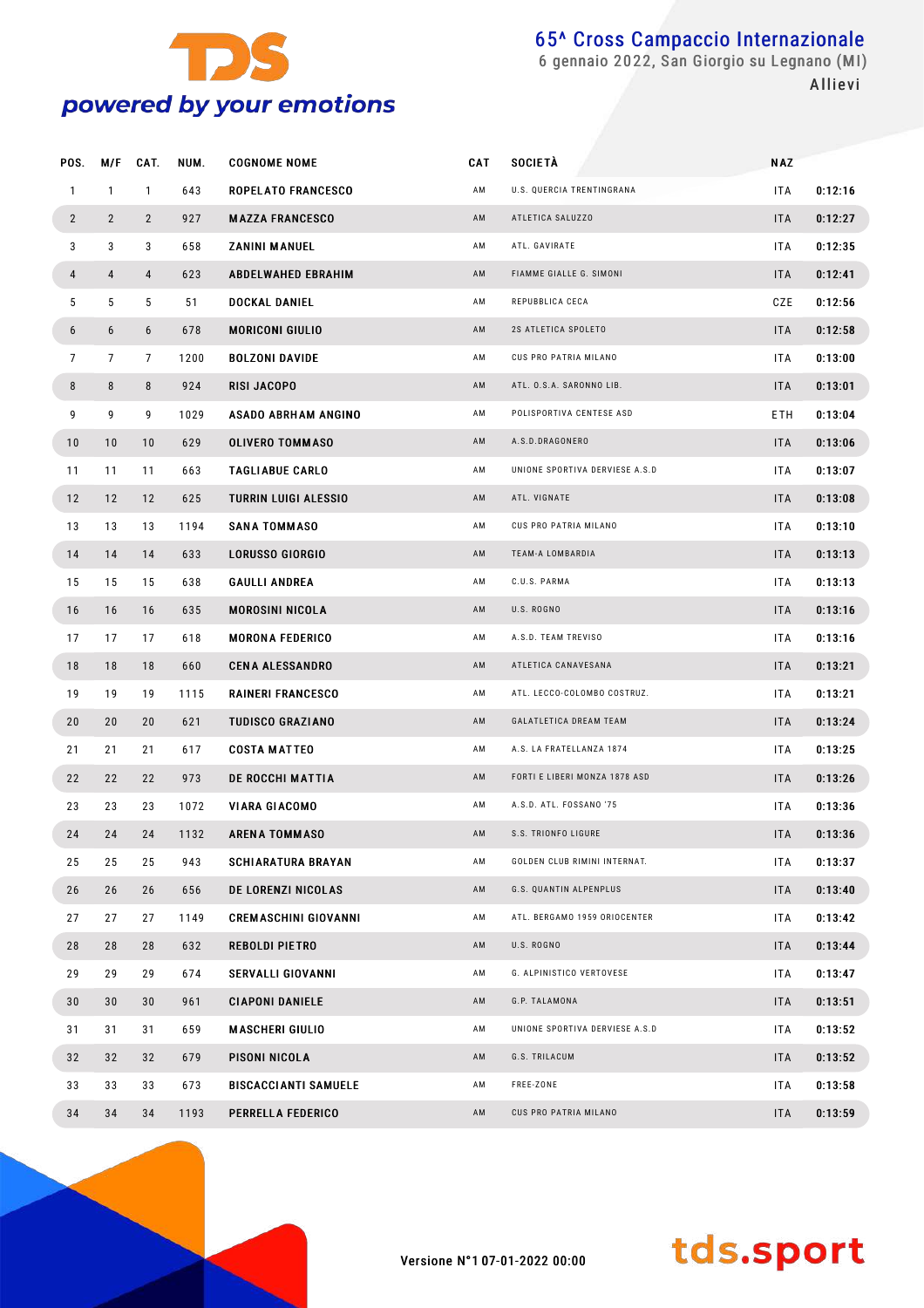

gennaio 2022, San Giorgio su Legnano (MI)

| POS. | M/F | CAT. | NUM. | <b>COGNOME NOME</b>         | CAT | <b>SOCIETÀ</b>                 | <b>NAZ</b> |         |
|------|-----|------|------|-----------------------------|-----|--------------------------------|------------|---------|
| 35   | 35  | 35   | 1114 | <b>MEDA FEDERICO</b>        | AM  | ATL. LECCO-COLOMBO COSTRUZ.    | <b>ITA</b> | 0:14:04 |
| 36   | 36  | 36   | 627  | PICCHIO GIOVANNI            | AM  | ATL. GAVIRATE                  | <b>ITA</b> | 0:14:04 |
| 37   | 37  | 37   | 668  | <b>WOLFART ALESSANDRO</b>   | AM  | ATL. GAVIRATE                  | <b>ITA</b> | 0:14:05 |
| 38   | 38  | 38   | 661  | <b>GLIGORA ANDREA</b>       | AM  | DK RUNNERS MILANO              | <b>ITA</b> | 0:14:10 |
| 39   | 39  | 39   | 1112 | <b>FORNI LORENZO</b>        | AM  | ATL. LECCO-COLOMBO COSTRUZ.    | <b>ITA</b> | 0:14:15 |
| 40   | 40  | 40   | 677  | <b>BARTOLUCCI GIULIO</b>    | AM  | 2S ATLETICA SPOLETO            | <b>ITA</b> | 0:14:17 |
| 41   | 41  | 41   | 1195 | <b>UBOLDI MATTIA</b>        | AM  | CUS PRO PATRIA MILANO          | <b>ITA</b> | 0:14:18 |
| 42   | 42  | 42   | 1150 | <b>FILIPPI CAMILLO</b>      | AM  | ATL. BERGAMO 1959 ORIOCENTER   | <b>ITA</b> | 0:14:18 |
| 43   | 43  | 43   | 1097 | <b>MORINI DANIELE</b>       | AM  | S.E.F. STAMURA ANCONA A.S.D.   | <b>ITA</b> | 0:14:20 |
| 44   | 44  | 44   | 962  | <b>CIAPONI GIACOMO</b>      | AM  | G.P. TALAMONA                  | <b>ITA</b> | 0:14:21 |
| 45   | 45  | 45   | 864  | <b>FERRANDO GILBERTO</b>    | AM  | ATL. SUSA ADRIANO ASCHIERIS    | <b>ITA</b> | 0:14:22 |
| 46   | 46  | 46   | 624  | <b>MASTANDREA GIUSEPPE</b>  | AM  | ASD ATLETICA FIAMMA GIOVINAZZO | <b>ITA</b> | 0:14:24 |
| 47   | 47  | 47   | 648  | AMBROSIANO RICCARDO         | AM  | TEAM-A LOMBARDIA               | <b>ITA</b> | 0:14:25 |
| 48   | 48  | 48   | 676  | <b>AGETHLE DAVID</b>        | AM  | SPORTCLUB MERANO               | <b>ITA</b> | 0:14:29 |
| 49   | 49  | 49   | 639  | <b>MORINI ALESSANDRO</b>    | AM  | SISPORT SSD                    | <b>ITA</b> | 0:14:30 |
| 50   | 50  | 50   | 619  | <b>PARODI DANIELE</b>       | AM  | GRUPPO CITTA' DI GENOVA        | <b>ITA</b> | 0:14:30 |
| 51   | 51  | 51   | 665  | VINCI GIULIO                | AM  | ATL. GAVIRATE                  | <b>ITA</b> | 0:14:31 |
| 52   | 52  | 52   | 1188 | <b>CARNIELETTO ALBERTO</b>  | AM  | CUS PRO PATRIA MILANO          | <b>ITA</b> | 0:14:32 |
| 53   | 53  | 53   | 634  | <b>GHILARDI DANIELE</b>     | AM  | G. ALPINISTICO VERTOVESE       | <b>ITA</b> | 0:14:34 |
| 54   | 54  | 54   | 628  | PICCIN NICOLÒ               | AM  | LA FENICE                      | <b>ITA</b> | 0:14:34 |
| 55   | 55  | 55   | 640  | <b>SCAGLIA LEONARDO</b>     | AM  | A.S.D. GRAVELLONA VCO          | ITA        | 0:14:36 |
| 56   | 56  | 56   | 654  | PESENTI PESENTI CRISTIAN    | AM  | ATL. VALLE BREMBANA            | <b>ITA</b> | 0:14:37 |
| 57   | 57  | 57   | 626  | <b>COLOMBO FEDERICO</b>     | AM  | N.ATL. FANFULLA LODIGIANA      | <b>ITA</b> | 0:14:38 |
| 58   | 58  | 58   | 662  | <b>PORDENON MIRCO</b>       | AM  | A.S.D. ATL. SERRAVALLESE       | <b>ITA</b> | 0:14:40 |
| 59   | 59  | 59   | 901  | <b>BAZZOLI GABRIEL</b>      | AM  | S.A. VALCHIESE                 | ITA        | 0:14:41 |
| 60   | 60  | 60   | 657  | <b>MARTINELLI CRISTIANO</b> | AM  | G. ALPINISTICO VERTOVESE       | <b>ITA</b> | 0:14:44 |
| 61   | 61  | 61   | 670  | <b>CREMONESI JOAQUIM</b>    | AM  | CUS INSUBRIA VARESE COMO       | ITA        | 0:14:44 |
| 62   | 62  | 62   | 942  | <b>COGO EDOARDO</b>         | AM  | ATL. O.S.A. SARONNO LIB.       | <b>ITA</b> | 0:14:49 |
| 63   | 63  | 63   | 642  | <b>BESSI FILIPPO</b>        | AM  | ATL. TRIANGOLO LARIANO         | <b>ITA</b> | 0:14:49 |
| 64   | 64  | 64   | 652  | USUELLI EDOARDO             | AM  | POL. LIB. CERNUSCHESE          | <b>ITA</b> | 0:15:00 |
| 65   | 65  | 65   | 651  | <b>CERONI DAVIDE</b>        | AM  | ATL. VALLE BREMBANA            | <b>ITA</b> | 0:15:08 |
| 66   | 66  | 66   | 921  | <b>HAMDY ADAM</b>           | AM  | G.S.SELF ATL. MONTANARI GRUZZA | <b>ITA</b> | 0:15:10 |
| 67   | 67  | 67   | 641  | <b>GUGLIELMI LUCA</b>       | AM  | A.S.D. CIRCUITO RUNNING        | ITA        | 0:15:15 |
| 68   | 68  | 68   | 655  | <b>CIVATI MATTEO</b>        | AM  | ATL. TRIANGOLO LARIANO         | <b>ITA</b> | 0:15:18 |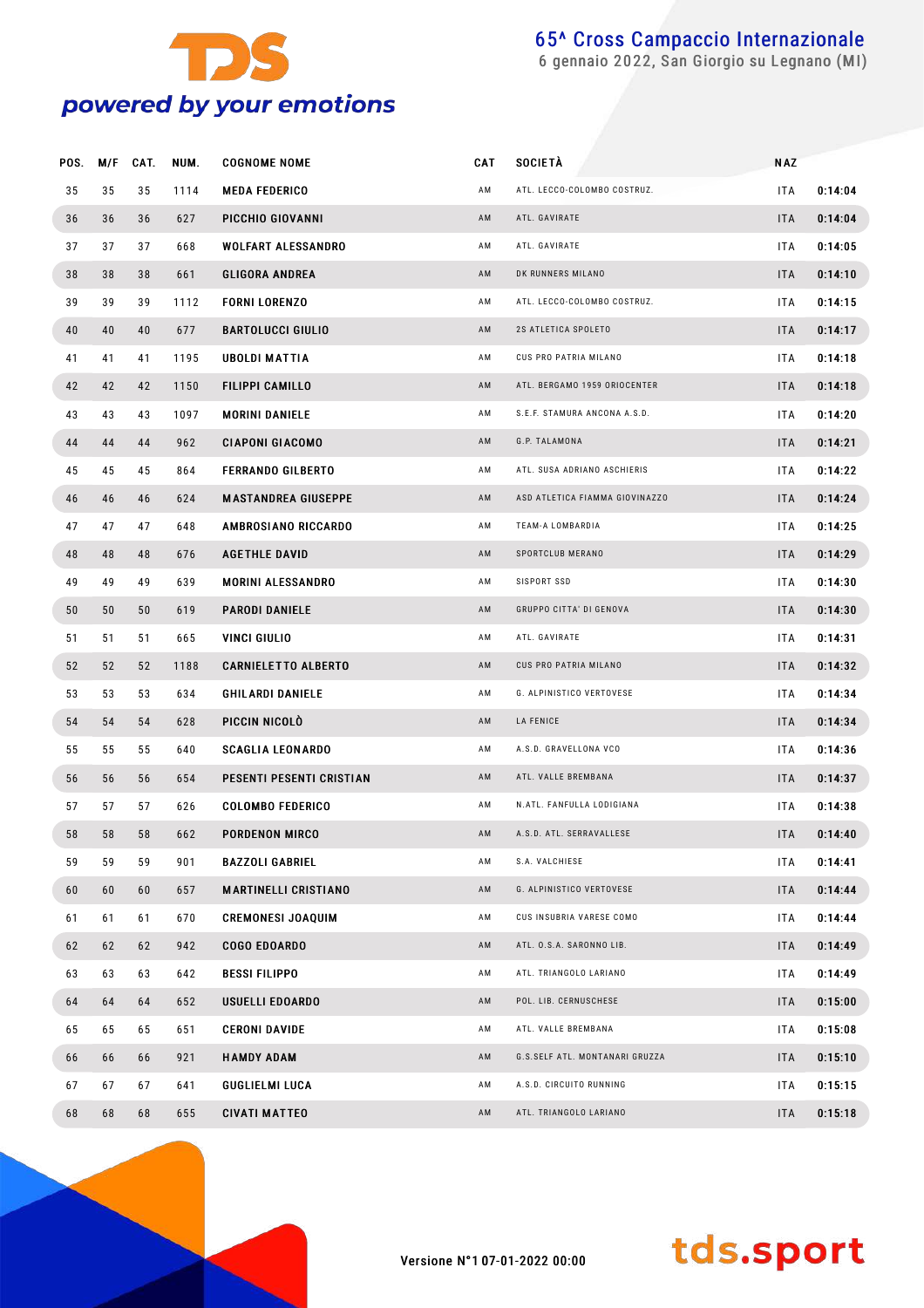

| POS. | M/F | CAT. | NUM. | <b>COGNOME NOME</b>           | CAT            | <b>SOCIETÀ</b>                 | <b>NAZ</b> |         |
|------|-----|------|------|-------------------------------|----------------|--------------------------------|------------|---------|
| 69   | 69  | 69   | 630  | <b>BOLANDRINA STEFANO</b>     | AM             | U.S. ROGNO                     | <b>ITA</b> | 0:15:18 |
| 70   | 70  | 70   | 941  | <b>SALDARINI DANIL</b>        | AM             | UNIONE SPORTIVA ALBATESE ASD   | <b>ITA</b> | 0:15:20 |
| 71   | 71  | 71   | 672  | <b>RICCARDI FRANCESCO</b>     | AM             | G. ALPINISTICO VERTOVESE       | <b>ITA</b> | 0:15:25 |
| 72   | 72  | 72   | 1189 | <b>GRASSI MATTEO</b>          | AM             | CUS PRO PATRIA MILANO          | <b>ITA</b> | 0:15:25 |
| 73   | 73  | 73   | 1113 | <b>INVERNIZZI SIMONE</b>      | AM             | ATL. LECCO-COLOMBO COSTRUZ.    | <b>ITA</b> | 0:15:34 |
| 74   | 74  | 74   | 631  | <b>MEZZANOTTE FEDERICO</b>    | AM             | <b>TEAM-A LOMBARDIA</b>        | <b>ITA</b> | 0:15:36 |
| 75   | 75  | 75   | 1054 | <b>CUCCINIELLO ALESSANDRO</b> | AM             | A.S.D. PONTEVECCHIO BOLOGNA    | <b>ITA</b> | 0:15:41 |
| 76   | 76  | 76   | 650  | <b>MONTICONE STEFANO</b>      | AM             | S.S. VITTORIO ALFIERI ASTI     | <b>ITA</b> | 0:15:48 |
| 77   | 77  | 77   | 636  | PIANTONI DAMIANO              | AM             | BERGAMO STARS ATLETICA         | <b>ITA</b> | 0:15:51 |
| 78   | 78  | 78   | 1098 | <b>LEVANTESI EDOARDO</b>      | AM             | S.E.F. STAMURA ANCONA A.S.D.   | <b>ITA</b> | 0:16:07 |
| 79   | 79  | 79   | 929  | <b>ADRIANI PIETRO</b>         | AM             | ATLETICRALS2-TEATRO ALLA SCALA | <b>ITA</b> | 0:16:09 |
| 80   | 80  | 80   | 919  | <b>VACCARI MATTIA</b>         | AM             | G.S.SELF ATL. MONTANARI GRUZZA | <b>ITA</b> | 0:16:23 |
| 81   | 81  | 81   | 1053 | <b>RUSSO TOMMASO</b>          | AM             | A.S.D. PONTEVECCHIO BOLOGNA    | <b>ITA</b> | 0:16:27 |
| 82   | 82  | 82   | 671  | <b>CALAMAI ALESSIO</b>        | A <sub>M</sub> | ATL. ARCISATE                  | <b>ITA</b> | 0:16:39 |
| 83   | 83  | 83   | 666  | <b>VOLTA FRANCESCO</b>        | ΑM             | ATL. GAVIRATE                  | <b>ITA</b> | 0:16:55 |
| 84   | 84  | 84   | 1217 | <b>TODDE AUGUSTO</b>          | AM             | U.S. SANGIORGESE               | <b>ITA</b> | 0:17:35 |
| 85   | 85  | 85   | 653  | <b>BIRAGHI LUCA</b>           | AM.            | POL. LIB. CERNUSCHESE          | <b>ITA</b> | 0:17:49 |



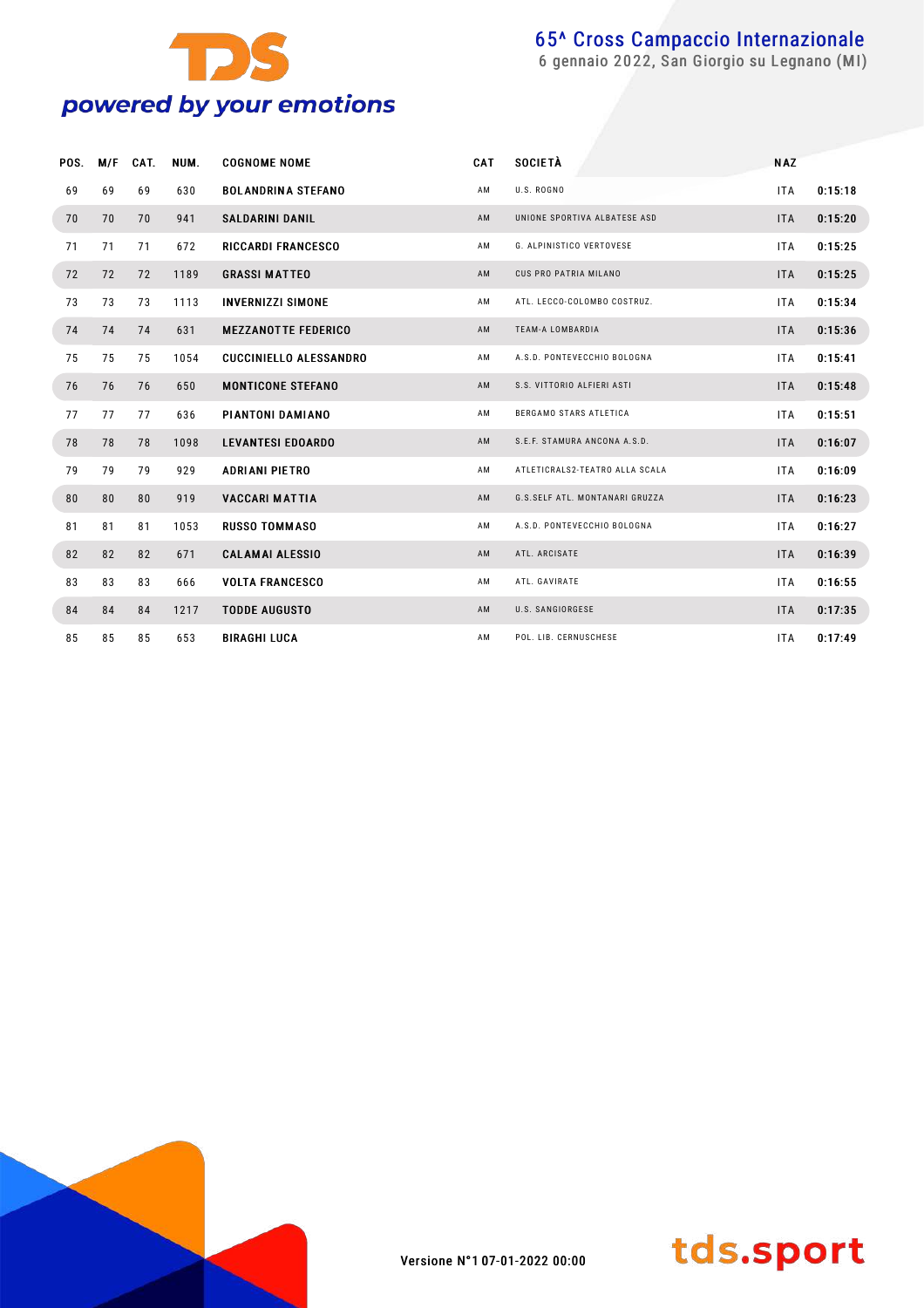

 gennaio 2022, San Giorgio su Legnano (MI) JM Internazionale

| POS.           | M/F            | CAT.           | NUM. | <b>COGNOME NOME</b>         | CAT       | <b>SOCIETÀ</b>                 | NAZ        | <b>TEMPO</b> |
|----------------|----------------|----------------|------|-----------------------------|-----------|--------------------------------|------------|--------------|
| $\mathbf{1}$   | $\mathbf{1}$   | $\mathbf{1}$   | 684  | <b>BENZONI STEFANO</b>      | JM        | ATL. VALLE BREMBANA            | <b>ITA</b> | 0:18:30      |
| $\overline{2}$ | $\overline{2}$ | $\overline{2}$ | 776  | <b>VALDUGA SIMONE</b>       | <b>JM</b> | U.S. QUERCIA TRENTINGRANA      | ITA        | 0:18:33      |
| 3              | 3              | 3              | 932  | <b>MATTIO ELIA</b>          | JM        | A.S.D.PODISTICA VALLE VARAITA  | <b>ITA</b> | 0:18:35      |
| 4              | 4              | 4              | 704  | <b>ASTORI NICOLO'</b>       | <b>JM</b> | ATLETICA ESTENSE               | ITA        | 0:18:44      |
| 5              | 5              | 5              | 695  | <b>ZEN MATTIA</b>           | JM        | CUS INSUBRIA VARESE COMO       | <b>ITA</b> | 0:18:50      |
| 6              | 6              | 6              | 687  | <b>BONVINO ANTONIO</b>      | <b>JM</b> | ASD ATLETICA FIAMMA GIOVINAZZO | ITA        | 0:18:52      |
| $\overline{7}$ | $\overline{7}$ | $\overline{7}$ | 696  | <b>BOTTEON ANDREA</b>       | JM        | VITTORIO ATLETICA              | <b>ITA</b> | 0:18:52      |
| 8              | 8              | 8              | 1154 | <b>MOROTTI ALESSANDRO</b>   | <b>JM</b> | ATL. BERGAMO 1959 ORIOCENTER   | ITA        | 0:18:57      |
| 9              | 9              | 9              | 1049 | <b>GHINASSI RICCARDO</b>    | JM        | ATL. IMOLA SACMI AVIS          | <b>ITA</b> | 0:18:58      |
| 10             | 10             | 10             | 692  | <b>BARDEA MATTEO</b>        | <b>JM</b> | ATL. VALLE BREMBANA            | ITA        | 0:19:01      |
| 11             | 11             | 11             | 703  | DI LIZIO RICCARDO           | JM        | ASD U.S. ATERNO PESCARA        | <b>ITA</b> | 0:19:04      |
| 12             | 12             | 12             | 935  | <b>GIOLITTI SIMONE</b>      | <b>JM</b> | A.S.D. PODISTICA VALLE VARAITA | ITA        | 0:19:11      |
| 13             | 13             | 13             | 947  | ZINOUBI SABER               | JM        | ATL. VALLECAMONICA             | TUN        | 0:19:14      |
| 14             | 14             | 14             | 680  | <b>VACCARI LUDOVICO</b>     | <b>JM</b> | ATLETICA ARCOBALENO SAVONA     | ITA        | 0:19:14      |
| 15             | 15             | 15             | 52   | <b>MITRENGA NIKODEM</b>     | JM        | REPUBBLICA CECA                | CZE        | 0:19:28      |
| 16             | 16             | 16             | 714  | <b>CANDIANI FRANCESCO</b>   | <b>JM</b> | ATL. CENTO TORRI PAVIA         | ITA        | 0:19:28      |
| 17             | 17             | 17             | 1205 | <b>ARLATI MARTINO</b>       | JM        | MERATE ATLETICA PROMOLINE      | <b>ITA</b> | 0:19:39      |
| 18             | 18             | 18             | 691  | <b>MAZZUCCO SAMUEL</b>      | <b>JM</b> | A.ATL.DOLOMITI BELLUNO         | ITA        | 0:19:43      |
| 19             | 19             | 19             | 697  | <b>CAO FRANCESCO</b>        | JM        | VITTORIO ATLETICA              | <b>ITA</b> | 0:19:47      |
| 20             | 20             | 20             | 948  | <b>CAMORANI MARCO</b>       | <b>JM</b> | ATL. VALLECAMONICA             | ITA        | 0:19:48      |
| 21             | 21             | 21             | 707  | <b>BIROLINI ANDREA</b>      | JM        | BERGAMO STARS ATLETICA         | <b>ITA</b> | 0:19:48      |
| 22             | 22             | 22             | 1124 | <b>ARTUSI GIOVANNI</b>      | JM        | ATL. LECCO-COLOMBO COSTRUZ.    | ITA        | 0:20:03      |
| 23             | 23             | 23             | 1223 | <b>FARASIN LORENZO</b>      | JM        | BATTAGLIO C.U.S. TORINO ATL    | <b>ITA</b> | 0:20:07      |
| 24             | 24             | 24             | 1220 | <b>PASTORE DAVIDE</b>       | JM        | PODISTICA ARONA                | <b>ITA</b> | 0:20:08      |
| 25             | 25             | 25             | 708  | PASQUINUCCI ALESSANDRO      | JM        | A.S. LA FRATELLANZA 1874       | <b>ITA</b> | 0:20:12      |
| 26             | 26             | 26             | 686  | <b>POZZI GIORGIO</b>        | <b>JM</b> | CUS INSUBRIA VARESE COMO       | ITA        | 0:20:12      |
| 27             | 27             | 27             | 705  | <b>ADAMOLI MATTIA</b>       | JM        | UNIONE SPORTIVA DERVIESE A.S.D | <b>ITA</b> | 0:20:13      |
| 28             | 28             | 28             | 688  | <b>NOVATI DAVIDE</b>        | <b>JM</b> | CUS INSUBRIA VARESE COMO       | ITA        | 0:20:18      |
| 29             | 29             | 29             | 699  | <b>NORIS ANDREA</b>         | JM        | BERGAMO STARS ATLETICA         | <b>ITA</b> | 0:20:20      |
| 30             | 30             | 30             | 1075 | <b>FERRARI EMANUELE</b>     | <b>JM</b> | A.S.D. C.U.S. GENOVA           | ITA        | 0:20:26      |
| 31             | 31             | 31             | 694  | <b>BORTOLUZZI FILIPPO</b>   | JM        | A.ATL.DOLOMITI BELLUNO         | <b>ITA</b> | 0:20:32      |
| 32             | 32             | 32             | 689  | <b>MASTROPASQUA SAMUELE</b> | <b>JM</b> | ATL.AM. CISTERNINO ECOLSERVIZI | <b>ITA</b> | 0:20:34      |
| 33             | 33             | 33             | 685  | <b>BALLANCIN ENEA</b>       | JM        | A.S.D. TEAM TREVISO            | <b>ITA</b> | 0:20:35      |
| 34             | 34             | 34             | 1146 | PATTI NICOLA                | JM        | <b>BUGELLA SPORT</b>           | ITA        | 0:20:35      |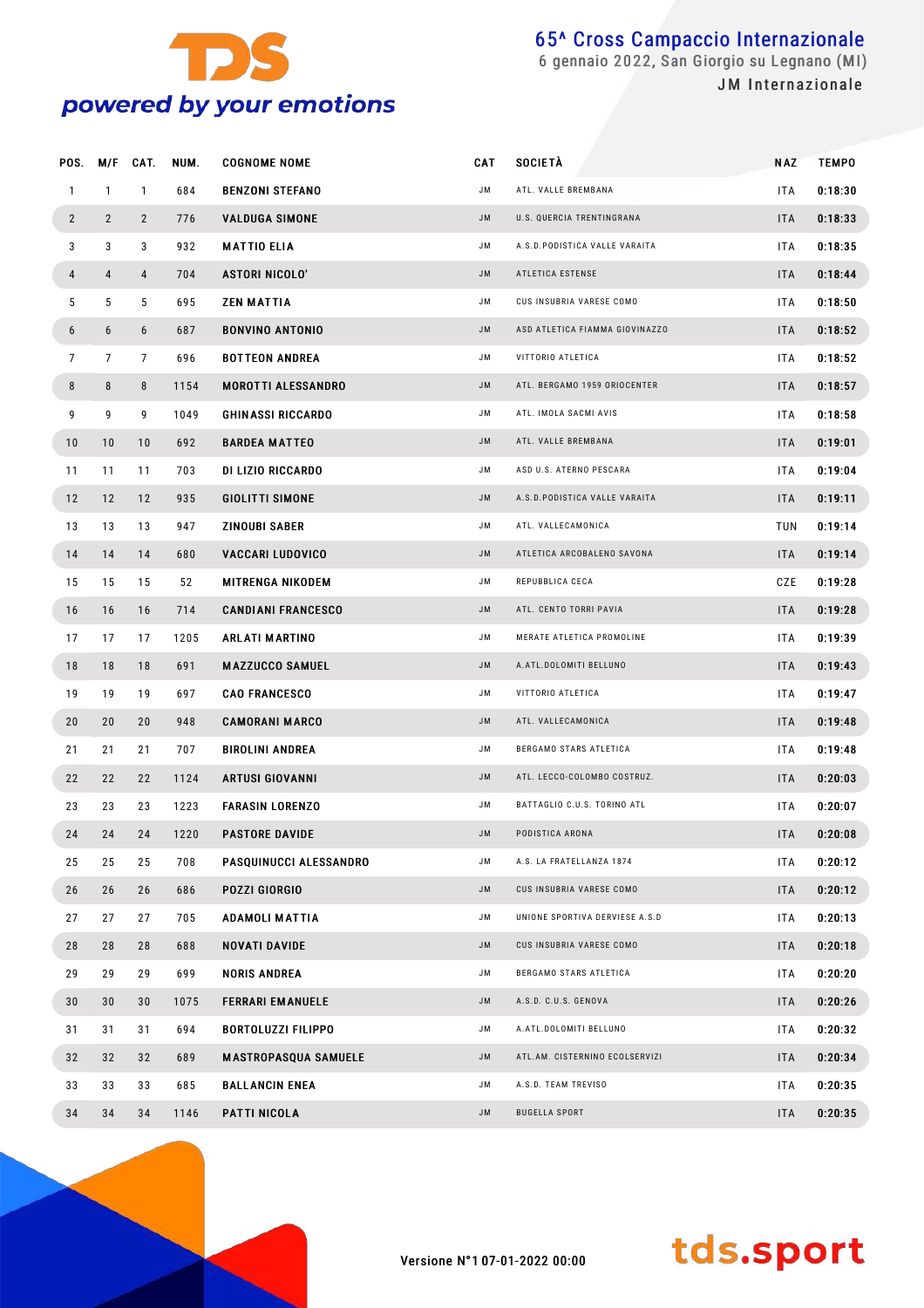

| POS. | M/F | CAT. | NUM. | <b>COGNOME NOME</b>       | <b>CAT</b> | <b>SOCIETÀ</b>                  | <b>NAZ</b> | <b>TEMPO</b> |
|------|-----|------|------|---------------------------|------------|---------------------------------|------------|--------------|
| 35   | 35  | 35   | 849  | <b>PAGANO DANIELE</b>     | JM.        | ATL. SUSA ADRIANO ASCHIERIS     | ITA.       | 0:20:50      |
| 36   | 36  | 36   | 1221 | <b>SANTORUM LUCA</b>      | <b>JM</b>  | ATL. ROMA ACQUACETOSA           | <b>ITA</b> | 0:21:00      |
| 37   | 37  | 37   | 682  | <b>RONCAREGGI STEFANO</b> | JM.        | ATL. TRIANGOLO LARIANO          | <b>ITA</b> | 0:21:31      |
| 38   | 38  | 38   | 690  | <b>CREMONESI LUCA</b>     | JM.        | CUS INSUBRIA VARESE COMO        | <b>ITA</b> | 0:21:37      |
| 39   | 39  | 39   | 683  | QUISTINI NICOLÒ           | JM.        | <b>G. ALPINISTICO VERTOVESE</b> | <b>ITA</b> | 0:21:55      |
| 40   | 40  | 40   | 709  | <b>ERCOLIN LORENZO</b>    | <b>JM</b>  | <b>TEAM-A LOMBARDIA</b>         | <b>ITA</b> | 0:21:59      |
| 41   | 41  | 41   | 713  | <b>BARONIO STEFANO</b>    | JM.        | ATLETICA MONTEROSA FOGU ARNAD   | <b>ITA</b> | 0:22:18      |
| 42   | 42  | 42   | 1074 | <b>CALCAGNO PIETRO</b>    | <b>JM</b>  | A.S.D. C.U.S. GENOVA            | <b>ITA</b> | 0:22:18      |
| 43   | 43  | 43   | 711  | <b>ERCOLIN JACOPO</b>     | JM.        | <b>TEAM-A LOMBARDIA</b>         | <b>ITA</b> | 0:22:52      |
| 44   | 44  | 44   | 701  | <b>CATOTTI LORENZO</b>    | <b>JM</b>  | U.S. ROGNO                      | <b>ITA</b> | 0:24:38      |
| 45   | 45  | 45   | 700  | <b>TOINI SAMUELE</b>      | JM.        | U.S. ROGNO                      | <b>ITA</b> | 0:26:27      |



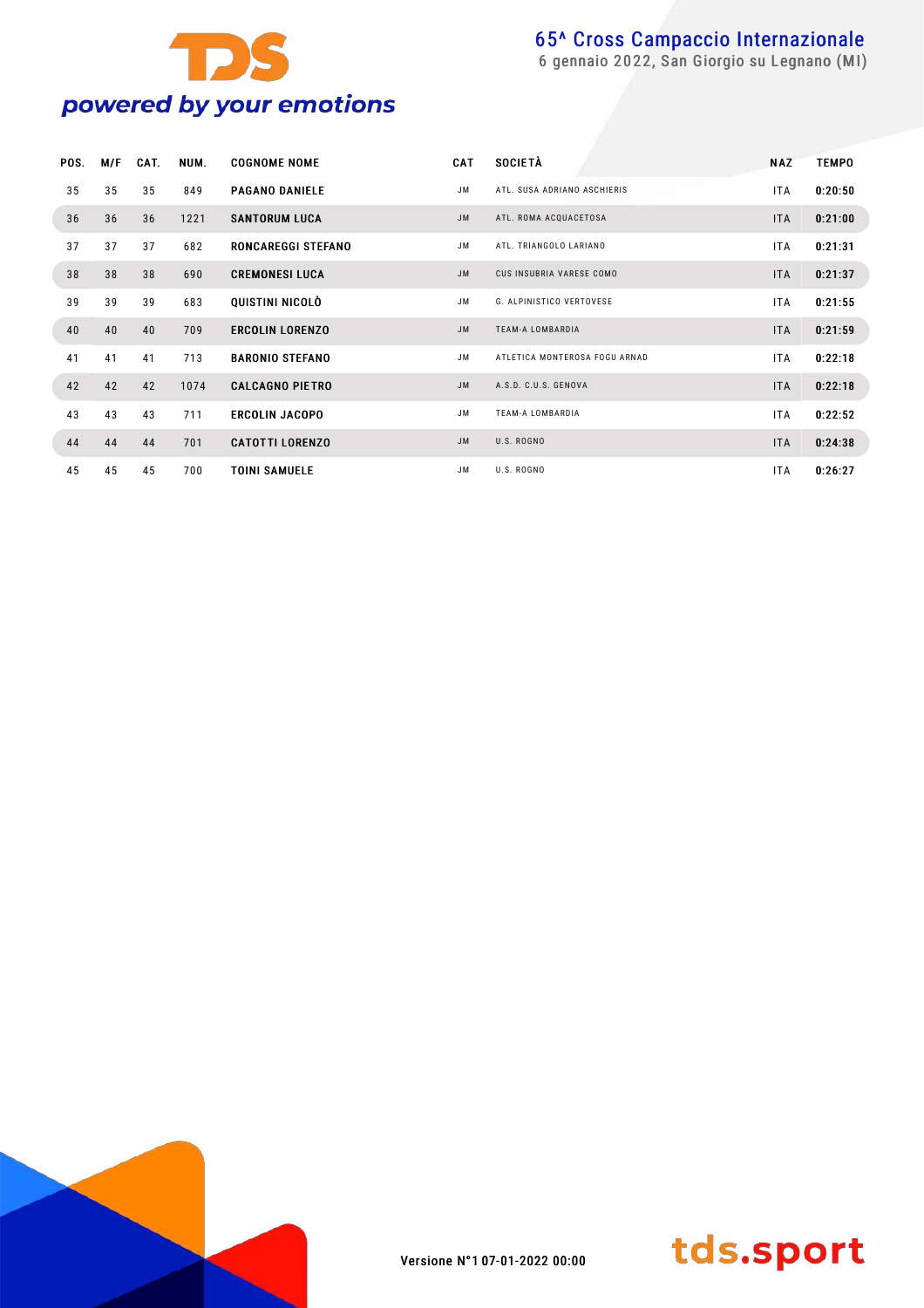

#### 65^ Cross Campaccio Internazionale gennaio 2022, San Giorgio su Legnano (MI) Cross Corto Jun/P/Sen F

| POS.           | M/F            | CAT.            | NUM. | <b>COGNOME NOME</b>            | <b>CAT</b> | <b>SOCIETÀ</b>                 | NAZ        | <b>TEMPO</b> |  |
|----------------|----------------|-----------------|------|--------------------------------|------------|--------------------------------|------------|--------------|--|
| $\mathbf{1}$   | $\mathbf{1}$   | $\mathbf{1}$    | 957  | <b>SCHIAVI ERICA</b>           | SF         | POOL SOC. ATL. ALTA VALSERIANA | ITA        | 0:11:58      |  |
| $\overline{2}$ | $\overline{2}$ | $\mathbf{1}$    | 732  | <b>FROLLI SERENA</b>           | JF         | <b>BRACCO ATLETICA</b>         | <b>ITA</b> | 0:12:10      |  |
| 3              | 3              | $\overline{2}$  | 970  | GUSMINI DIANA                  | SF         | BRACCO ATLETICA                | ITA        | 0:12:19      |  |
| 4              | $\overline{4}$ | $\mathbf{1}$    | 731  | <b>BONA VERONICA</b>           | PF         | SPORT PROJECT VCO              | <b>ITA</b> | 0:12:23      |  |
| 5              | 5              | 3               | 937  | <b>TAIETTI VIOLA</b>           | SF         | ATL. BERGAMO 1959 ORIOCENTER   | ITA        | 0:12:26      |  |
| 6              | 6              | $\overline{2}$  | 726  | <b>SELLEY BREANNA FEDERICA</b> | JF         | <b>BRACCO ATLETICA</b>         | <b>ITA</b> | 0:12:27      |  |
| $\overline{7}$ | $\overline{7}$ | $\overline{2}$  | 719  | <b>MANCINO LUCREZIA</b>        | PF         | ATLETICA ARCOBALENO SAVONA     | ITA        | 0:12:27      |  |
| 8              | 8              | 3               | 716  | <b>MENATTI ILARIA</b>          | JF         | <b>BRACCO ATLETICA</b>         | <b>ITA</b> | 0:12:27      |  |
| 9              | 9              | 4               | 959  | <b>BIGONI ILARIA</b>           | SF         | POOL SOC. ATL. ALTA VALSERIANA | ITA        | 0:12:29      |  |
| 10             | 10             | 4               | 740  | <b>GALIMBERTI CAMILLA</b>      | JF         | <b>BRACCO ATLETICA</b>         | <b>ITA</b> | 0:12:33      |  |
| 11             | 11             | 5               | 721  | <b>ZUCCO ANASTASIA</b>         | JF         | ATL. STRONESE-NUOVA NORDAFFARI | ITA        | 0:12:48      |  |
| 12             | 12             | $5\phantom{.0}$ | 952  | DAL MOLIN FEDERICA             | SF         | <b>BRACCO ATLETICA</b>         | <b>ITA</b> | 0:12:48      |  |
| 13             | 13             | 6               | 736  | <b>TERRANI CECILIA</b>         | JF         | TEAM-A LOMBARDIA               | ITA        | 0:13:05      |  |
| 14             | 14             | 3               | 958  | <b>FACCANONI GIORGIA</b>       | PF         | POOL SOC. ATL. ALTA VALSERIANA | <b>ITA</b> | 0:13:09      |  |
| 15             | 15             | $\overline{7}$  | 717  | <b>FUCELLI CHIARA</b>          | JF         | A.S.D. ACSI ITALIA ATLETICA    | ITA        | 0:13:14      |  |
| 16             | 16             | 6               | 956  | <b>GOSIO SARA</b>              | SF         | POOL SOC. ATL. ALTA VALSERIANA | <b>ITA</b> | 0:13:14      |  |
| 17             | 17             | $\overline{7}$  | 960  | <b>BOIFAVA ALESSIA</b>         | SF         | G.S. ATL. REZZATO              | ITA        | 0:13:17      |  |
| 18             | 18             | 8               | 730  | <b>CORTESI GRETA</b>           | JF         | G. ALPINISTICO VERTOVESE       | <b>ITA</b> | 0:13:23      |  |
| 19             | 19             | 9               | 1101 | <b>FREDDI ARIANNA</b>          | JF         | S.E.F. STAMURA ANCONA A.S.D.   | ITA        | 0:13:28      |  |
| 20             | 20             | 10              | 1100 | <b>RABINELLI AGNESE</b>        | JF         | S.E.F. STAMURA ANCONA A.S.D.   | <b>ITA</b> | 0:13:34      |  |
| 21             | 21             | 4               | 738  | SCIGLIUOLO ILARIA              | PF         | BERGAMO STARS ATLETICA         | ITA        | 0:13:34      |  |
| 22             | 22             | $5\phantom{.0}$ | 1119 | <b>VALSECCHI RATTO CAMILLA</b> | PF         | ATL. LECCO-COLOMBO COSTRUZ.    | <b>ITA</b> | 0:13:39      |  |
| 23             | 23             | 11              | 739  | PIN MADDALENA                  | JF         | VITTORIO ATLETICA              | ITA        | 0:13:40      |  |
| 24             | 24             | 12              | 742  | <b>BALDINI GIULIA</b>          | JF         | GRUPPO CITTA' DI GENOVA        | <b>ITA</b> | 0:13:43      |  |
| 25             | 25             | 13              | 741  | RICCARDI SVEVA                 | JF         | G. ALPINISTICO VERTOVESE       | ITA        | 0:13:46      |  |
| 26             | 26             | 8               | 733  | <b>BERNASCONI ERIKA</b>        | SF         | TEAM-A LOMBARDIA               | <b>ITA</b> | 0:13:51      |  |
| 27             | 27             | 6               | 734  | CORTI NADIA                    | PF         | ATLETICA 42195 'BLU FRIDA'     | ITA        | 0:14:09      |  |
| 28             | 28             | 14              | 718  | <b>COLOMBO ANNA</b>            | JF         | <b>BRACCO ATLETICA</b>         | <b>ITA</b> | 0:14:31      |  |
| 29             | 29             | 15              | 917  | <b>BRESCIANI SARA</b>          | JF         | G.S. ATL. REZZATO              | ITA        | 0:14:49      |  |
| 30             | 30             | 16              | 1116 | <b>BALBIANI REBECCA</b>        | JF         | ATL. LECCO-COLOMBO COSTRUZ.    | <b>ITA</b> | 0:15:13      |  |
| 31             | 31             | 17              | 727  | <b>TABACCO ELISA</b>           | JF         | G. S. D. GENZIANELLA           | ITA        | 0:15:29      |  |
| 32             | 32             | 18              | 1127 | ZUCCHETTI VIRGINIA             | JF         | G.S.A. VALSESIA                | <b>ITA</b> | 0:15:58      |  |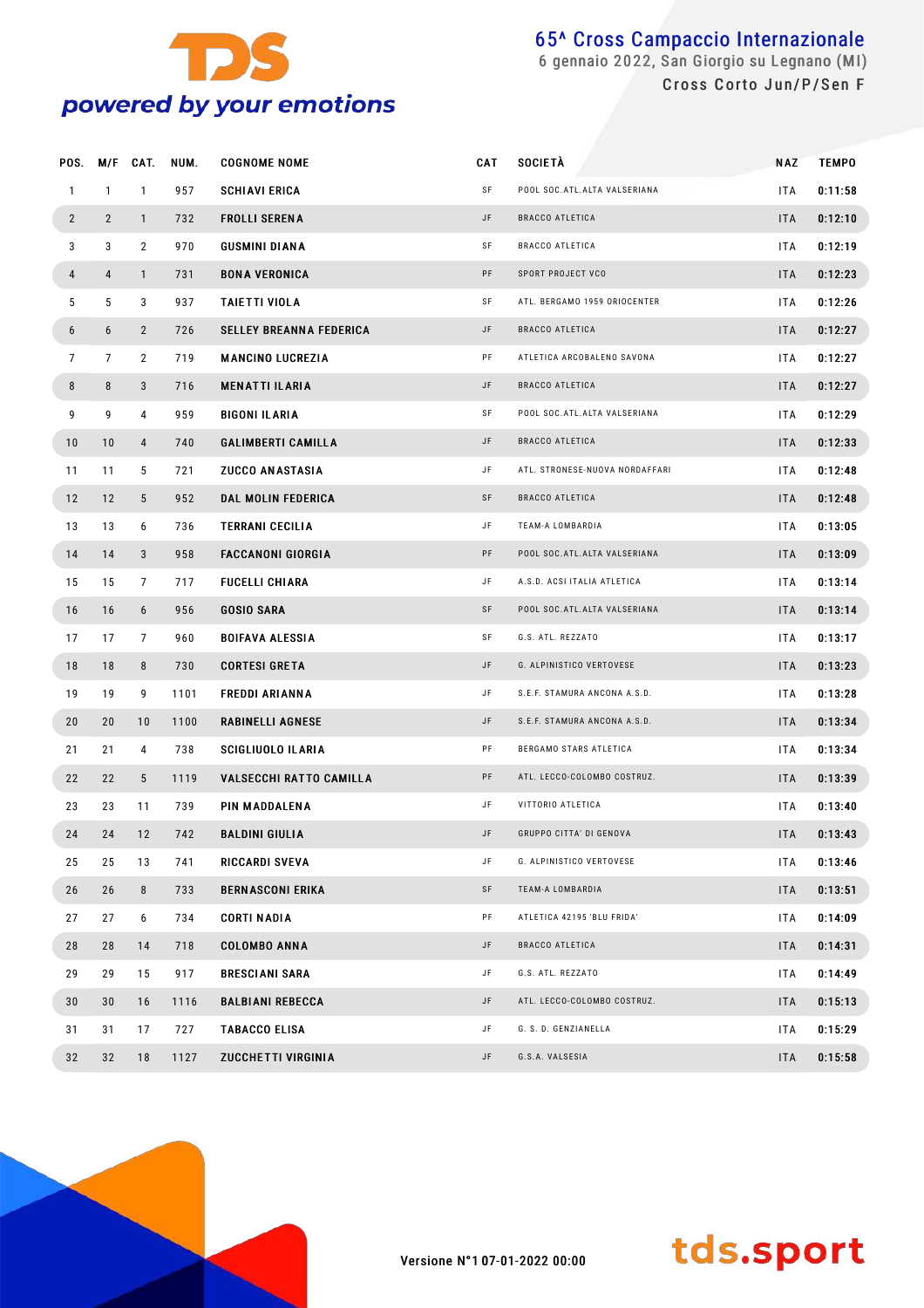

#### 65^ Cross Campaccio Internazionale gennaio 2022, San Giorgio su Legnano (MI) Cross Corto Jun/P/Sen M

| POS.           | M/F            | CAT.            | NUM. | <b>COGNOME NOME</b>       | <b>CAT</b> | <b>SOCIETÀ</b>                 | <b>NAZ</b> |         |
|----------------|----------------|-----------------|------|---------------------------|------------|--------------------------------|------------|---------|
| $\mathbf{1}$   | $\mathbf{1}$   | $\mathbf{1}$    | 28   | PAROLINI SEBASTIANO       | SM         | G. ALPINISTICO VERTOVESE       | ITA        | 0:09:39 |
| $\overline{2}$ | $\overline{2}$ | $\overline{2}$  | 746  | <b>MELLONI EDOARDO</b>    | SM         | ATHLETIC CLUB 96 ALPERIA       | <b>ITA</b> | 0:09:47 |
| 3              | 3              | 3               | 29   | <b>LOTTA ALESSANDRO</b>   | SΜ         | G. ALPINISTICO VERTOVESE       | ITA.       | 0:09:53 |
| 4              | 4              | $\mathbf{1}$    | 787  | <b>FLORIANI THOMAS</b>    | PM         | SPORT PROJECT VCO              | <b>ITA</b> | 0:09:56 |
| 5              | 5              | 4               | 1202 | <b>AYACHI AYMEN</b>       | SΜ         | CUS PRO PATRIA MILANO          | TUN        | 0:09:59 |
| 6              | 6              | 5               | 773  | <b>STEFFANONI SAVERIO</b> | SM         | POL. ALBOSAGGIA                | <b>ITA</b> | 0:10:01 |
| $\overline{7}$ | $\overline{7}$ | 6               | 1201 | <b>GENINAZZA MATTEO</b>   | SΜ         | CUS PRO PATRIA MILANO          | ITA        | 0:10:01 |
| 8              | 8              | $\overline{7}$  | 1143 | <b>CONTRAN UMBERTO</b>    | SM         | <b>BUGELLA SPORT</b>           | <b>ITA</b> | 0:10:05 |
| 9              | 9              | $\overline{2}$  | 775  | <b>BARBA MATTEO</b>       | PM         | FIAMME GIALLE G. SIMONI        | ITA        | 0:10:16 |
| 10             | 10             | 3               | 796  | <b>SAMBRUNA ANDREA</b>    | PM         | ATL. CENTO TORRI PAVIA         | <b>ITA</b> | 0:10:21 |
| 11             | 11             | 8               | 786  | <b>ANESI MARCO</b>        | SM         | LAGARINA CRUS TEAM             | ITA        | 0:10:22 |
| 12             | 12             | $\mathbf{1}$    | 756  | <b>BA FILIPPO</b>         | SM35       | G. ALPINISTICO VERTOVESE       | <b>ITA</b> | 0:10:24 |
| 13             | 13             | 9               | 794  | <b>VANINI LEONARDO</b>    | SM         | CUS INSUBRIA VARESE COMO       | ITA        | 0:10:25 |
| 14             | 14             | 10              | 789  | <b>BIRAL DAVIDE</b>       | SM         | N.ATL. FANFULLA LODIGIANA      | <b>ITA</b> | 0:10:31 |
| 15             | 15             | 4               | 1160 | <b>CHIARI LUCA</b>        | PM         | ATL. BERGAMO 1959 ORIOCENTER   | ITA.       | 0:10:32 |
| 16             | 16             | 5               | 764  | <b>CARETTI LORENZO</b>    | PM         | GAV GRUPPO ATLETICA VERBANIA A | <b>ITA</b> | 0:10:32 |
| 17             | 17             | $\mathbf{1}$    | 793  | <b>BELTRAMI SIMONE</b>    | JM         | SPORT PROJECT VCO              | ITA        | 0:10:33 |
| 18             | 18             | 6               | 798  | <b>BENDAHOU KARIM</b>     | PM         | PRO SESTO ATL.                 | MAR        | 0:10:33 |
| 19             | 19             | 11              | 61   | <b>TESINI LEONARDO</b>    | SΜ         | EXPANDIA ATL. INSIEME VERONA   | ITA        | 0:10:34 |
| 20             | 20             | $\overline{2}$  | 1099 | <b>SANNA FILIPPO</b>      | JM         | S.E.F. STAMURA ANCONA A.S.D.   | <b>ITA</b> | 0:10:34 |
| 21             | 21             | 12              | 1123 | <b>TAGLIAFERRI MANUEL</b> | SΜ         | ATL. LECCO-COLOMBO COSTRUZ.    | ITA.       | 0:10:36 |
| 22             | 22             | 13              | 791  | <b>BASSANI FRANCESCO</b>  | SM         | CUS INSUBRIA VARESE COMO       | <b>ITA</b> | 0:10:37 |
| 23             | 23             | 14              | 769  | <b>GHILLIONI RICCARDO</b> | SΜ         | ATL. TRIANGOLO LARIANO         | ITA        | 0:10:38 |
| 24             | 24             | $7\overline{ }$ | 777  | <b>ANDREOLA MATTEO</b>    | PM         | A.S.D. TEAM TREVISO            | <b>ITA</b> | 0:10:38 |
| 25             | 25             | 8               | 760  | <b>GHILARDINI JACOPO</b>  | PM         | G. ALPINISTICO VERTOVESE       | ITA        | 0:10:39 |
| 26             | 26             | 15              | 1222 | <b>FARISI HAMZA</b>       | SM         | ASS.ATL.LIBERTAS ORVIETO       | <b>ITA</b> | 0:10:39 |
| 27             | 27             | 16              | 754  | <b>GIANI GIACOMO</b>      | SM         | VARESE ATLETICA A.S.D.         | ITA        | 0:10:43 |
| 28             | 28             | 3               | 774  | <b>TAISSIR AYOUB</b>      | <b>JM</b>  | LAGARINA CRUS TEAM             | <b>ITA</b> | 0:10:46 |
| 29             | 29             | 17              | 779  | <b>BOLOGNINI MARCO</b>    | SM         | PRO PATRIA A.R.C. BUSTO A.     | ITA        | 0:10:46 |
| 30             | 30             | 9               | 767  | <b>COLDEBELLA LUCA</b>    | PM         | A.ATL.DOLOMITI BELLUNO         | <b>ITA</b> | 0:10:48 |
| 31             | 31             | 4               | 1203 | <b>MARIANI FILIPPO</b>    | JM.        | CUS PRO PATRIA MILANO          | ITA        | 0:10:53 |
| 32             | 32             | 18              | 1144 | <b>COGOTTI YURI</b>       | SM         | <b>BUGELLA SPORT</b>           | <b>ITA</b> | 0:10:55 |
| 33             | 33             | 5               | 770  | <b>CUTRUPI MARCO</b>      | JM         | GRUPPO CITTA' DI GENOVA        | ITA        | 0:10:56 |
| 34             | 34             | 10              | 762  | ZANELLA DAVIDE            | PM         | LA FENICE                      | <b>ITA</b> | 0:10:56 |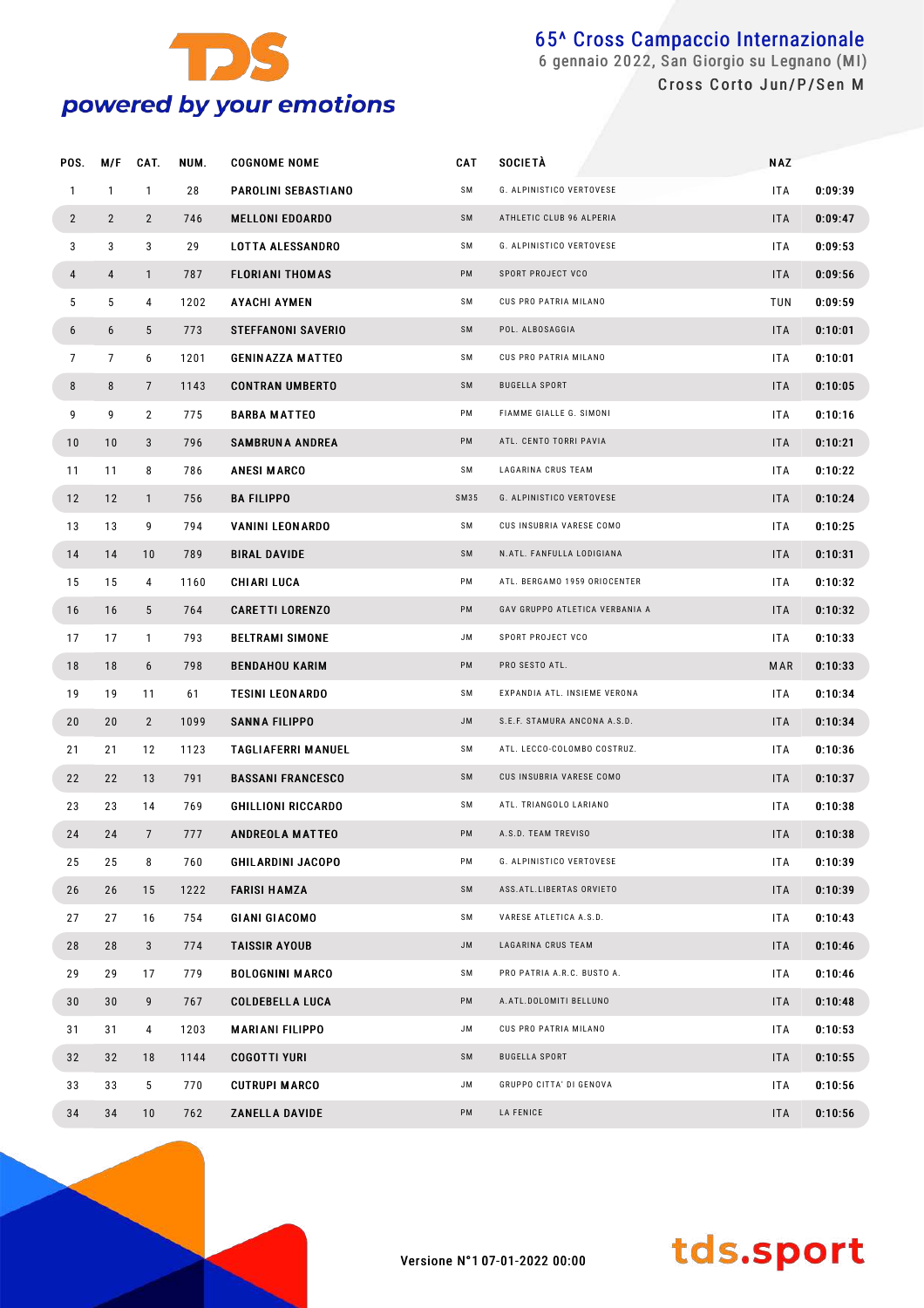

gennaio 2022, San Giorgio su Legnano (MI)

|    |    |                | POS. M/F CAT. NUM. | <b>COGNOME NOME</b>                    | CAT  | <b>SOCIETA</b>                 | <b>NAZ</b> |         |
|----|----|----------------|--------------------|----------------------------------------|------|--------------------------------|------------|---------|
| 35 | 35 | 19             | 797                | RIZZI DANIELE                          | SΜ   | GS AVIS TREVIGLIO G.BRUSAFERRI | <b>ITA</b> | 0:10:56 |
| 36 | 36 | 11             | 871                | <b>SEBAA AYOUNE SALAH EDDINE</b>       | PM   | P.B.M. BOVISIO MASCIAGO        | <b>ITA</b> | 0:10:57 |
| 37 | 37 | 6              | 1032               | <b>DE CESARE RICCARDO</b>              | JM   | C.S. S.ROCCHINO                | <b>ITA</b> | 0:11:00 |
| 38 | 38 | 20             | 763                | <b>CASTROVINCI FEDERICO</b>            | SM   | PRO SESTO ATL.                 | <b>ITA</b> | 0:11:00 |
| 39 | 39 | 21             | 950                | <b>CANCLINI FABIO</b>                  | SΜ   | G.P. SANTI NUOVA OLONIO        | <b>ITA</b> | 0:11:03 |
| 40 | 40 | 12             | 1121               | PALLADINO WALTER                       | PM   | ATL. LECCO-COLOMBO COSTRUZ.    | <b>ITA</b> | 0:11:04 |
| 41 | 41 | 13             | 766                | <b>COLOMBO MATTEO</b>                  | PM   | LA FENICE                      | <b>ITA</b> | 0:11:05 |
| 42 | 42 | 14             | 1031               | <b>OUADANI IMAD</b>                    | PM   | C.S. S.ROCCHINO                | <b>ITA</b> | 0:11:12 |
| 43 | 43 | $\overline{2}$ | 1034               | LODI DAVIDE                            | SM35 | ATL. RIGOLETTO                 | ITA        | 0:11:12 |
| 44 | 44 | $\overline{7}$ | 752                | <b>NDIAYE SALIOU</b>                   | JM   | TEAM-A LOMBARDIA               | <b>ITA</b> | 0:11:12 |
| 45 | 45 | 8              | 761                | <b>PERNICI FRANCESCO</b>               | JM.  | FREE-ZONE                      | ITA        | 0:11:12 |
| 46 | 46 | 9              | 759                | <b>FUMAGALLI NICOLA</b>                | JM   | TEAM-A LOMBARDIA               | <b>ITA</b> | 0:11:13 |
| 47 | 47 | 15             | 909                | <b>STEIS FEDERICO</b>                  | PM   | MILANO ATLETICA                | ITA        | 0:11:17 |
| 48 | 48 | 16             | 1038               | SIRTORI DAVIDE                         | PM   | PRO PATRIA A.R.C. BUSTO A.     | <b>ITA</b> | 0:11:18 |
| 49 | 49 | 10             | 785                | ALBUZZI JOSE'                          | JM   | ATLETICA ROTALIANA             | ITA        | 0:11:19 |
| 50 | 50 | 11             | 1206               | <b>GILARDONI DANIELE</b>               | JM   | ATL. LECCO-COLOMBO COSTRUZ.    | <b>ITA</b> | 0:11:20 |
| 51 | 51 | 12             | 1035               | GIOVINAZZO RAFFAELE                    | JM   | A.S.D. ATLETICA SANREMO        | <b>ITA</b> | 0:11:21 |
| 52 | 52 | 17             | 749                | NICOLI MIRKO                           | PM   | G. ALPINISTICO VERTOVESE       | <b>ITA</b> | 0:11:23 |
| 53 | 53 | 3              | 751                | ALIMONTI GUALTIERO                     | SM35 | G. ALPINISTICO VERTOVESE       | ITA        | 0:11:24 |
| 54 | 54 | 18             | 780                | <b>CUCCHI CHRISTIAN</b>                | PM   | PRO PATRIA A.R.C. BUSTO A.     | <b>ITA</b> | 0:11:24 |
| 55 | 55 | 22             | 944                | <b>GIOVANNINI FRANCESCO</b>            | SΜ   | ATLETICA WINNER FOLIGNO        | <b>ITA</b> | 0:11:30 |
| 56 | 56 | 13             | 768                | <b>TORRES PIZARRO MATIAS DEL PIERO</b> | JM   | PRO PATRIA A.R.C. BUSTO A.     | <b>ITA</b> | 0:11:32 |
| 57 | 57 | 23             | 1037               | <b>LONGO STEFANO</b>                   | SΜ   | PRO PATRIA A.R.C. BUSTO A.     | ITA        | 0:11:33 |
| 58 | 58 | 19             | 1145               | SIMONETTI MATTIA                       | PM   | <b>BUGELLA SPORT</b>           | <b>ITA</b> | 0:11:36 |
| 59 | 59 | 24             | 920                | REDEGHIERI FEDERICO                    | SM   | G.S.SELF ATL. MONTANARI GRUZZA | ITA        | 0:11:41 |
| 60 | 60 | 14             | 1055               | <b>CAVINA FRANCESCO</b>                | JM.  | A.S.D. PONTEVECCHIO BOLOGNA    | <b>ITA</b> | 0:11:48 |
| 61 | 61 | 25             | 1056               | <b>BERLINGOZZI LUCA</b>                | SM   | A.S.D. PONTEVECCHIO BOLOGNA    | ITA        | 0:11:58 |
| 62 | 62 | 20             | 792                | POLA ENRICO                            | PM   | CUS PRO PATRIA MILANO          | <b>ITA</b> | 0:12:02 |
| 63 | 63 | 15             | 946                | BELLITTI LUCA                          | JM.  | ATL. O.S.A. SARONNO LIB.       | ITA        | 0:12:10 |
| 64 | 64 | 21             | 843                | <b>ZUGNO STEFANO</b>                   | PM   | FREE-ZONE                      | <b>ITA</b> | 0:12:13 |
| 65 | 65 | 26             | 782                | <b>BELLOFIORE ANDREA</b>               | SM   | POL. LIB. CERNUSCHESE          | ITA        | 0:12:17 |
| 66 | 66 | 16             | 748                | AMBROSIO ALESSIO                       | JM.  | VARESE ATLETICA A.S.D.         | <b>ITA</b> | 0:12:19 |
| 67 | 67 | 17             | 795                | <b>PASSERA FEDERICO</b>                | JM.  | ATL. ESTRADA                   | ITA        | 0:12:24 |
| 68 | 68 | 22             | 765                | <b>BARBIERO RICCARDO</b>               | PM   | ATLETICA DESIO ASD             | <b>ITA</b> | 0:12:29 |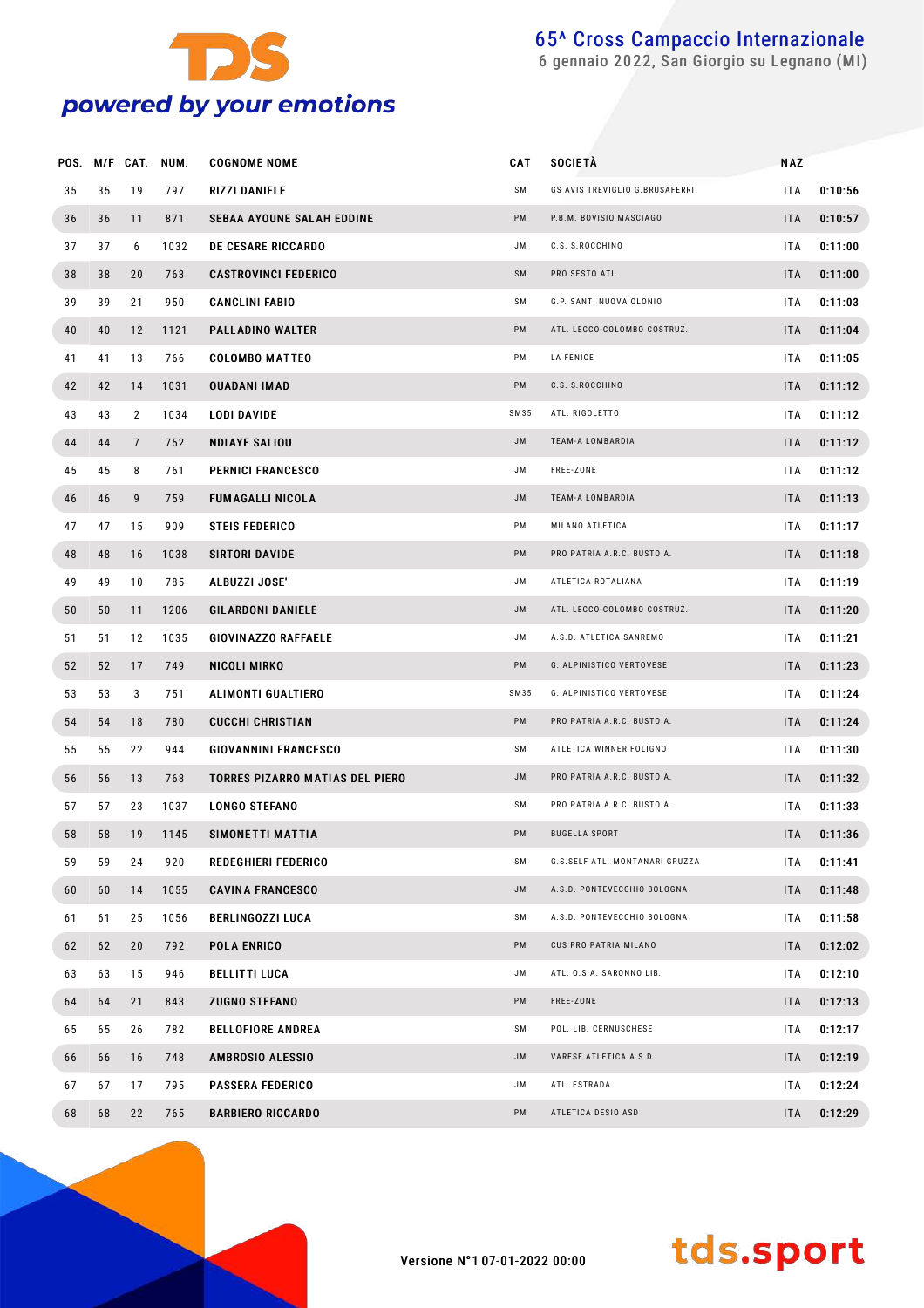

| POS. | M/F | CAT. | NUM. | <b>COGNOME NOME</b>               | <b>CAT</b> | <b>SOCIETÀ</b>                | <b>NAZ</b> |         |
|------|-----|------|------|-----------------------------------|------------|-------------------------------|------------|---------|
| 69   | 69  | 27   | 753  | <b>CIVATI MAURO</b>               | <b>SM</b>  | <b>TEAM-A LOMBARDIA</b>       | ITA.       | 0:12:39 |
| 70   | 70  |      | 1214 | <b>CUCCINIELLO LUCA</b>           | SM45       | POLISPORTIVA PROGRESSO ASD    | <b>ITA</b> | 0:12:46 |
| 71   | 71  | 28   | 747  | <b>LANTERI FEDERICO</b>           | <b>SM</b>  | <b>LA FENICE</b>              | ITA.       | 0:12:52 |
| 72   | 72  | 29   | 790  | <b>MAHARA DILAIN FLAVIO</b>       | <b>SM</b>  | ATL. VIGNATE                  | <b>ITA</b> | 0:13:06 |
| 73   | 73  | 18   | 1128 | <b>LOMETTI ALESSANDRO GABRIEL</b> | <b>JM</b>  | G.S.A. VALSESIA               | ITA.       | 0:13:13 |
| 74   | 74  | 23   | 772  | <b>FERRETTI FEDERICO</b>          | <b>PM</b>  | GRUPPO CITTA' DI GENOVA       | <b>ITA</b> | 0:13:34 |
| 75   | 75  | 30   | 1036 | <b>COMPASSI GIANMARIA</b>         | <b>SM</b>  | PRO PATRIA A.R.C. BUSTO A.    | ITA.       | 0:14:03 |
| 76   | 76  | 31   | 771  | <b>MATTONE ANDREA</b>             | <b>SM</b>  | TEAM ATLETICO-MERCURIO NOVARA | <b>ITA</b> | 0:14:09 |



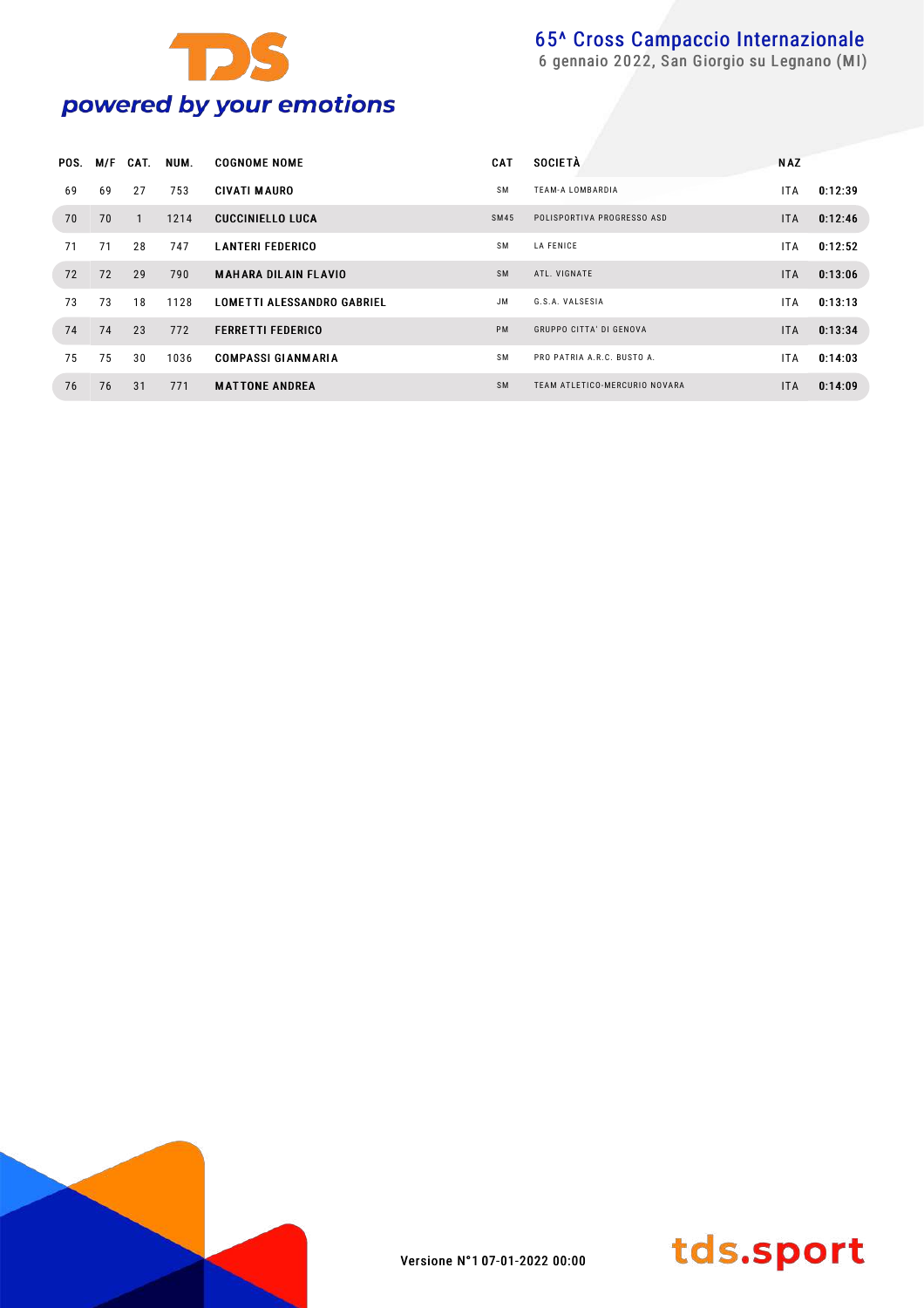

|                 |                | POS. M/F CAT.   | NUM.         | <b>COGNOME NOME</b>                | CAT  | <b>SOCIETÀ</b>                 | <b>NAZ</b> |         |
|-----------------|----------------|-----------------|--------------|------------------------------------|------|--------------------------------|------------|---------|
| $\mathbf{1}$    | $\mathbf{1}$   | $\mathbf{1}$    | $\mathbf{1}$ | <b>SEYAUM DAWIT</b>                | SF   | <b>ETIOPIA</b>                 | ETH        | 0:18:48 |
| $\overline{2}$  | $2^{\circ}$    | $\mathbf{1}$    | 34           | <b>GHEBREYOHANNES RAHEL DANIEL</b> | PF   | ERITREA                        | ERI        | 0:18:49 |
| 3               | 3              | $\overline{2}$  | 35           | <b>CHEBET BEATRICE</b>             | PF   | KENIA                          | KEN        | 0:18:51 |
| 4               | 4              | 3               | 58           | <b>BELAYNEH FANTAYE</b>            | PF   | <b>ETIOPIA</b>                 | ETH        | 0:18:56 |
| 5               | 5              | $\mathbf{1}$    | 59           | <b>MEDINA EISA</b>                 | AF   | <b>ETIOPIA</b>                 | ETH        | 0:19:05 |
| 6               | 6              | 4               | 31           | <b>BATTOCLETTI NADIA</b>           | PF   | G.S. FIAMME AZZURRE            | <b>ITA</b> | 0:19:06 |
| $7\overline{ }$ | $\overline{7}$ | 5               | 37           | LUKAN KLARA                        | PF   | ATLETSKO DRUSTVO KLADIVAR C.   | <b>SLO</b> | 0:19:06 |
| 8               | 8              | $\mathbf{2}$    | 38           | <b>MULI LUCY MAWIA</b>             | SF   | G.S. LAMMARI                   | <b>KEN</b> | 0:19:15 |
| 9               | 9              | 6               | 32           | <b>ARNAUDO ANNA</b>                | PF   | BATTAGLIO C.U.S. TORINO ATL    | ITA        | 0:19:41 |
| 10              | 10             | 3               | 36           | <b>CHERONO EVA</b>                 | SF   | KENIA                          | <b>KEN</b> | 0:19:58 |
| 11              | 11             | 4               | 40           | <b>KROLIK KINGA</b>                | SF   | POLONIA                        | POL        | 0:20:19 |
| 12              | 12             | 5 <sup>5</sup>  | 55           | ZIMOVJANOVA TEREZA                 | SF   | REPUBBLICA CECA                | CZE        | 0:20:33 |
| 13              | 13             | 6               | 43           | <b>ZANNE GIULIA</b>                | SF   | ATL. BS '50 METALLURG. S.MARCO | ITA        | 0:20:34 |
| 14              | 14             | $7\phantom{.}$  | 42           | <b>ZANNE FEDERICA</b>              | SF   | C.S. ESERCITO                  | <b>ITA</b> | 0:20:37 |
| 15              | 15             | 8               | 41           | <b>CESARO' MICHELA</b>             | SF   | C.S. CARABINIERI SEZ. ATLETICA | ITA        | 0:20:59 |
| 16              | 16             | $\mathbf{1}$    | 49           | <b>GIUDICI GLORIA RITA ANTONI</b>  | SF35 | FREE-ZONE                      | ITA        | 0:21:12 |
| 17              | 17             | $7\overline{ }$ | 811          | <b>MARANGON GIULIA</b>             | PF   | ATL.VICENTINA                  | ITA        | 0:21:12 |
| 18              | 18             | 9               | 820          | <b>ZANE ILARIA</b>                 | SF   | CUS INSUBRIA VARESE COMO       | ITA        | 0:21:16 |
| 19              | 19             | 10              | 48           | <b>IAVARONE ELISABETTA</b>         | SF   | LIETO COLLE ASD                | ITA        | 0:21:22 |
| 20              | 20             | 11              | 931          | <b>GHELFI FRANCESCA</b>            | SF   | A.S.D.PODISTICA VALLE VARAITA  | ITA        | 0:21:24 |
| 21              | 21             | 8               | 841          | <b>BADII GLORIA</b>                | PF   | TOSCANA ATL.EMPOLI NISSAN      | ITA        | 0:21:45 |
| 22              | 22             | 9               | 805          | <b>GANDOLFI SARA</b>               | PF   | PRO SESTO ATL.                 | ITA        | 0:21:48 |
| 23              | 23             | 12              | 814          | <b>MAZZOLINI SONIA</b>             | SF   | GAV GRUPPO ATLETICA VERBANIA A | ITA        | 0:21:51 |
| 24              | 24             | $\mathbf{2}$    | 53           | <b>BANI BARBARA</b>                | SF35 | FREE-ZONE                      | ITA        | 0:21:57 |
| 25              | 25             | $\mathbf{1}$    | 813          | PIANA ALICE                        | JF   | SPORT PROJECT VCO              | ITA        | 0:21:59 |
| 26              | 26             | 10              | 803          | <b>ACERBONI NICOLE</b>             | PF   | <b>BRACCO ATLETICA</b>         | <b>ITA</b> | 0:22:10 |
| 27              | 27             | $\mathbf{2}$    | 1156         | STEFANI CHIARA                     | JF   | ATL. BERGAMO 1959 ORIOCENTER   | ITA        | 0:22:17 |
| 28              | 28             | 11              | 54           | <b>BONZI VIVIEN</b>                | PF   | LA RECASTELLO RADICI GROUP     | <b>ITA</b> | 0:22:19 |
| 29              | 29             | 3               | 1213         | <b>VICARI AXELLE</b>               | JF   | SISPORT SSD                    | ITA        | 0:22:19 |
| 30              | 30             | 13              | 842          | <b>BASEI GLENDA</b>                | SF   | ATL BRUGNERA PN FRIULINTAGLI   | <b>ITA</b> | 0:22:37 |
| 31              | 31             | 4               | 46           | GIESELOVA IVA                      | JF   | REPUBBLICA CECA                | CZE        | 0:22:46 |
| 32              | 32             | 5 <sup>5</sup>  | 930          | <b>BAGNUS MATILDE</b>              | JF   | A.S.D.PODISTICA VALLE VARAITA  | ITA        | 0:22:46 |
| 33              | 33             | 6               | 810          | <b>FRICK NIKE</b>                  | JF   | SPORTCLUB MERANO               | ITA        | 0:22:48 |
| 34              | 34             | 14              | 837          | <b>BERMEJO BLAYA ROCIO</b>         | SF   | FRIESIAN TEAM                  | <b>ESP</b> | 0:22:52 |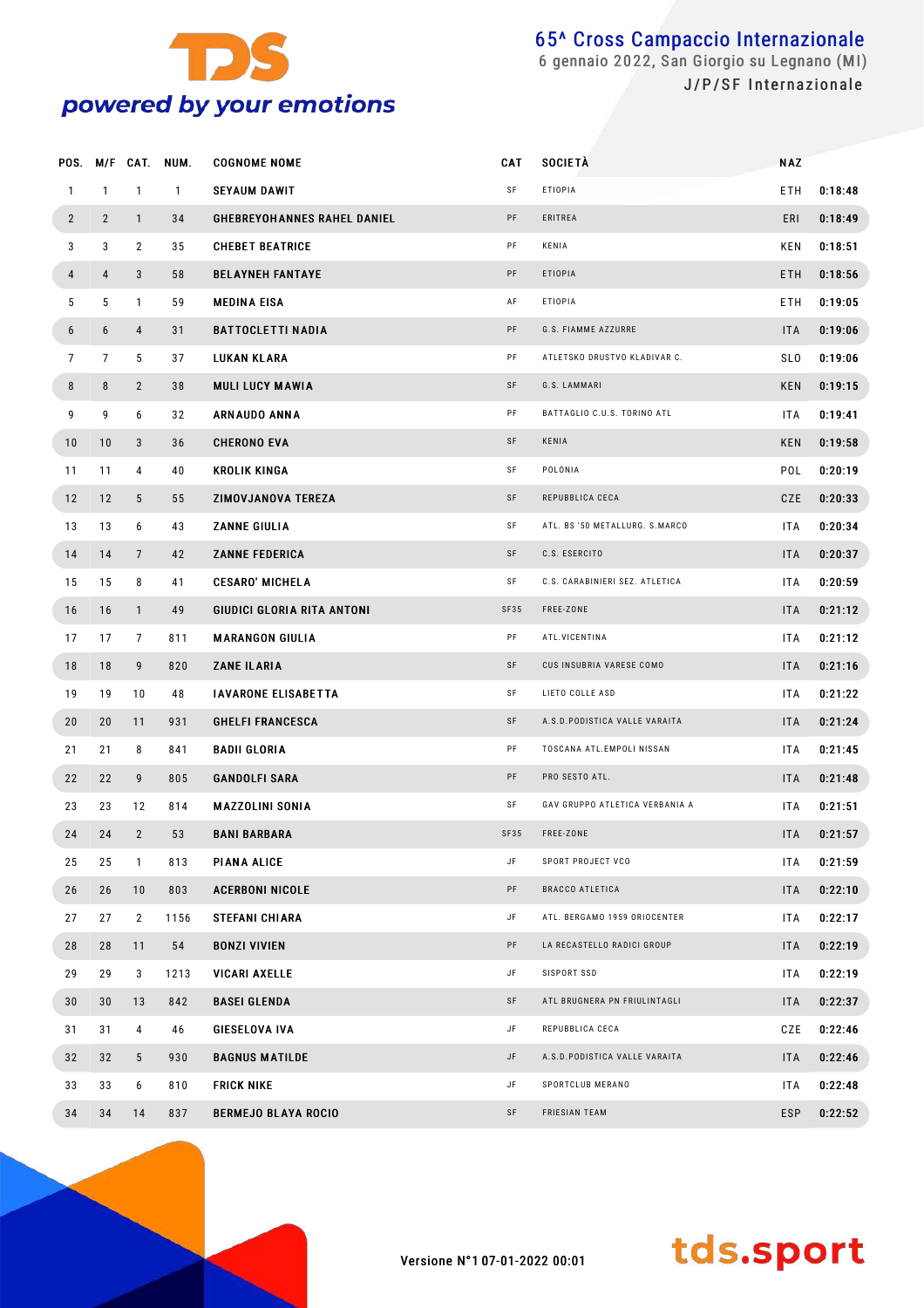

gennaio 2022, San Giorgio su Legnano (MI)

| POS. | M/F | CAT.            | NUM. | <b>COGNOME NOME</b>           | CAT       | SOCIETÀ                        | <b>NAZ</b> |         |
|------|-----|-----------------|------|-------------------------------|-----------|--------------------------------|------------|---------|
| 35   | 35  | 15              | 966  | <b>COLONETTI ALICE</b>        | SF        | <b>BRACCO ATLETICA</b>         | <b>ITA</b> | 0:23:00 |
| 36   | 36  | 16              | 916  | <b>BRAZZOLI STEFANIA</b>      | SF        | A.S.D. PODISTICA VALLE VARAITA | <b>ITA</b> | 0:23:14 |
| 37   | 37  | $\mathbf{1}$    | 833  | <b>CAVALLERA NICOL ALBINA</b> | SF40      | ASD G.P. A.T.P. TORINO         | ITA.       | 0:23:15 |
| 38   | 38  | 12              | 56   | <b>MICHALICKOVA ZUZANA</b>    | PF        | SLOVACCHIA                     | <b>SVK</b> | 0:23:16 |
| 39   | 39  | 13              | 808  | <b>DALLERA CATERINA</b>       | PF        | FREE-ZONE                      | <b>ITA</b> | 0:23:18 |
| 40   | 40  | $7\overline{ }$ | 815  | <b>GUIDALI CHIARA ANGELA</b>  | JF        | ATL. GAVIRATE                  | <b>ITA</b> | 0:23:20 |
| 41   | 41  | 8               | 965  | <b>DELLA PEDRINA SVEVA</b>    | JF        | G.P. VALCHIAVENNA              | <b>ITA</b> | 0:23:24 |
| 42   | 42  | 9               | 836  | <b>PORCU GIULIA</b>           | JF        | ATLETICA ORANI                 | <b>ITA</b> | 0:23:37 |
| 43   | 43  | 17              | 819  | <b>CURTI CECILIA</b>          | <b>SF</b> | CUS INSUBRIA VARESE COMO       | ITA.       | 0:24:02 |
| 44   | 44  | 14              | 825  | <b>BRUNATI ILARIA</b>         | PF        | <b>BRACCO ATLETICA</b>         | <b>ITA</b> | 0:24:09 |
| 45   | 45  | 10              | 934  | <b>VALENTE FABIANA</b>        | JF        | A.S.D. PODISTICA VALLE VARAITA | <b>ITA</b> | 0:24:21 |
| 46   | 46  | 11              | 807  | DI TOMA ARIANNA               | JF        | ATL. GAVIRATE                  | <b>ITA</b> | 0:24:24 |
| 47   | 47  | 18              | 818  | ALETTI BEATRICE LUCIA M       | SF        | CUS INSUBRIA VARESE COMO       | <b>ITA</b> | 0:24:25 |
| 48   | 48  | 12              | 1157 | <b>TOFFALORI CHIARA</b>       | JF        | ATL. BERGAMO 1959 ORIOCENTER   | <b>ITA</b> | 0:24:39 |
| 49   | 49  | 15              | 1125 | <b>IPPOLITO ALESSIA</b>       | PF        | ATL. LECCO-COLOMBO COSTRUZ.    | <b>ITA</b> | 0:24:41 |
| 50   | 50  | 13              | 905  | <b>BONOMINI CHIARA</b>        | JF        | S.A. VALCHIESE                 | <b>ITA</b> | 0:24:44 |
| 51   | 51  | 14              | 1155 | <b>CAGLIONI GIADA</b>         | JF        | ATL. BERGAMO 1959 ORIOCENTER   | <b>ITA</b> | 0:24:53 |
| 52   | 52  | 19              | 827  | <b>RICCIO VERONICA</b>        | SF        | A.S.D. GRAVELLONA VCO          | <b>ITA</b> | 0:24:53 |
| 53   | 53  | 20              | 969  | PASQUALE SILVIA MARIA         | SF        | ASD ORTICA TEAM MILANO         | ITA.       | 0:25:08 |
| 54   | 54  | 21              | 834  | <b>MONACCHINI ELISA</b>       | <b>SF</b> | ATL. CASTELLO                  | <b>ITA</b> | 0:25:22 |
| 55   | 55  | 15              | 918  | FONTANESI ELENA               | JF        | G.S.SELF ATL. MONTANARI GRUZZA | <b>ITA</b> | 0:27:22 |



Versione N°1 07-01-2022 00:01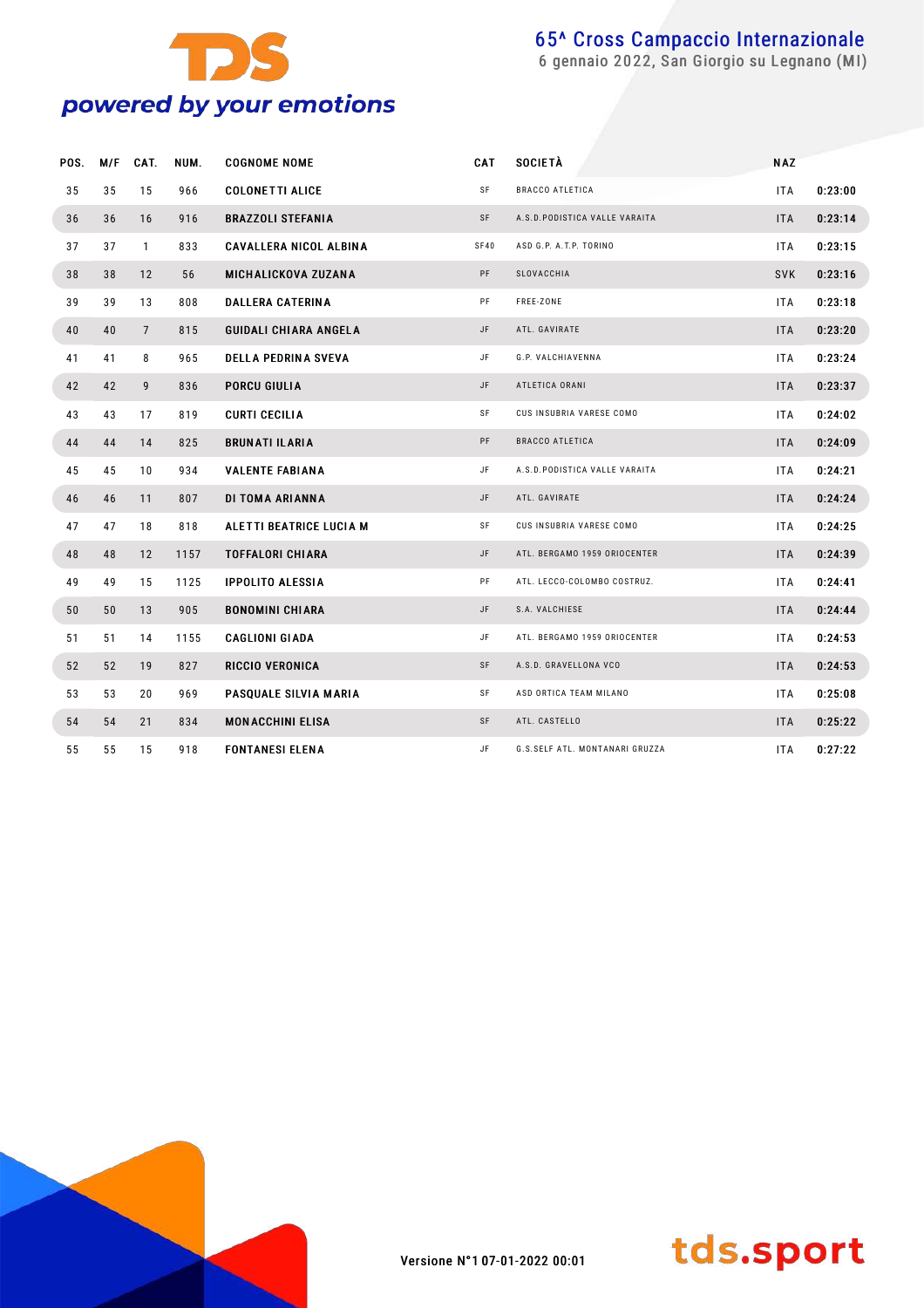

| POS.            | M/F             | CAT.           | NUM.            | <b>COGNOME NOME</b>            | CAT         | <b>SOCIETÀ</b>                 | <b>NAZ</b> |         |
|-----------------|-----------------|----------------|-----------------|--------------------------------|-------------|--------------------------------|------------|---------|
| $\mathbf{1}$    | $\mathbf{1}$    | $\mathbf{1}$   | 6               | ADDISU YIHUNE                  | <b>JM</b>   | <b>ETIOPIA</b>                 | ETH        | 0:28:39 |
| $\overline{2}$  | $\overline{2}$  | $\mathbf{1}$   | 30              | KIPLAGAT EMMANUEL KORIR        | PM          | KENIA                          | KEN        | 0:28:45 |
| 3               | 3               | $\overline{2}$ | 9               | <b>SEREM AMOS</b>              | PM          | KENIA                          | KEN        | 0:28:53 |
| 4               | $\overline{4}$  | 3              | 12              | <b>TOO VINCENT KIPKURUI</b>    | PM          | KENIA                          | KEN        | 0:28:53 |
| 5               | 5               | $\mathbf{1}$   | 8               | <b>KIFLE ARON</b>              | SM          | ERITREA                        | ERI        | 0:28:59 |
| 6               | 6               | $\overline{2}$ | $\overline{2}$  | <b>GHEBREHIWET FANIEL EYOB</b> | SM          | G.S. FIAMME ORO PADOVA         | <b>ITA</b> | 0:29:15 |
| $7\overline{ }$ | $7\overline{ }$ | 3              | $7\overline{ }$ | <b>CHIAPPINELLI YOHANES</b>    | SΜ          | C.S. CARABINIERI SEZ. ATLETICA | <b>ITA</b> | 0:29:21 |
| 8               | 8               | 4              | 3               | <b>AOUANI ILIASS</b>           | SM          | ATL. CASONE NOCETO             | <b>ITA</b> | 0:29:45 |
| 9               | 9               | 5              | 14              | JIHNAOUI MOHAMED AMINE         | SM          | TUNISIA                        | TUN        | 0:29:49 |
| 10              | 10              | 4              | 20              | ALFIERI LUCA                   | PM          | P.B.M. BOVISIO MASCIAGO        | <b>ITA</b> | 0:29:53 |
| 11              | 11              | 6              | 16              | <b>DE CARO DARIO</b>           | SΜ          | BATTAGLIO C.U.S. TORINO ATL    | <b>ITA</b> | 0:30:02 |
| 12              | 12              | $\overline{7}$ | 18              | <b>QUAZZOLA ITALO</b>          | SM          | ATL. CASONE NOCETO             | <b>ITA</b> | 0:30:10 |
| 13              | 13              | 5              | 863             | <b>GASMI ABDERRAZZAK</b>       | PM          | TOSCANA ATLETICA FUTURA        | <b>ITA</b> | 0:30:26 |
| 14              | 14              | 8              | 17              | <b>GIUDICI MARCO</b>           | SM          | SPORT PROJECT VCO              | <b>ITA</b> | 0:30:50 |
| 15              | 15              | 9              | 19              | <b>CARRERA FRANCESCO</b>       | SM          | ATL. CASONE NOCETO             | <b>ITA</b> | 0:30:54 |
| 16              | 16              | 10             | 10              | <b>ARESE PIETRO</b>            | SM          | G.A. FIAMME GIALLE             | <b>ITA</b> | 0:30:56 |
| 17              | 17              | 6              | 1048            | <b>MASETTO SIMONE</b>          | PM          | ATLETICA VALLE DI CEMBRA       | <b>ITA</b> | 0:31:09 |
| 18              | 18              | 11             | 44              | <b>CHWISTEK LUKAS</b>          | SM          | REPUBBLICA CECA                | CZE        | 0:31:10 |
| 19              | 19              | $\overline{7}$ | 888             | ANGELI ILIAN                   | PM          | G.S. ORECCHIELLA GARFAGNANA    | <b>ITA</b> | 0:31:16 |
| 20              | 20              | 12             | 22              | <b>CAGNATI LORENZO</b>         | SM          | LA RECASTELLO RADICI GROUP     | <b>ITA</b> | 0:31:21 |
| 21              | 21              | 13             | 848             | <b>BRASI IACOPO</b>            | SΜ          | LA RECASTELLO RADICI GROUP     | ITA.       | 0:31:26 |
| 22              | 22              | 14             | 922             | <b>BONI ROBERTO</b>            | SM          | G.S.SELF ATL. MONTANARI GRUZZA | <b>ITA</b> | 0:31:46 |
| 23              | 23              | 15             | 933             | <b>SOLAVAGGIONE MANUEL</b>     | SΜ          | A.S.D.PODISTICA VALLE VARAITA  | <b>ITA</b> | 0:31:56 |
| 24              | 24              | 16             | 858             | <b>BONZI NICOLA</b>            | SM          | ATL. VALLE BREMBANA            | ITA        | 0:32:02 |
| 25              | 25              | 17             | 881             | <b>REPETTO EMANUELE</b>        | SΜ          | TEAM CASA DELLA SALUTE 42195   | <b>ITA</b> | 0:32:06 |
| 26              | 26              | $\mathbf{1}$   | 1039            | <b>GAMBINO SALVATORE</b>       | <b>SM40</b> | DK RUNNERS MILANO              | <b>ITA</b> | 0:32:12 |
| 27              | 27              | 18             | 926             | ALBANO RUDY                    | SM          | ATLETICA SALUZZO               | <b>ITA</b> | 0:32:14 |
| 28              | 28              | 19             | 1159            | LOLLO ANTONINO                 | SM          | ATL. BERGAMO 1959 ORIOCENTER   | <b>ITA</b> | 0:32:16 |
| 29              | 29              | 8              | 60              | <b>FONTANA GRANOTTO MARCO</b>  | PM          | EXPANDIA ATL. INSIEME VERONA   | ITA.       | 0:32:19 |
| 30              | 30              | 9              | 1033            | <b>SORCI THOMAS</b>            | PM          | ATLETICA WINNER FOLIGNO        | <b>ITA</b> | 0:32:19 |
| 31              | 31              | 10             | 872             | ZANZOTTERA MARCO               | PM          | U.S. SANGIORGESE               | ITA        | 0:32:20 |
| 32              | 32              | 20             | 1046            | DE ANGELI FABIO                | SM          | DAINI CARATE BRIANZA           | <b>ITA</b> | 0:32:27 |
| 33              | 33              | 21             | 883             | <b>GOFFI STEFANO</b>           | SM          | POLISPORTIVA G.B. VIGHENZI     | <b>ITA</b> | 0:32:29 |
| 34              | 34              | 22             | 852             | <b>MAGRI LUCA</b>              | SM          | LA RECASTELLO RADICI GROUP     | <b>ITA</b> | 0:32:31 |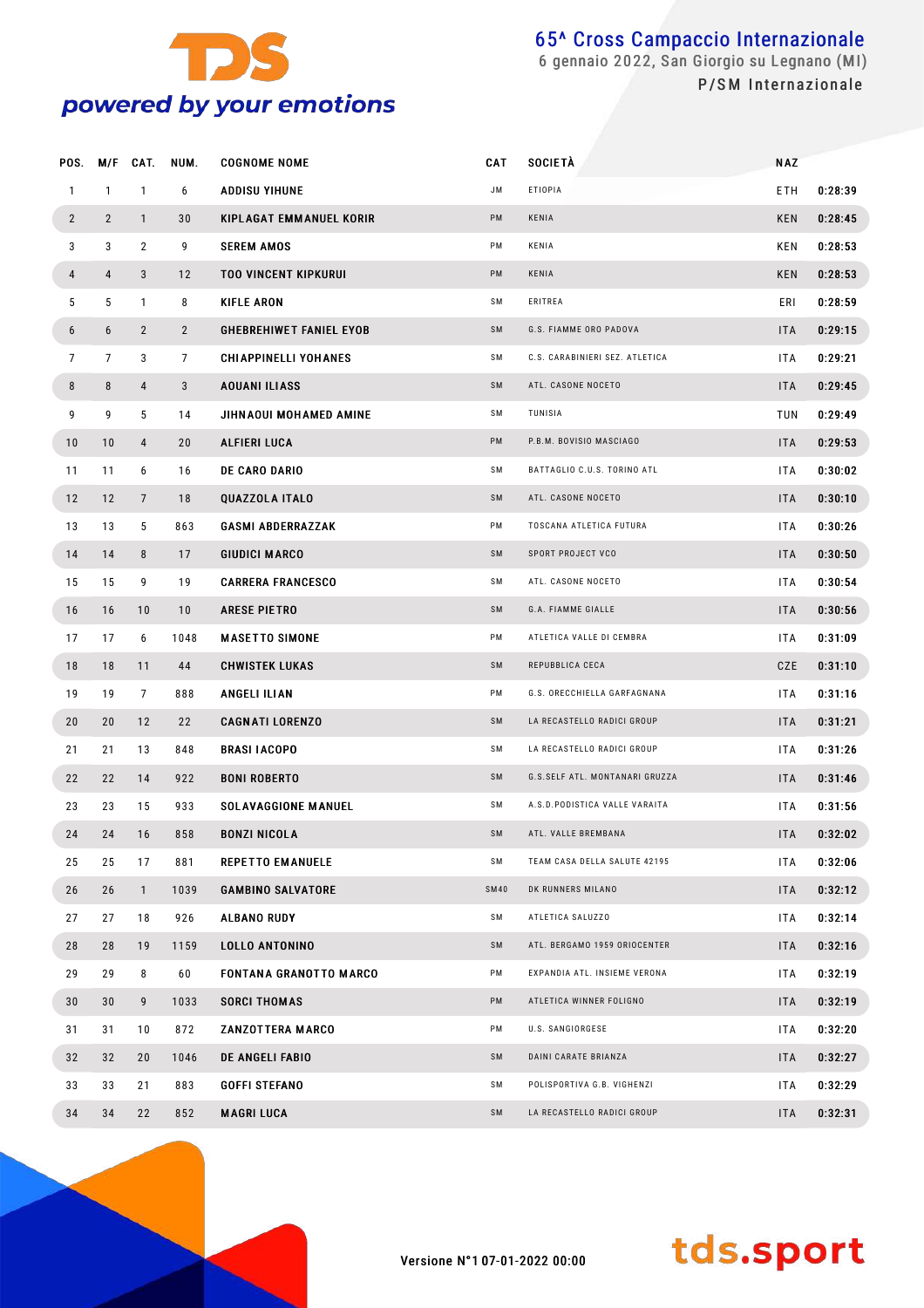

gennaio 2022, San Giorgio su Legnano (MI)

| POS. | M/F | CAT.           | NUM. | <b>COGNOME NOME</b>         | CAT         | <b>SOCIETA</b>                 | NAZ        |         |
|------|-----|----------------|------|-----------------------------|-------------|--------------------------------|------------|---------|
| 35   | 35  | 23             | 47   | <b>MOJZIS MICHAL</b>        | SΜ          | SLOVACCHIA                     | SVK        | 0:32:36 |
| 36   | 36  | 11             | 1198 | PALUMMIERI GIULIO           | PM          | CUS PRO PATRIA MILANO          | <b>ITA</b> | 0:32:39 |
| 37   | 37  | 24             | 892  | SOFFIENTINI ANDREA          | SΜ          | A.S.D. DINAMO SPORT            | ITA        | 0:32:42 |
| 38   | 38  | 25             | 876  | <b>BRADANINI MATTEO</b>     | SM          | DK RUNNERS MILANO              | <b>ITA</b> | 0:32:43 |
| 39   | 39  | 12             | 1133 | <b>DETTORI SIRIO</b>        | PM          | S.S. TRIONFO LIGURE            | ITA        | 0:32:44 |
| 40   | 40  | 13             | 1030 | <b>GALLIANO MATTIA</b>      | PM          | A.S.D. ATLETICA ROATA CHIUSANI | <b>ITA</b> | 0:32:46 |
| 41   | 41  | $\overline{2}$ | 1108 | <b>DEL BUONO LUIGI</b>      | <b>SM40</b> | S.E.F. STAMURA ANCONA A.S.D.   | ITA        | 0:32:47 |
| 42   | 42  | 26             | 850  | <b>TESTA DIEGO</b>          | SM          | G. ALPINISTICO VERTOVESE       | <b>ITA</b> | 0:32:52 |
| 43   | 43  | 27             | 936  | ANGELONI GIULIO             | SM          | #ILOVERUN ATHLETIC TERNI       | ITA        | 0:32:58 |
| 44   | 44  | 14             | 867  | <b>CAMBIANICA PIETRO</b>    | PM          | ATL. VALLE BREMBANA            | <b>ITA</b> | 0:32:59 |
| 45   | 45  | $\mathbf{1}$   | 117  | <b>TERRANOVA ALESSANDRO</b> | SM35        | ATL. CASTELLO                  | ITA        | 0:33:11 |
| 46   | 46  | 28             | 870  | <b>FONTANA NICOLO'</b>      | SM          | G.S. FULGOR PRATO SESIA        | <b>ITA</b> | 0:33:21 |
| 47   | 47  | 15             | 925  | ZANI MANUEL                 | PM          | G.S. OROBIE                    | ITA        | 0:33:23 |
| 48   | 48  | 16             | 865  | <b>NFAFTA ANAS</b>          | PM          | A.S.D. TEAM TREVISO            | <b>ITA</b> | 0:33:28 |
| 49   | 49  | 29             | 971  | VILLA VINICIO               | SM          | ALMOSTHERE ASD                 | ITA        | 0:33:28 |
| 50   | 50  | 30             | 951  | <b>GRASSI TOMMASO</b>       | SM          | AZZURRA GARBAGNATE M.SE        | <b>ITA</b> | 0:33:30 |
| 51   | 51  | 31             | 964  | <b>MANDELLI LORIS</b>       | SM          | POL. CARUGATE                  | ITA        | 0:33:41 |
| 52   | 52  | 3              | 893  | <b>RADICE ROBERTO</b>       | <b>SM40</b> | RUNNERS LEGNANO SSD ARL        | <b>ITA</b> | 0:33:42 |
| 53   | 53  | 32             | 923  | <b>BOGGIO PAOLO</b>         | SM          | ATL. SANTHIA'                  | ITA        | 0:33:44 |
| 54   | 54  | 33             | 1103 | <b>FRANCHINI MATTIA</b>     | SM          | S.E.F. STAMURA ANCONA A.S.D.   | <b>ITA</b> | 0:33:49 |
| 55   | 55  | 17             | 750  | DANIELE NICOLO'             | PM          | ATLETICA CANAVESANA            | ITA        | 0:33:51 |
| 56   | 56  | $\overline{2}$ | 110  | <b>CANE DAVIDE</b>          | <b>SM35</b> | SAI FRECCE BIANCHE TRIATHLON   | <b>ITA</b> | 0:33:55 |
| 57   | 57  | 34             | 866  | <b>CUCCO GIANFRANCO</b>     | SΜ          | S.S. VITTORIO ALFIERI ASTI     | ITA        | 0:33:55 |
| 58   | 58  | 18             | 874  | <b>CHOURY YASSIN</b>        | PM          | ATL. CASONE NOCETO             | <b>ITA</b> | 0:34:13 |
| 59   | 59  | 35             | 877  | PEDRETTI LUDOVICO           | SM          | ATL. PAVESE                    | <b>ITA</b> | 0:34:13 |
| 60   | 60  | 36             | 860  | <b>AVALLE STEFANO</b>       | SM          | A.S.D.PODISTICA VALLE VARAITA  | ITA        | 0:34:15 |
| 61   | 61  | $\mathbf{1}$   | 854  | <b>MERIGHI LUCA</b>         | SM45        | CUS INSUBRIA VARESE COMO       | <b>ITA</b> | 0:34:27 |
| 62   | 62  | 19             | 972  | ASADO ADIMASU ANGINO        | PM          | S.E.F. VIRTUS EMILSIDER BO     | ETH        | 0:34:31 |
| 63   | 63  | $\overline{2}$ | 887  | <b>GIORGIANNI ANDREA</b>    | SM45        | DELTA SPEDIZIONI               | <b>ITA</b> | 0:34:36 |
| 64   | 64  | 37             | 862  | <b>POZZI LORENZO</b>        | SM          | PRO SESTO ATL.                 | ITA        | 0:34:44 |
| 65   | 65  | 38             | 1204 | ANGIOLINI IVAN              | SM          | LA RECASTELLO RADICI GROUP     | <b>ITA</b> | 0:34:49 |
| 66   | 66  | $\mathbf{3}$   | 1215 | RINALDI GIOACCHINO          | SM35        | 101 RUNNING ASD                | ITA        | 0:35:03 |
| 67   | 67  | 4              | 940  | <b>FEZZA MATTIA</b>         | SM35        | DK RUNNERS MILANO              | <b>ITA</b> | 0:35:20 |
| 68   | 68  | $\overline{4}$ | 889  | <b>CARTA MAURIZIO</b>       | <b>SM40</b> | ASD PODISTICA PERALTO GENOVA   | ITA        | 0:35:24 |